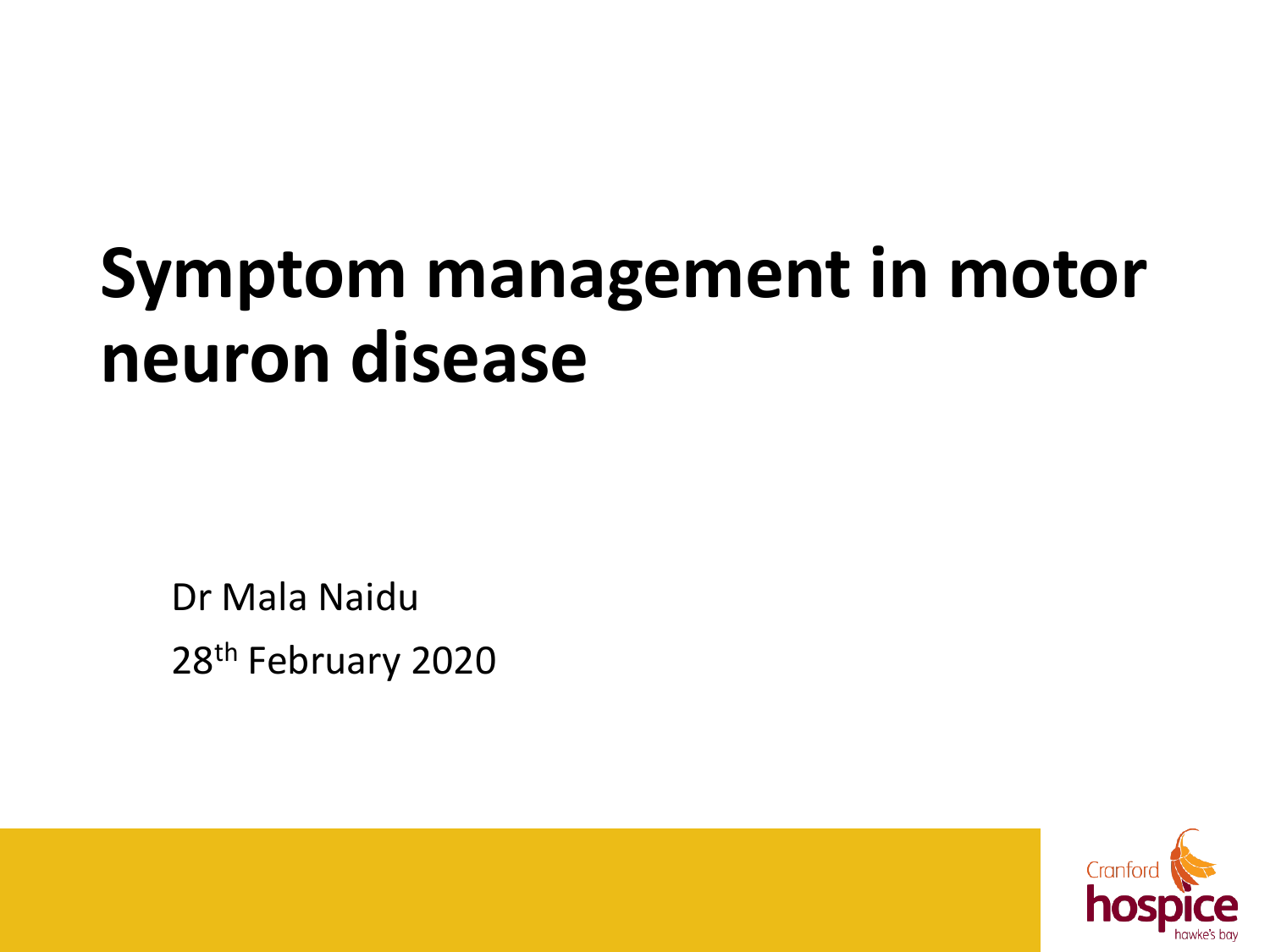

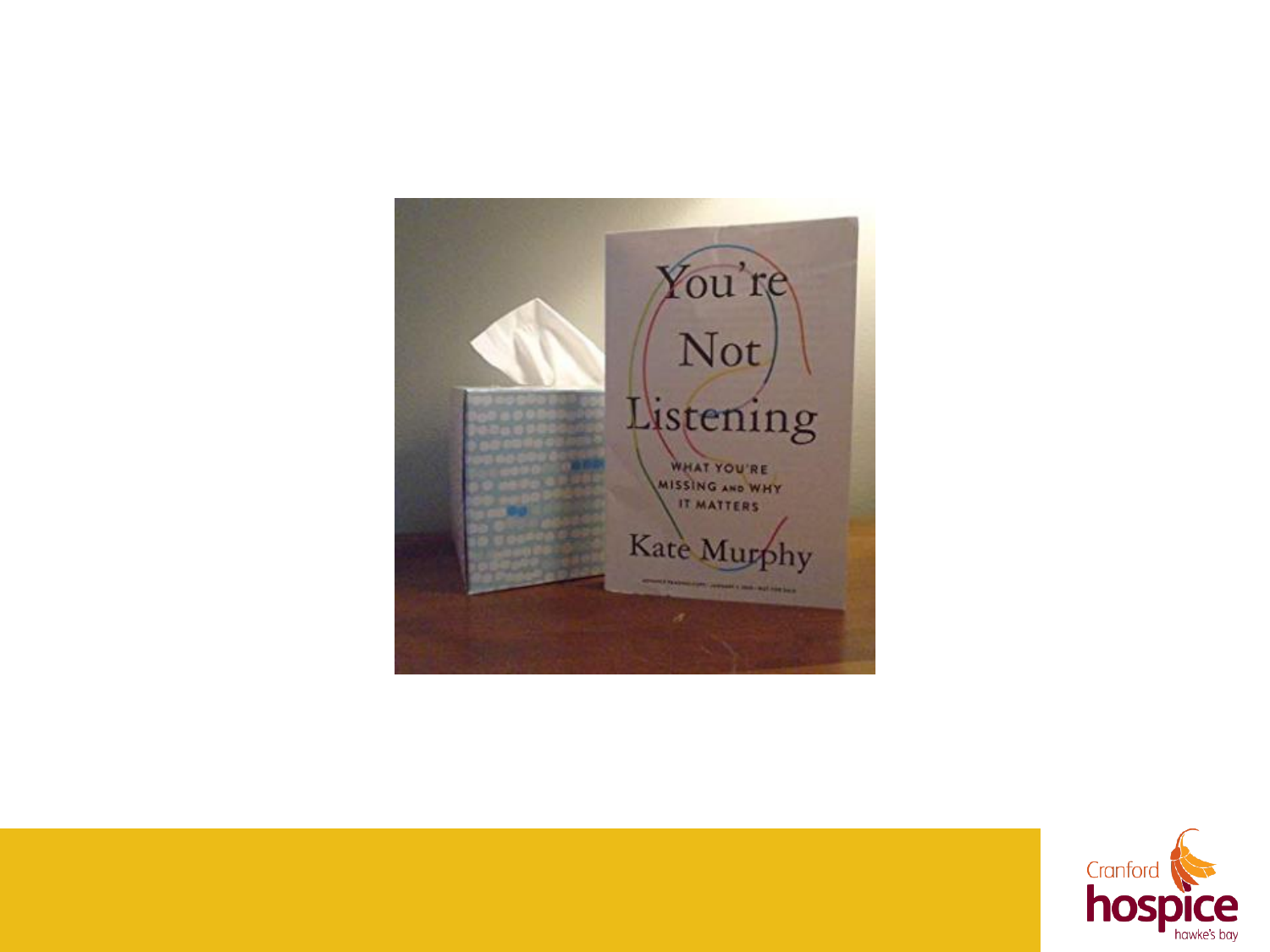#### **UMN**

- motor cortex in the frontal lobes to activate the LMNs.
- **Spastic muscles**
- **Exaggerated** deep tendon **reflexes**
- upgoing plantars



Fig. 1.1 The neurological pathways within the spinal cord and brain.

#### **LMN**

- Spinal cord and brainstem
	- project out in peripheral nerves & makes direct contact & activates muscle fibres.
- **Weak** , **wasted muscles** which **fasciculate** (twitch).

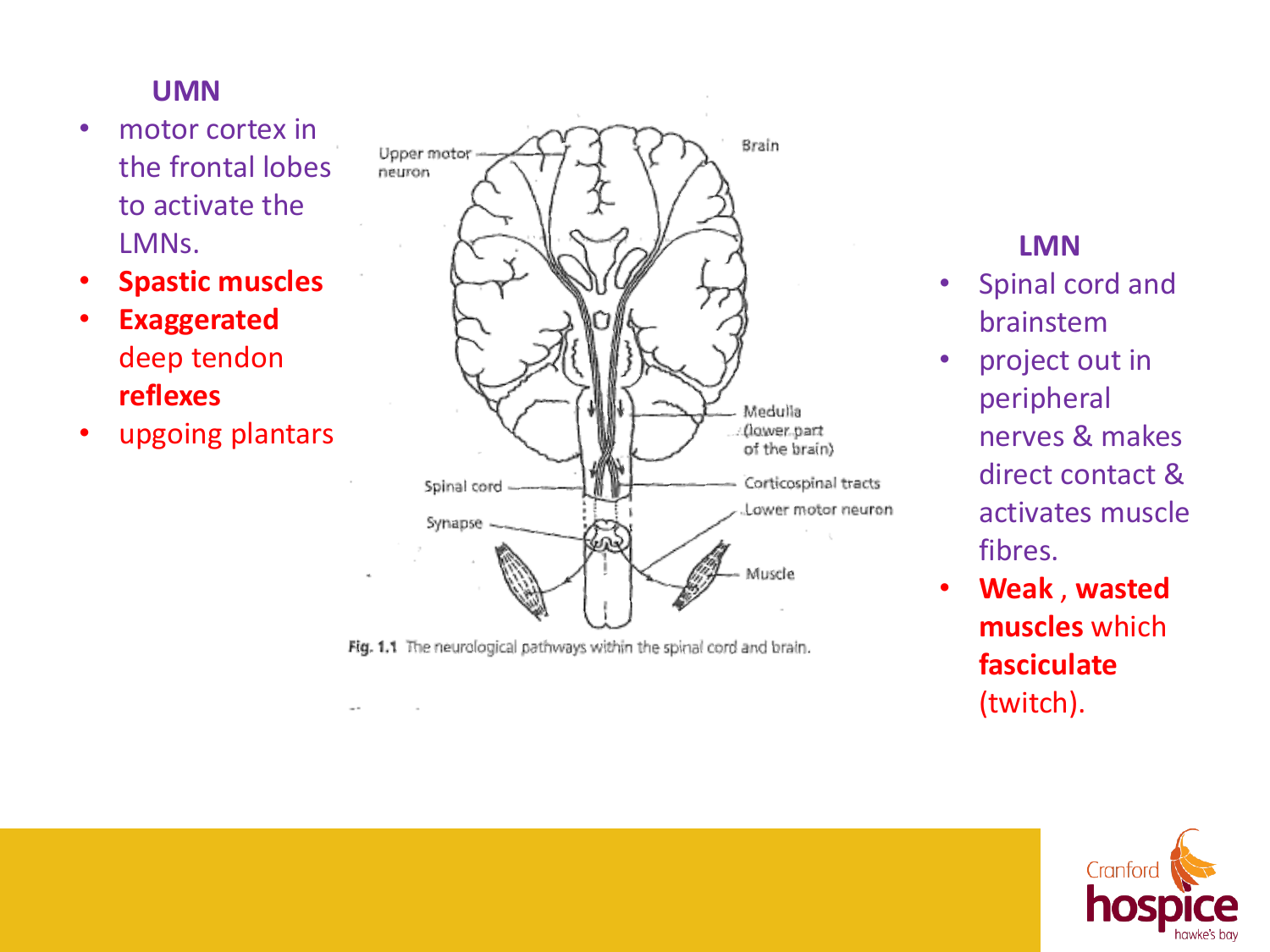### Symptoms due to MND/ALS

| <b>Symptoms directly</b><br>attributed to ALS/MND      | Motor               | Muscle weakness and atrophy,<br>fasciculations, cramps, spasticity (including<br>laryngospasm, trismus and tongue biting),<br>dyspnoea, dysphagia, dysarthria         |
|--------------------------------------------------------|---------------------|-----------------------------------------------------------------------------------------------------------------------------------------------------------------------|
|                                                        | Cognitive           | Apathy, behavoural disturbances, impaired<br>decision-making, cognitive impairment,<br>dementia                                                                       |
|                                                        | Pseudobulbar affect | Pathological laughing and crying                                                                                                                                      |
| <b>Symptoms indirectly caused by</b><br><b>ALS/MND</b> | Pain                | Immobility, injury, weak unsupported joints,<br>skin pressure and breakdown, headache,<br>limb pain including dependent oedema,<br>exacerbation of pre-MND conditions |
|                                                        | <b>Secretions</b>   | Sialorrhoea (drooling), thick tenacious<br>secretion, nasal congestion, choking                                                                                       |
|                                                        | <b>Urinary</b>      | Urinary frequency, incontinence, retention                                                                                                                            |
|                                                        | Gastrointestinal    | GORD, bowel management (including<br>constipation), weight loss                                                                                                       |
|                                                        | Psychological       | Fatigue, insomnia, depression and anxiety                                                                                                                             |
|                                                        | Respiration         | Symptoms of chronic hypoventilation,<br>coughing                                                                                                                      |

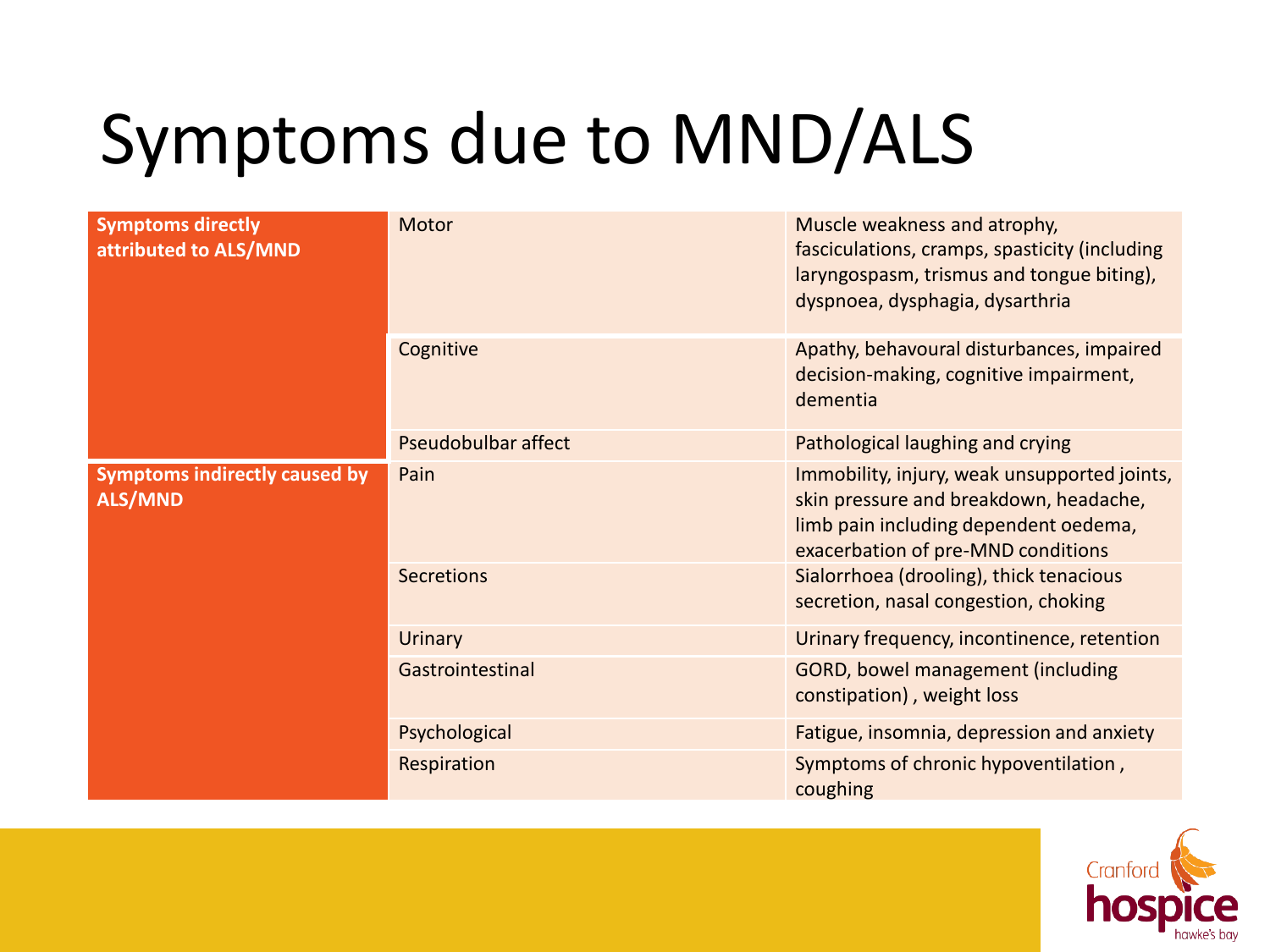#### Palliative care

- Mainstay of care from diagnosis is palliative
- No cure
- Earlier referral intact communication & cognition

• *"In the absence of a cure or any medical intervention which might stop the progression of MND , the focus is on symptomatic, rehabilitative and palliative therapy with an overall aim of optimizing QOL " (Cochrane systematic review 10th January 2017 )*

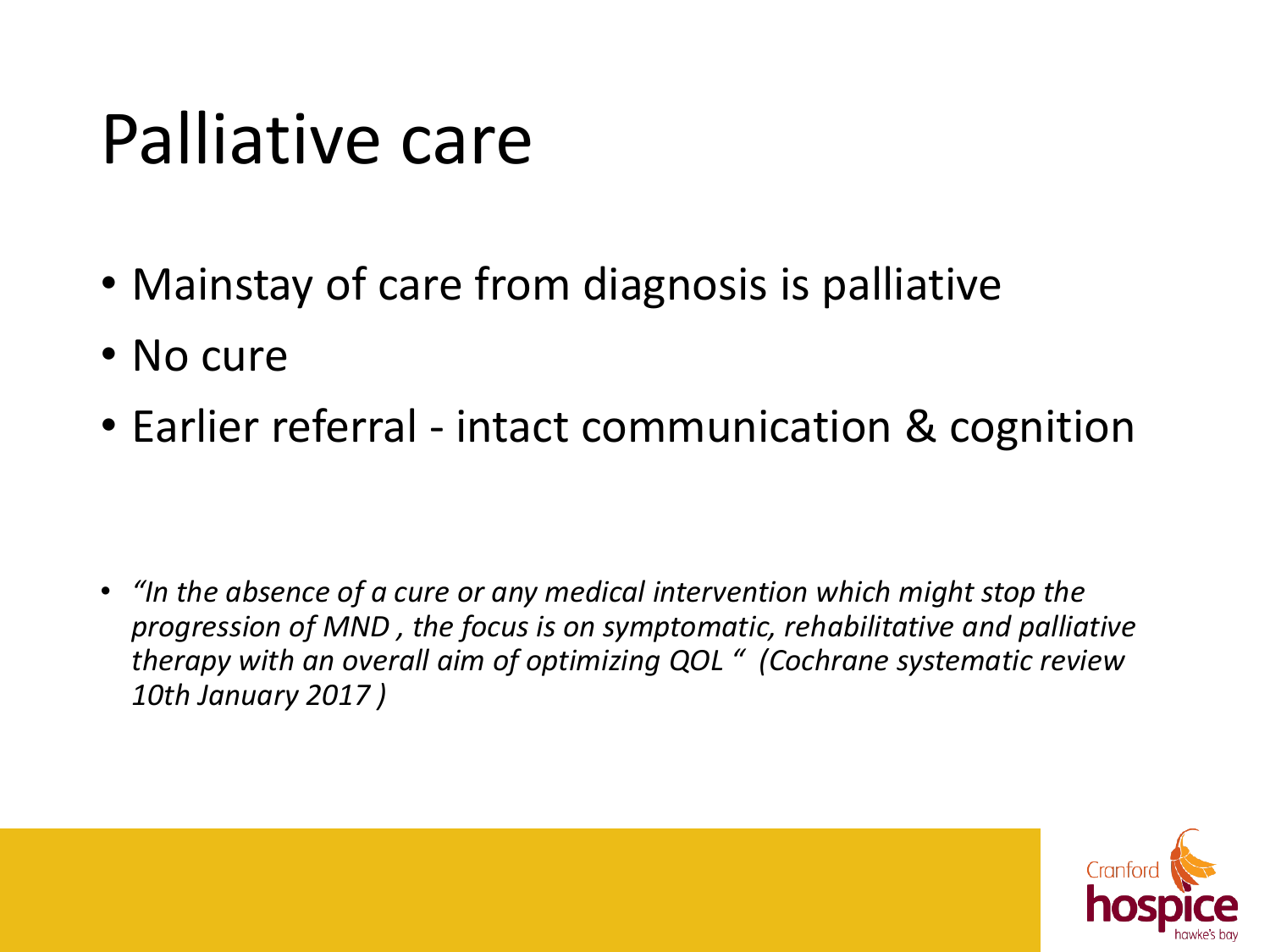- Disease starts years/decades before 1<sup>st</sup> symptoms
- 50% motor neurons degenerate before symptoms
- Disease of progressive loss and increasing disability
- Trajectory variable and uncertain

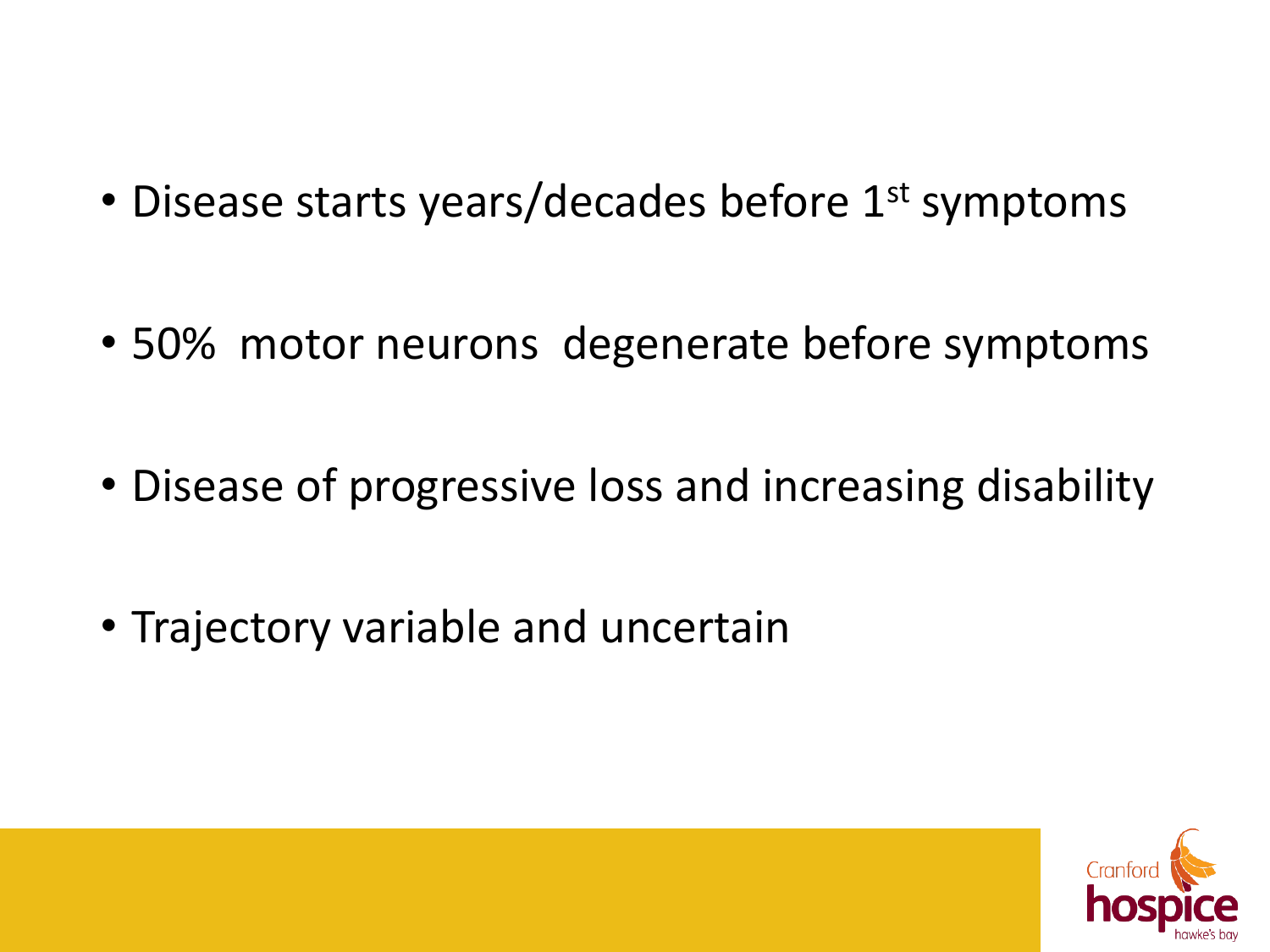#### Principles of palliative care

- Uses MD team approach to address and integrate physical ,psychological , social and spiritual aspects of care of the patient
- Provides relief from pain and other distressing symptoms
- Offers support system to help family cope during illness and in bereavement period
- Patient centered care

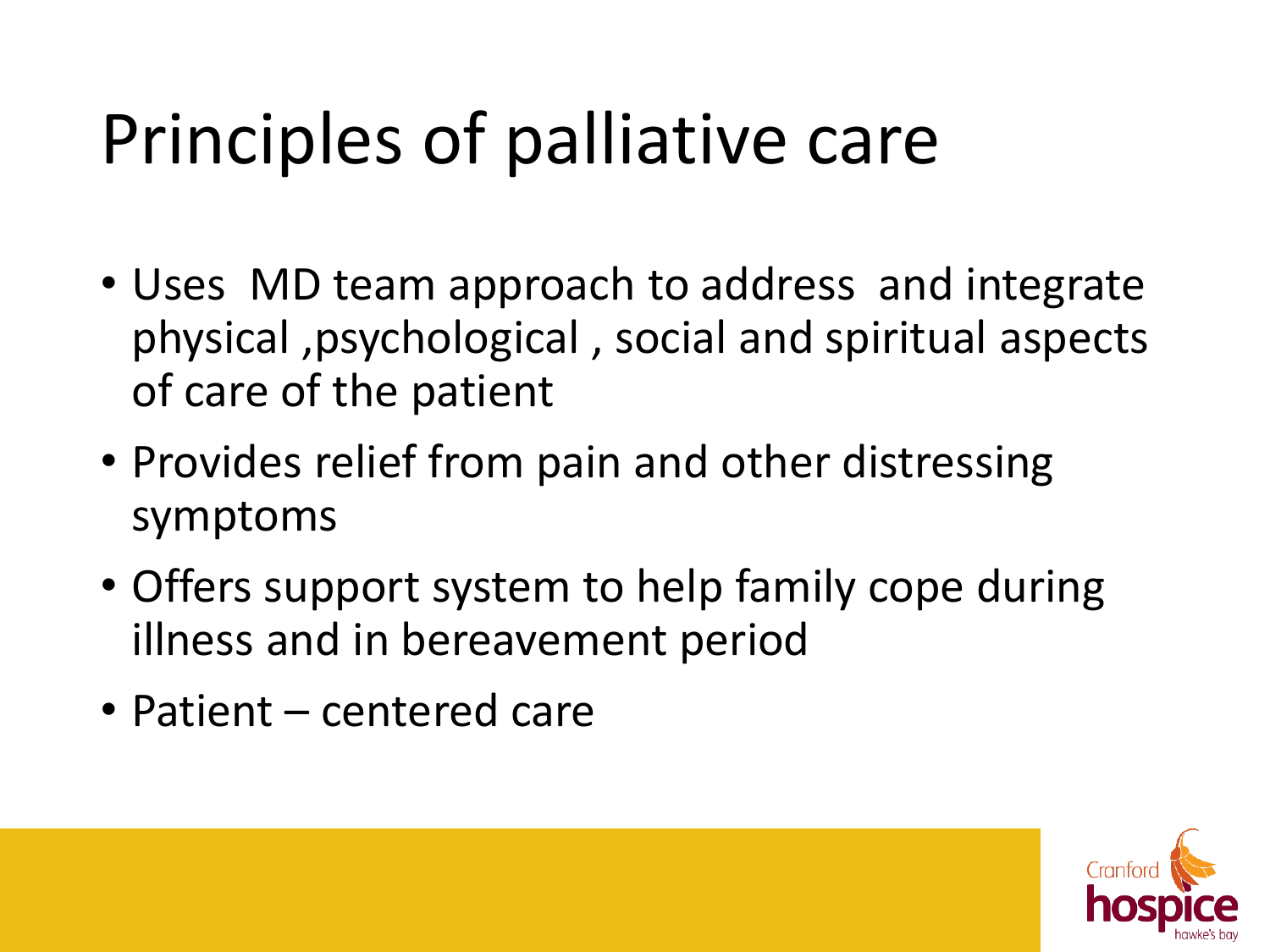#### Principles of palliative care

- Affirms life.
- Enhances QOL and positively influences course of illness
- Dying is a normal process
- Neither hastens or postpones death

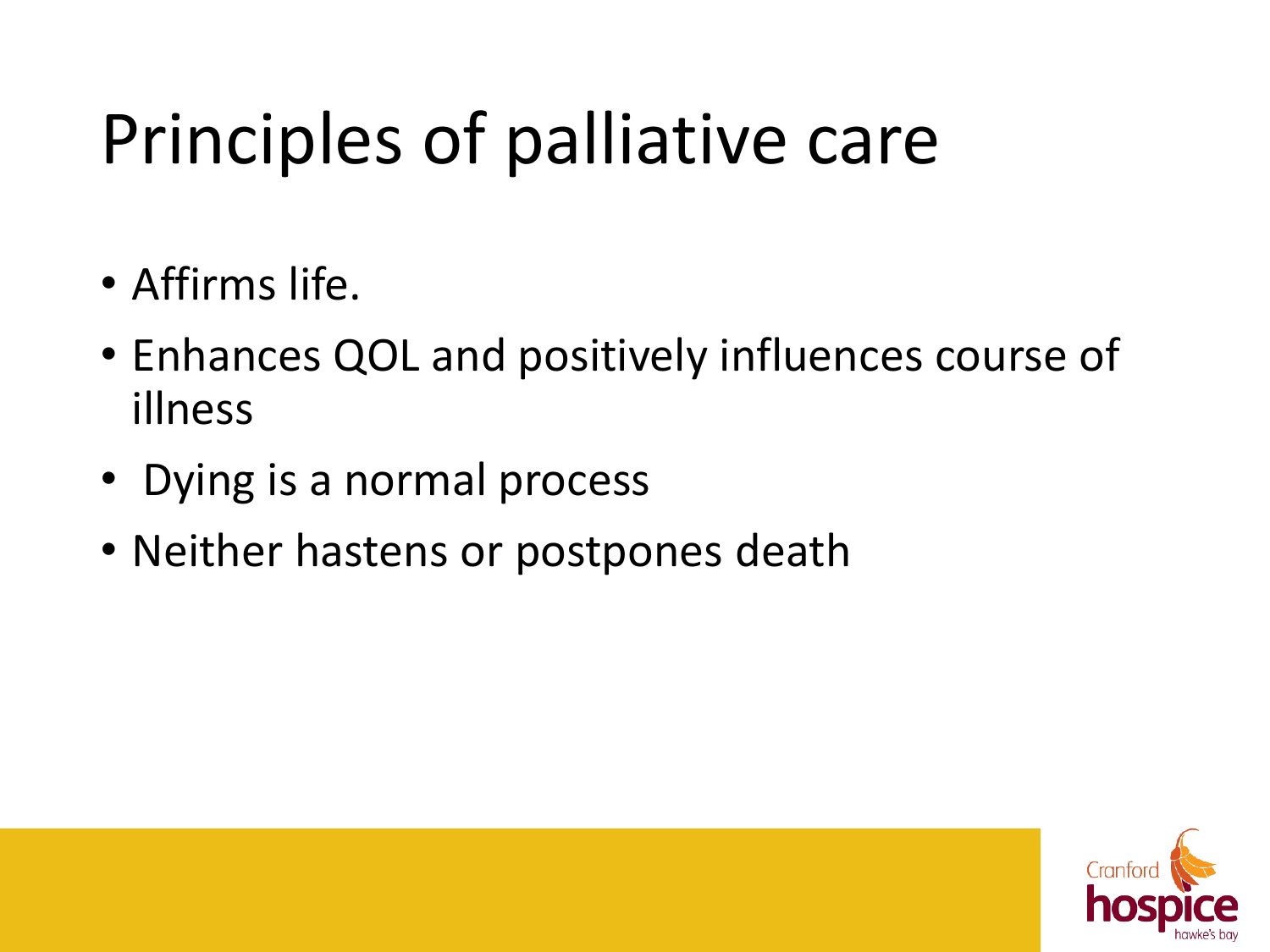#### Total care



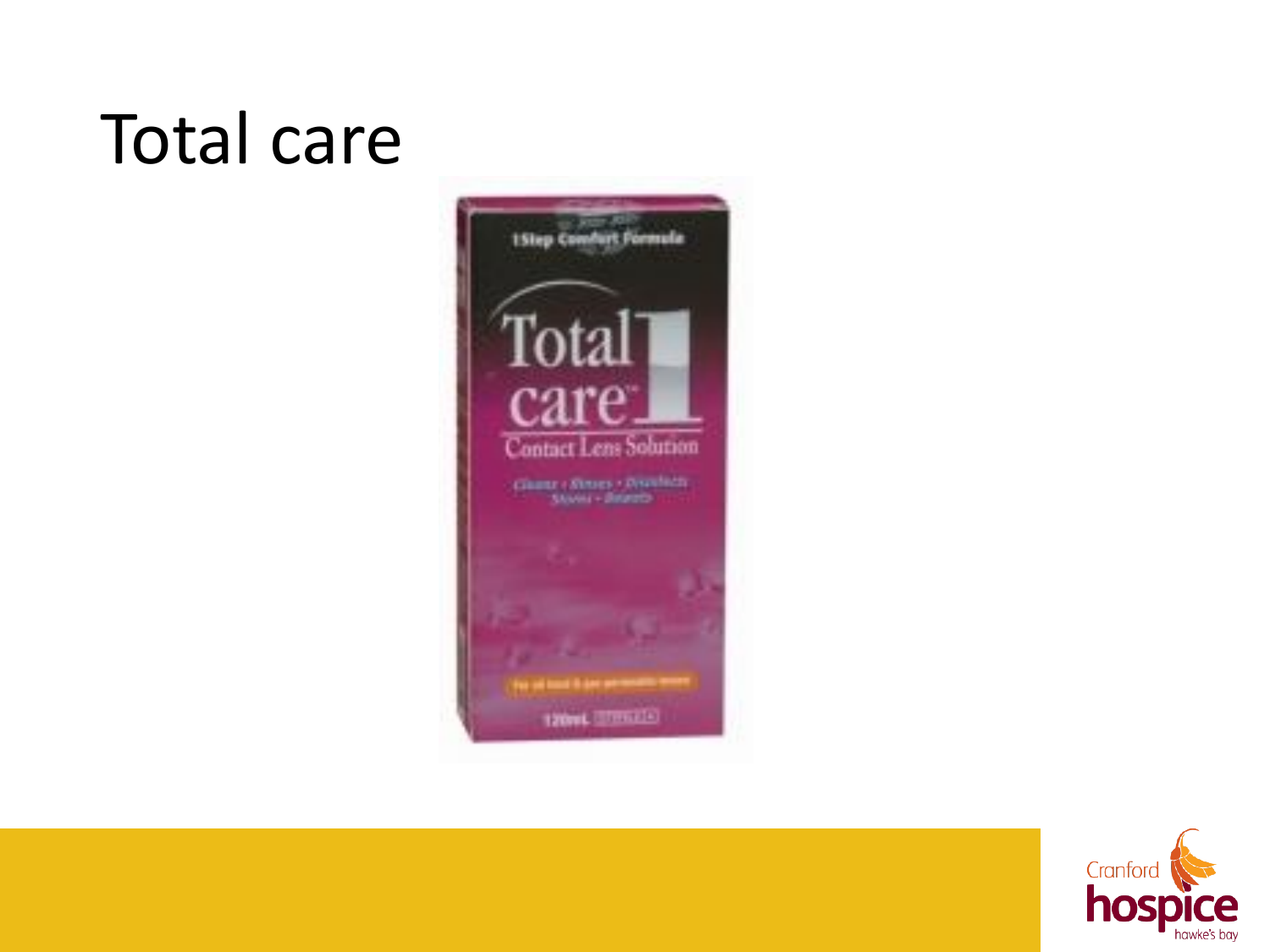#### Cochrane systematic review of symptomatic treatments in ALS/MND

- Robust evidence lacking
- Not true lack of efficacy
- Study design
- "Highly unlikely that there will ever be classically designed placebo-controlled RCT in this field "

#### January 2017

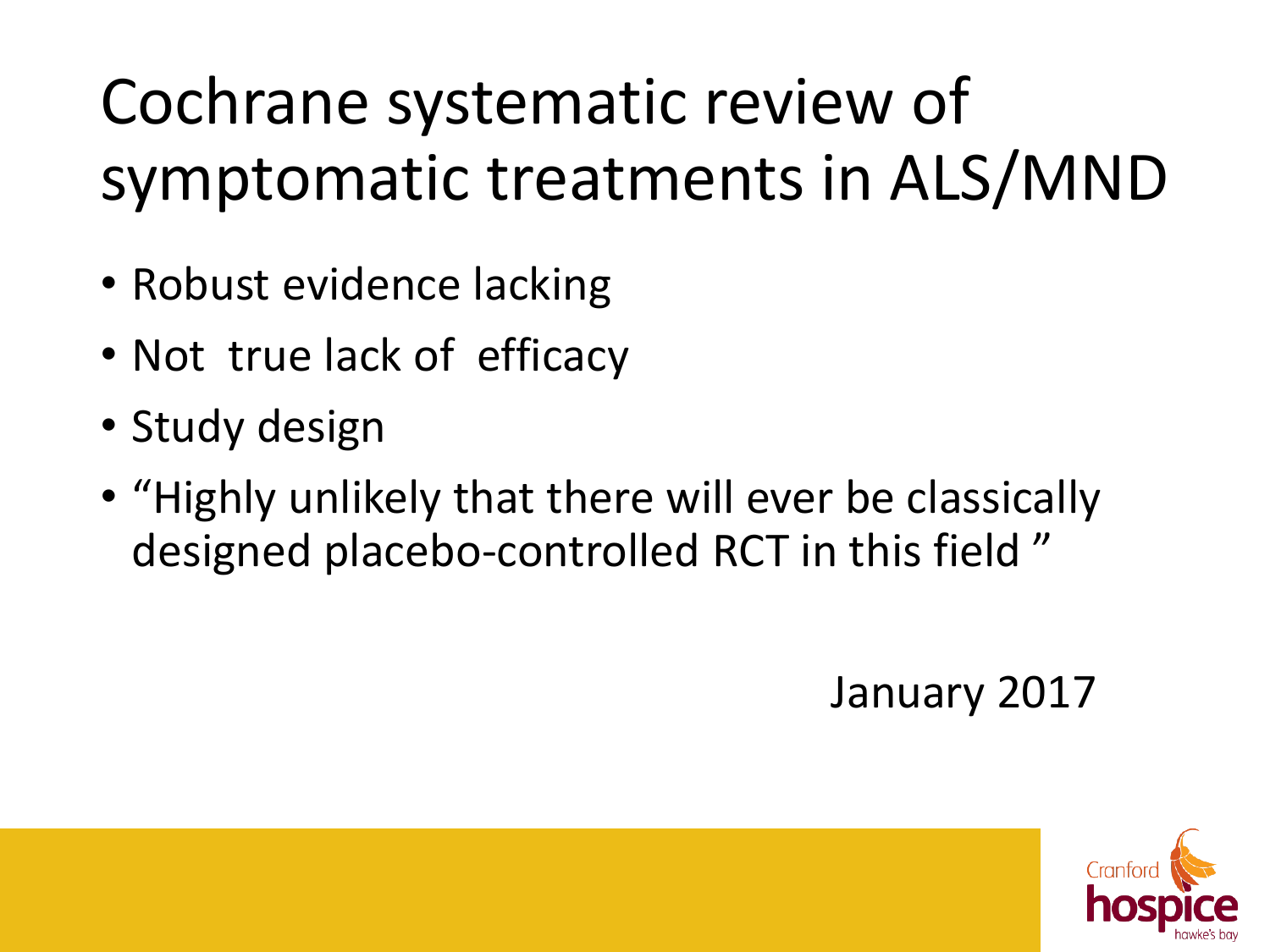#### Dyspnoea

- Diaphragm inspiratory
- Abdominal expiratory/cough
- Accessory muscles
- Initially day-time ventilation preserved
- Nocturnal hypoventilation
	- Supine diaphragm less efficient
	- During REM sleep accessory muscles less active

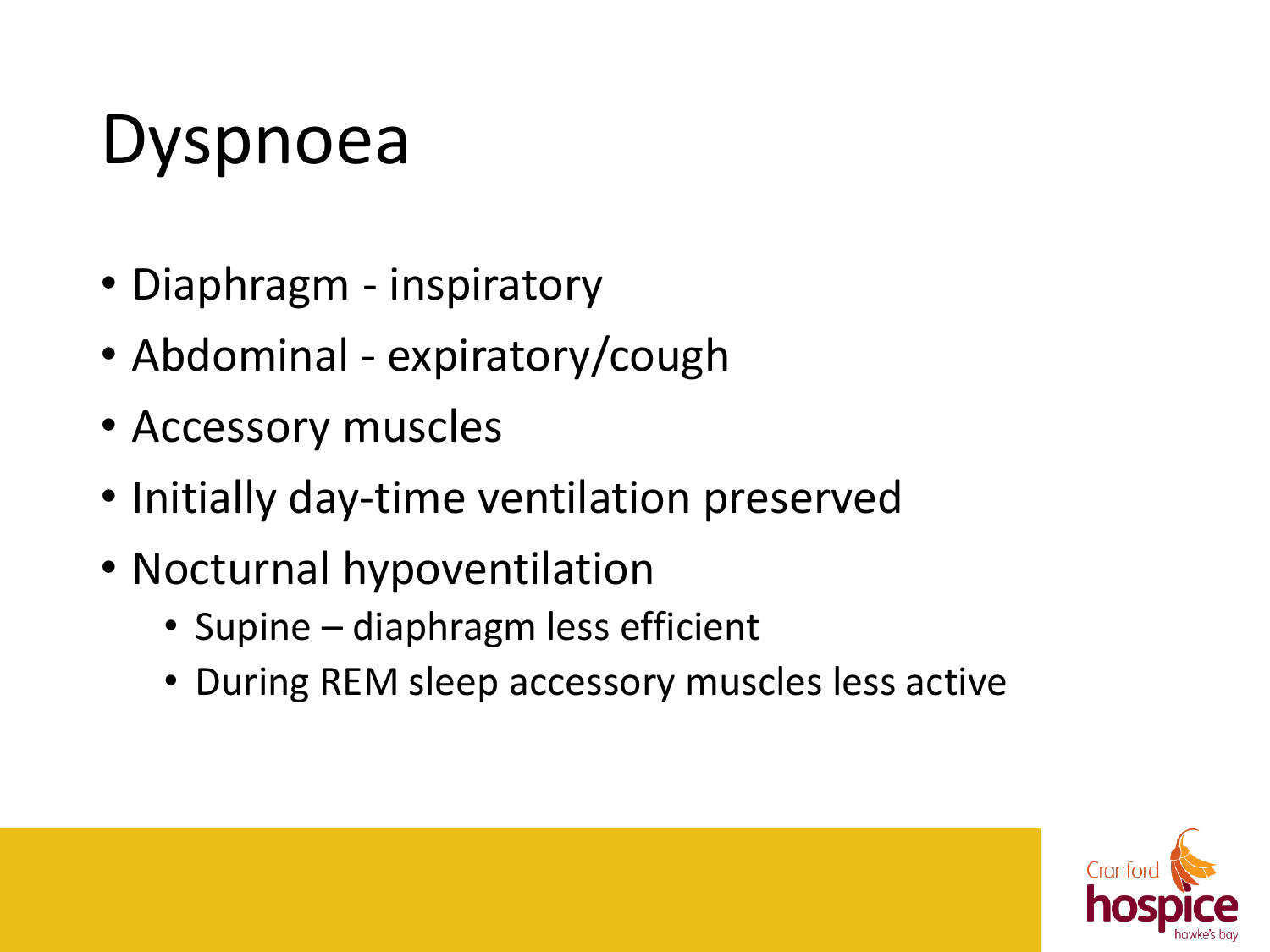#### Progressive dyspnea

- Orthopnoea
- Exertional dyspnoea
- Dyspnoea at rest
- Use of accessory muscles
- Decreased/absent chest wall movement
- Paradoxical movement of abdomen

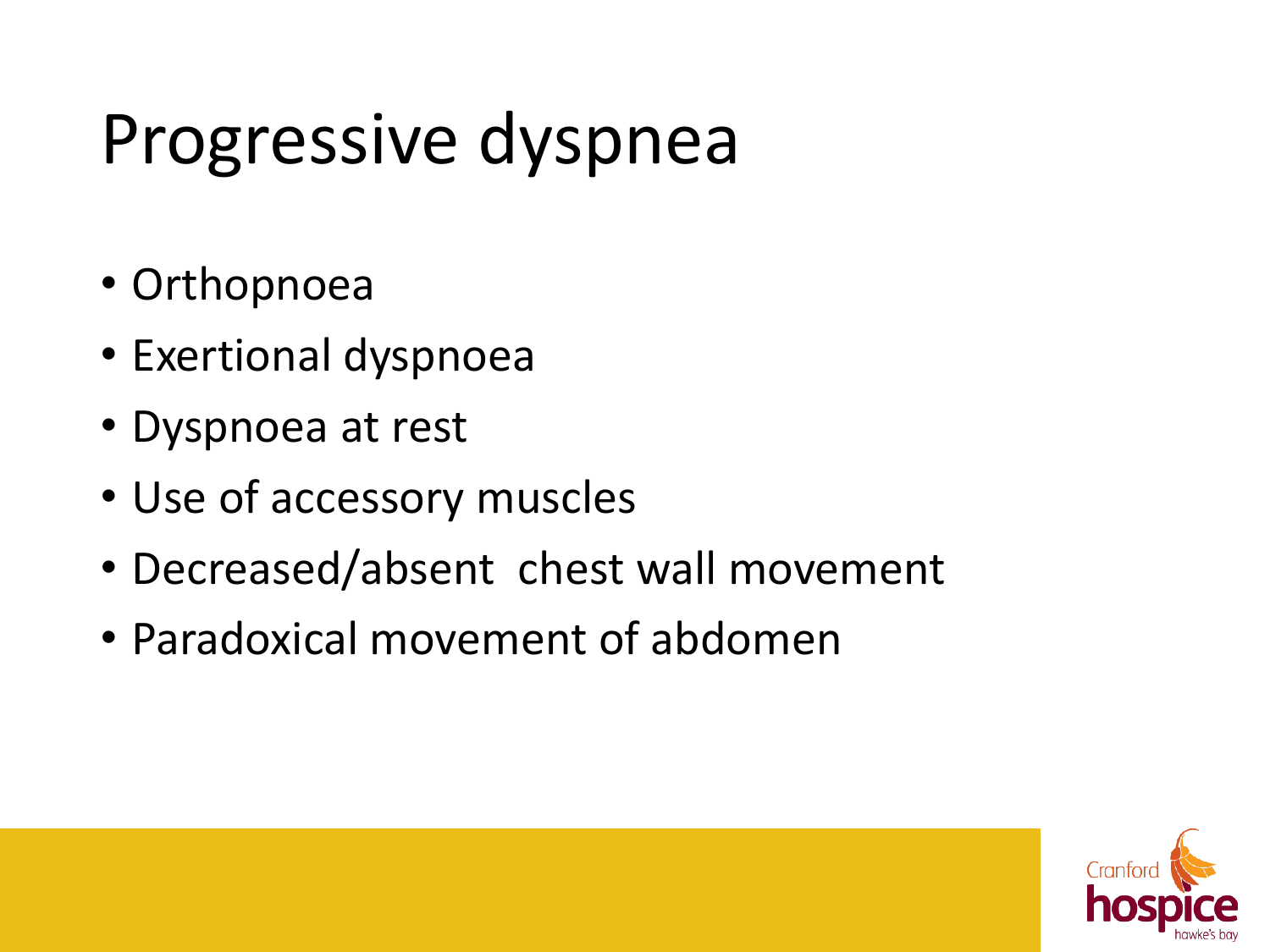### Nocturnal hypoventilation – ask these questions

- Restless disturbed sleep, non-refreshing sleep
- Vivid dreams/nightmares
- Daytime sleepiness
- Mood and personality changes and LOA
- Dry mouth
- Morning headache

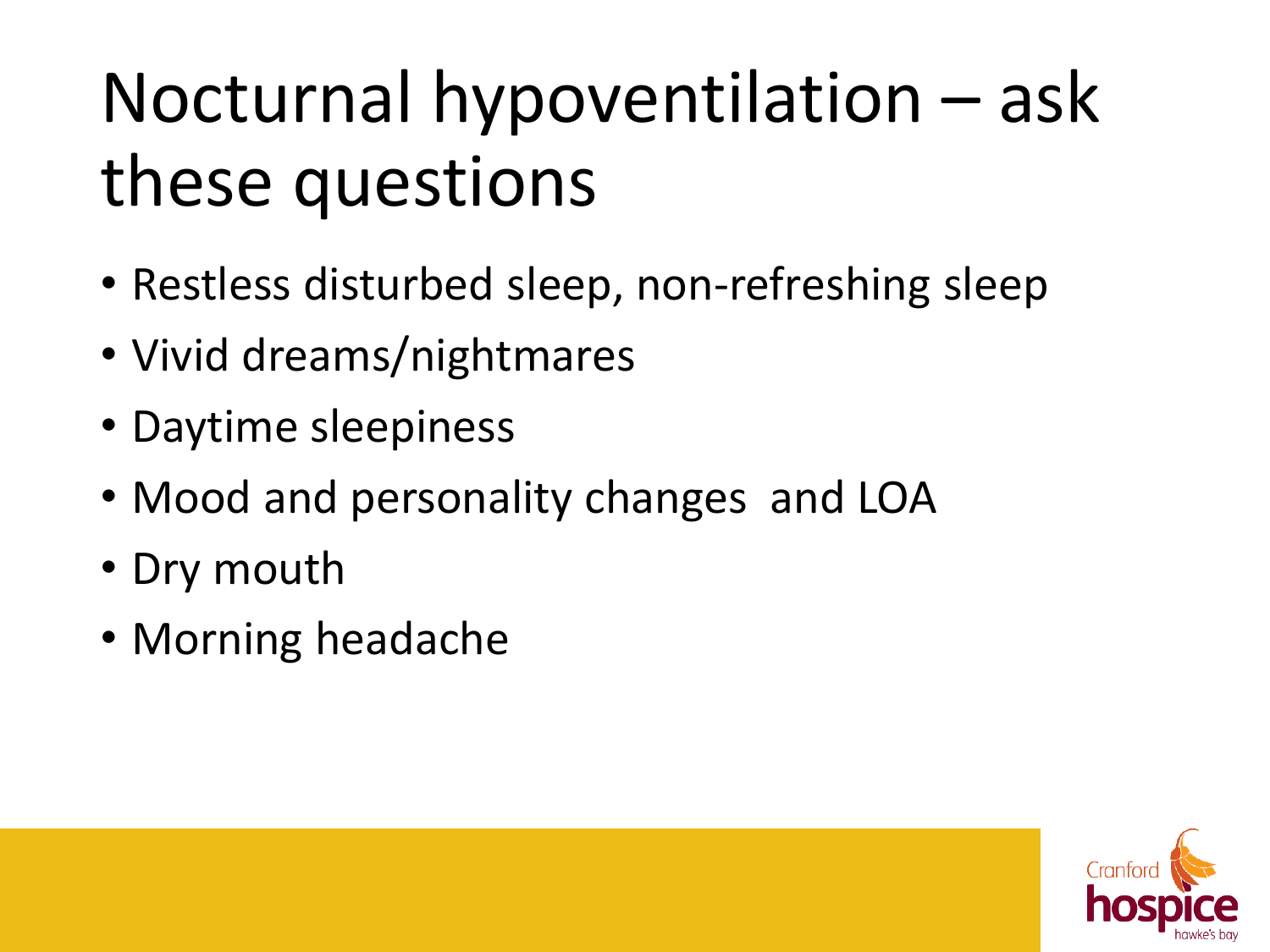### Management of dyspnoea

- Manage secretions
- Manage cough
- NIPPV/invasive ventilation
- Pharmacological/medical
- Manage anxiety
- Terminal hypercapnic coma

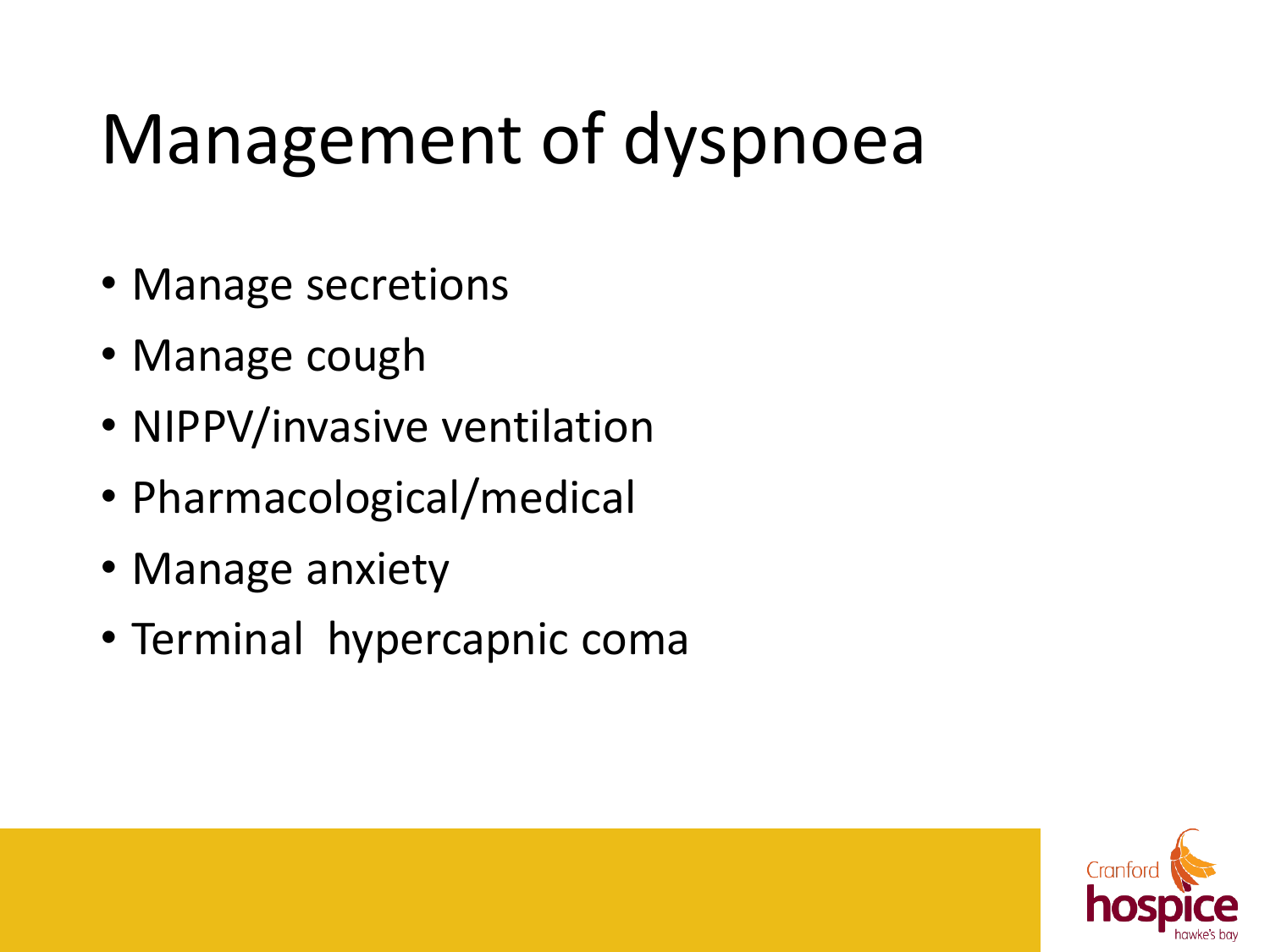#### Tenacious secretions

- Hydration
- Mucolytics > acetylcysteine 200 400mg tds
- Propranolol/metoprolol
- Nebulise with saline/anticholinergics
- Humidifier, steam inhalation
- Suction

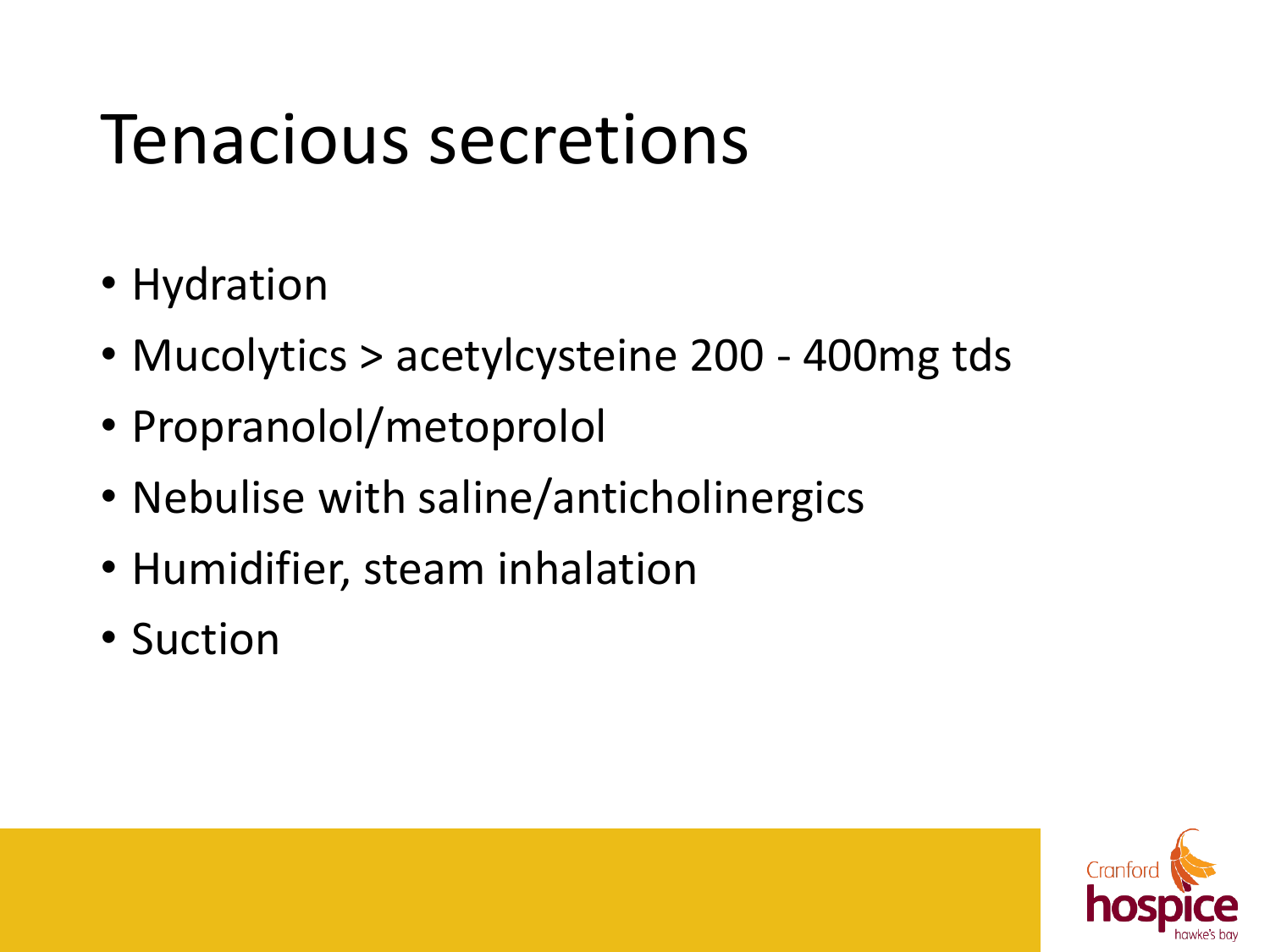#### Tenacious secretions

- Sip fruit juices red grape juice, pineapple , apple
- Papaya enzymes
- Sugar-free citrus lozenge
- Grape seed oil
- Reduce alcohol, caffeine and dairy

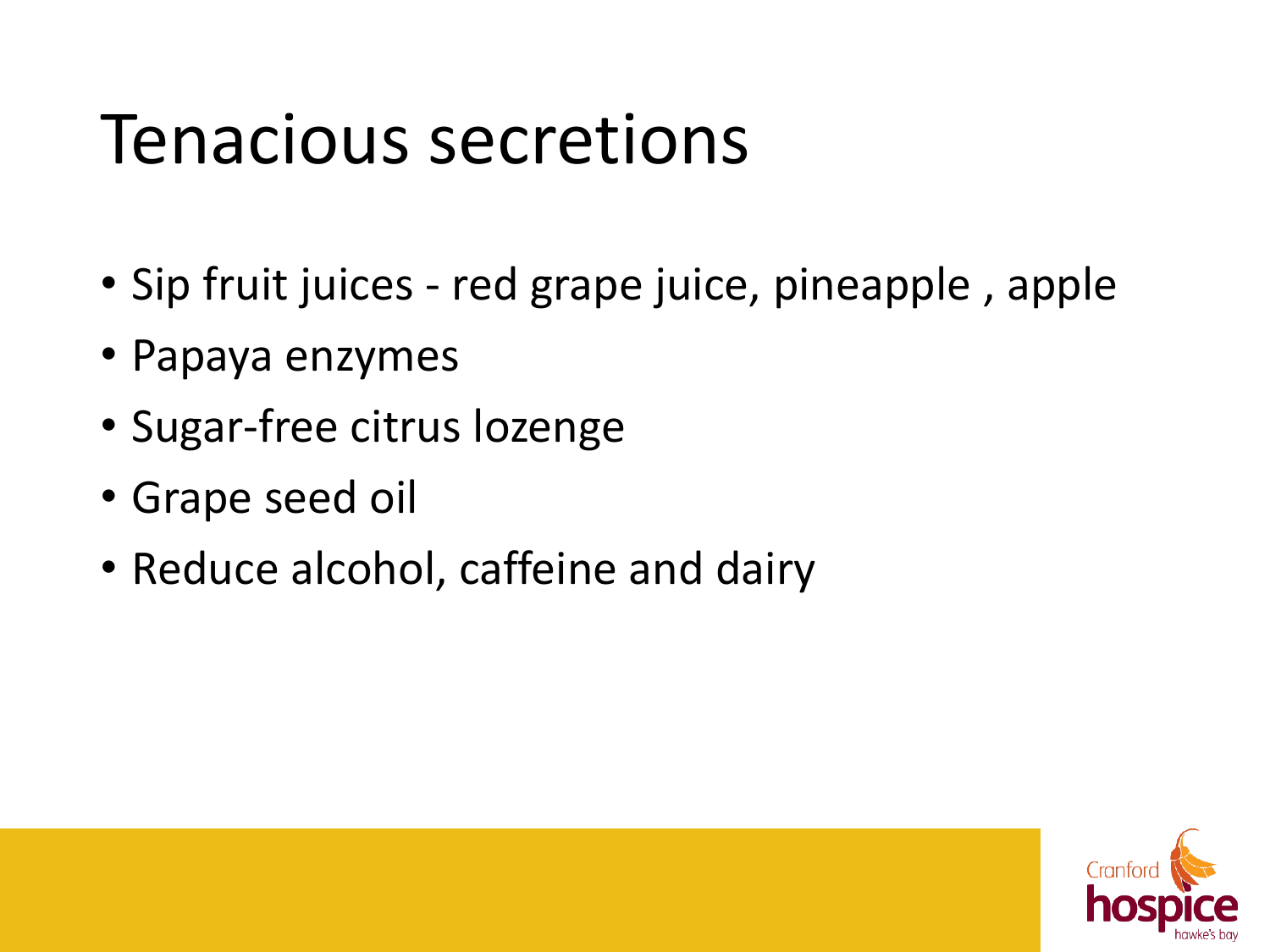#### Develop effective cough strategy

- PCF of > 160L/min to clear airway
- Weak cough > recurrent chest infections
- Cough augmentation :
	- Manual assisted cough
	- Unassisted breath stacking
	- Assisted breath stacking
	- Mechanical cough assist machine

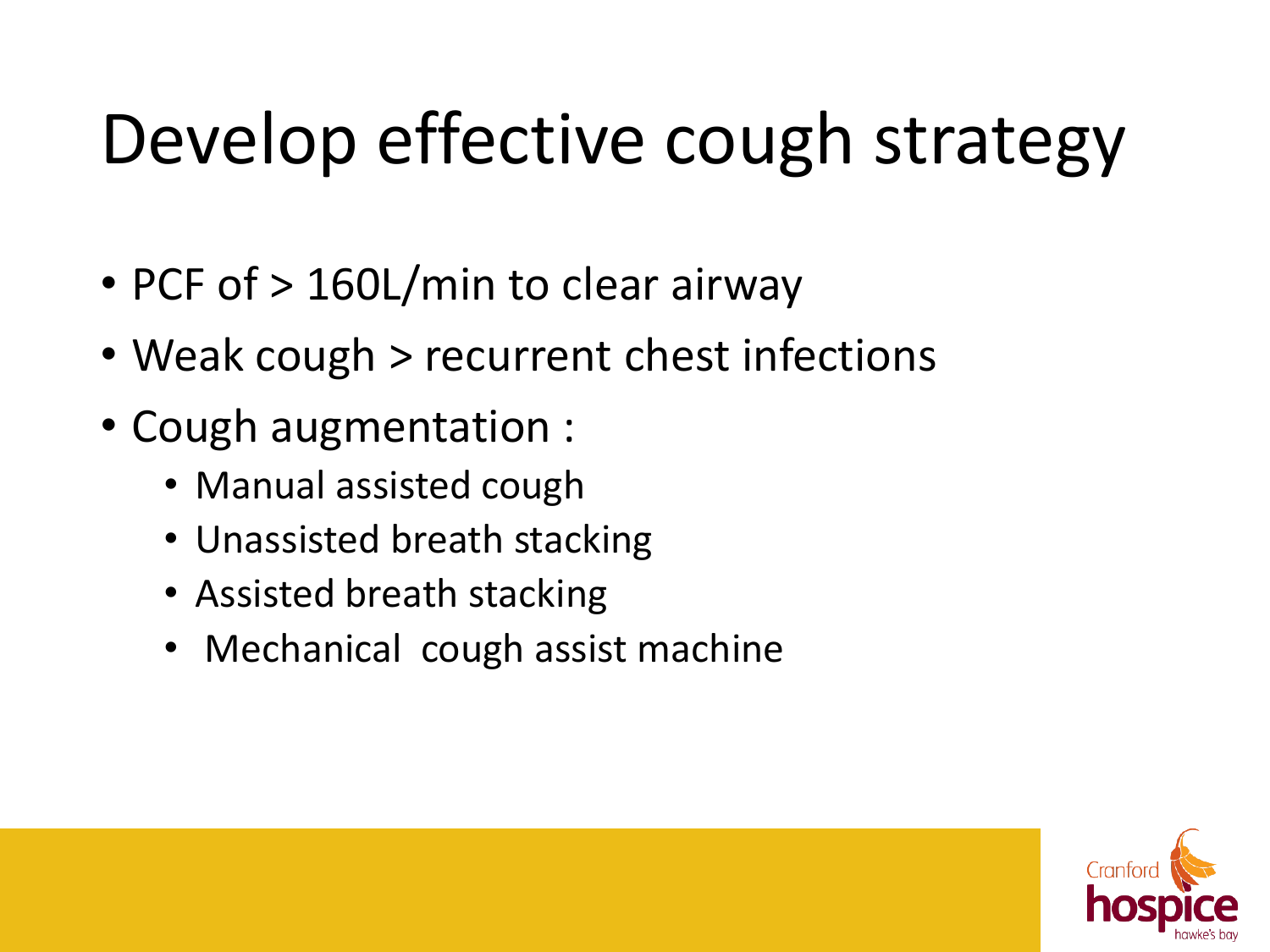• Manually assisted cough

<https://www.youtube.com/watch?v=KTmELt49TUE>

• Breath stacking

<https://www.youtube.com/watch?v=JlgeRoI5vCw>

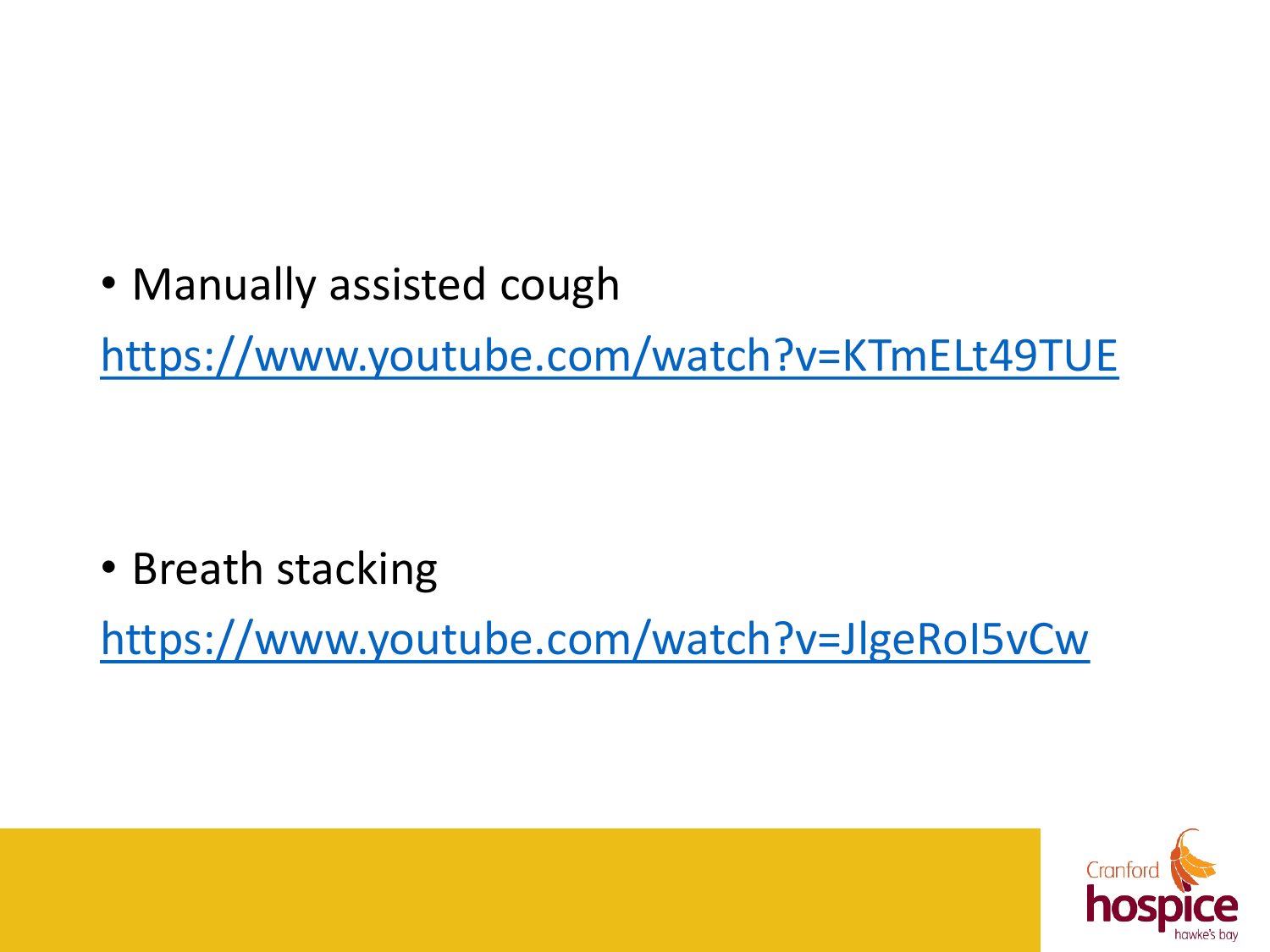#### NIPPV

- Increases survival
- Improves QOL = TV
- $\cdot$  4hrs  $>$  24hrs
- Mild-moderate bulbar dysfunction greatest benefit
- Severe BD QOL benefit only
- Discuss option to discontinue when initiated

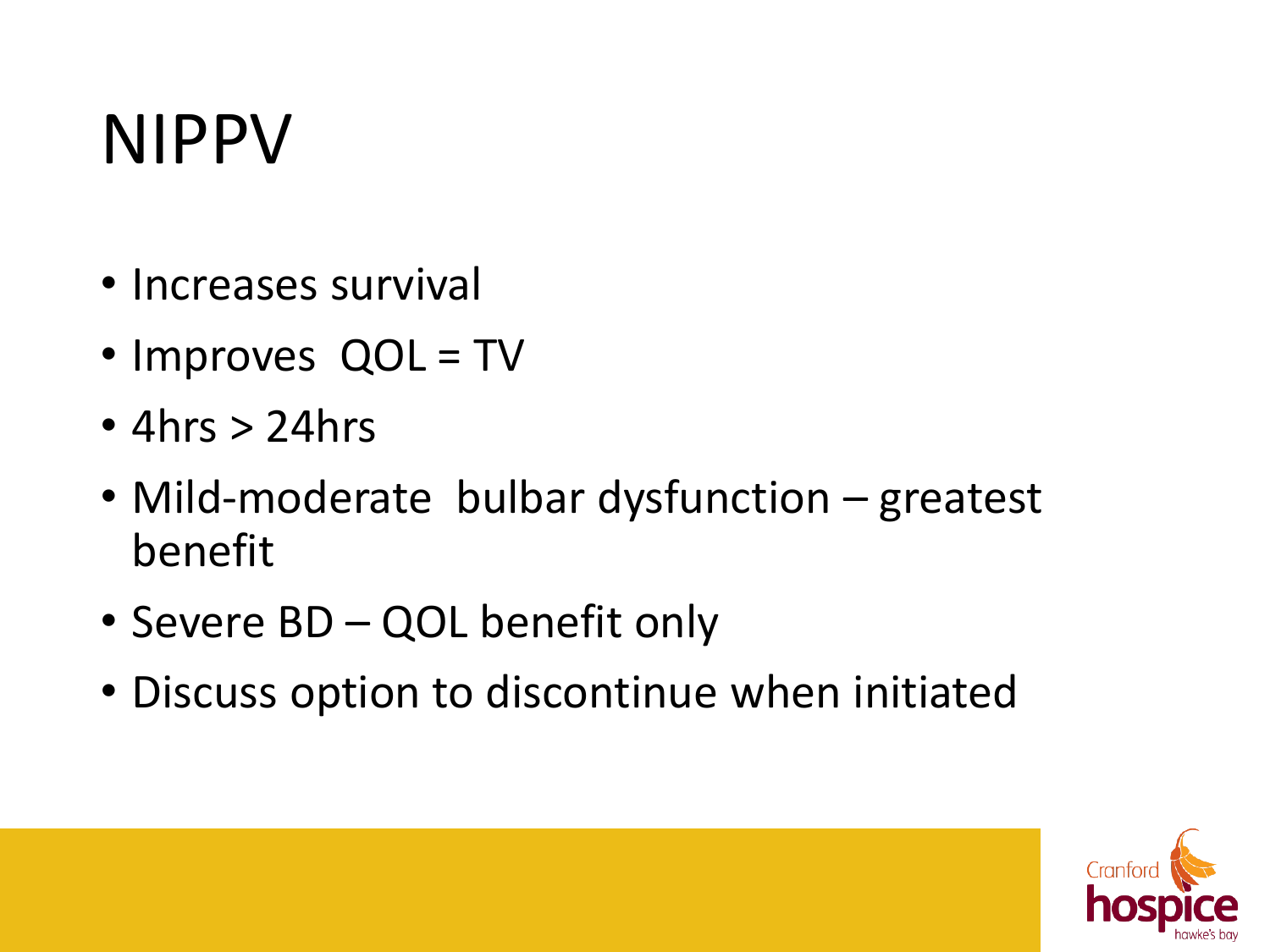#### Common complaints from patients on NIPPV

- Nasal discomfort
- Rhinorrhoea
- Nasal congestion
- Abdominal bloating
- Leaks
- Increasing dyspnoea

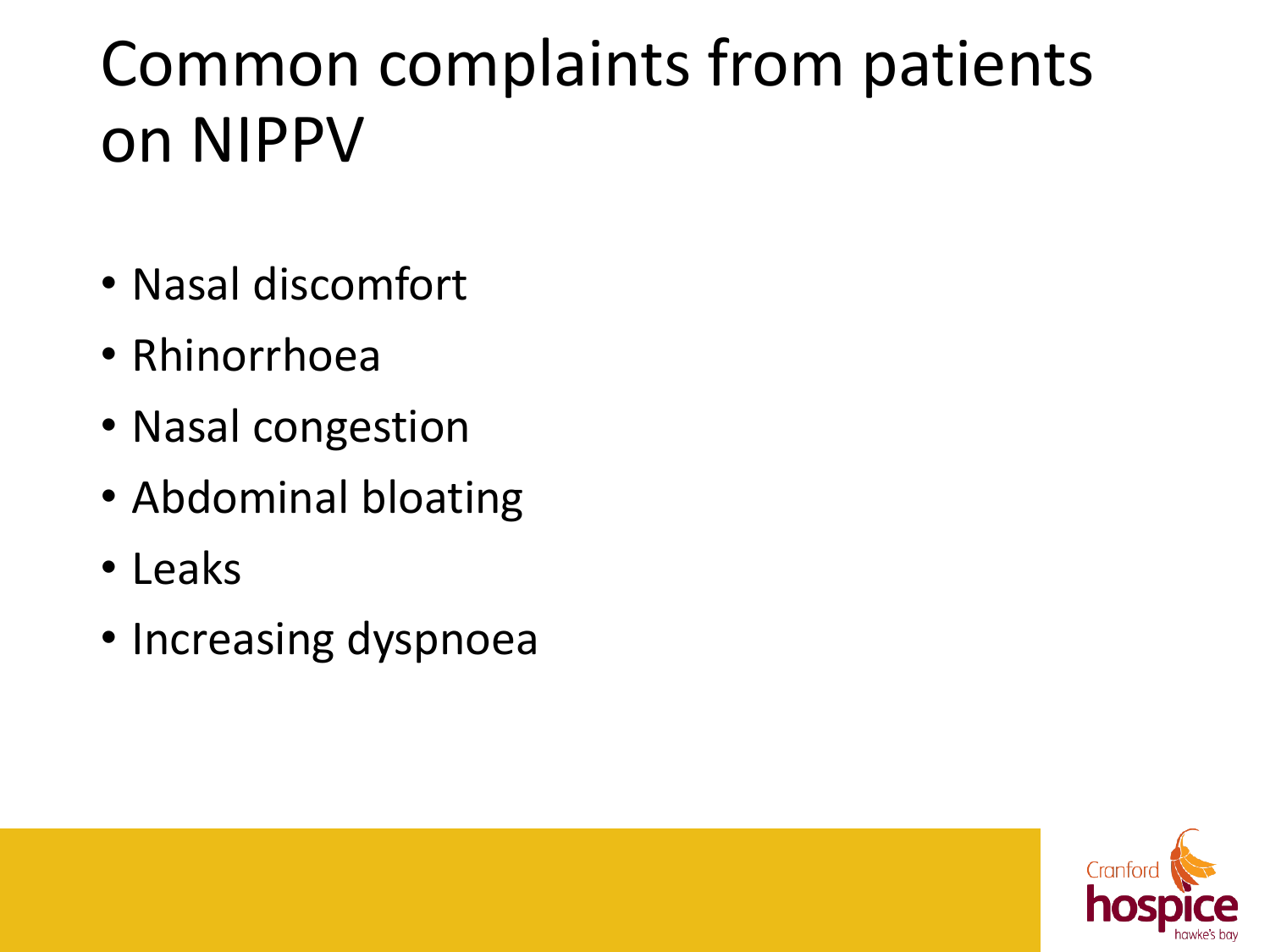# Oxygen / vaccinations

- Hypoxic
- Co-morbid lung disease e.g. COPD
- Intolerant of NIPPV or terminal dyspnoea
- Can reduce respiratory drive
- Severe dry mouth
- Influenza and pneumonia vaccinations

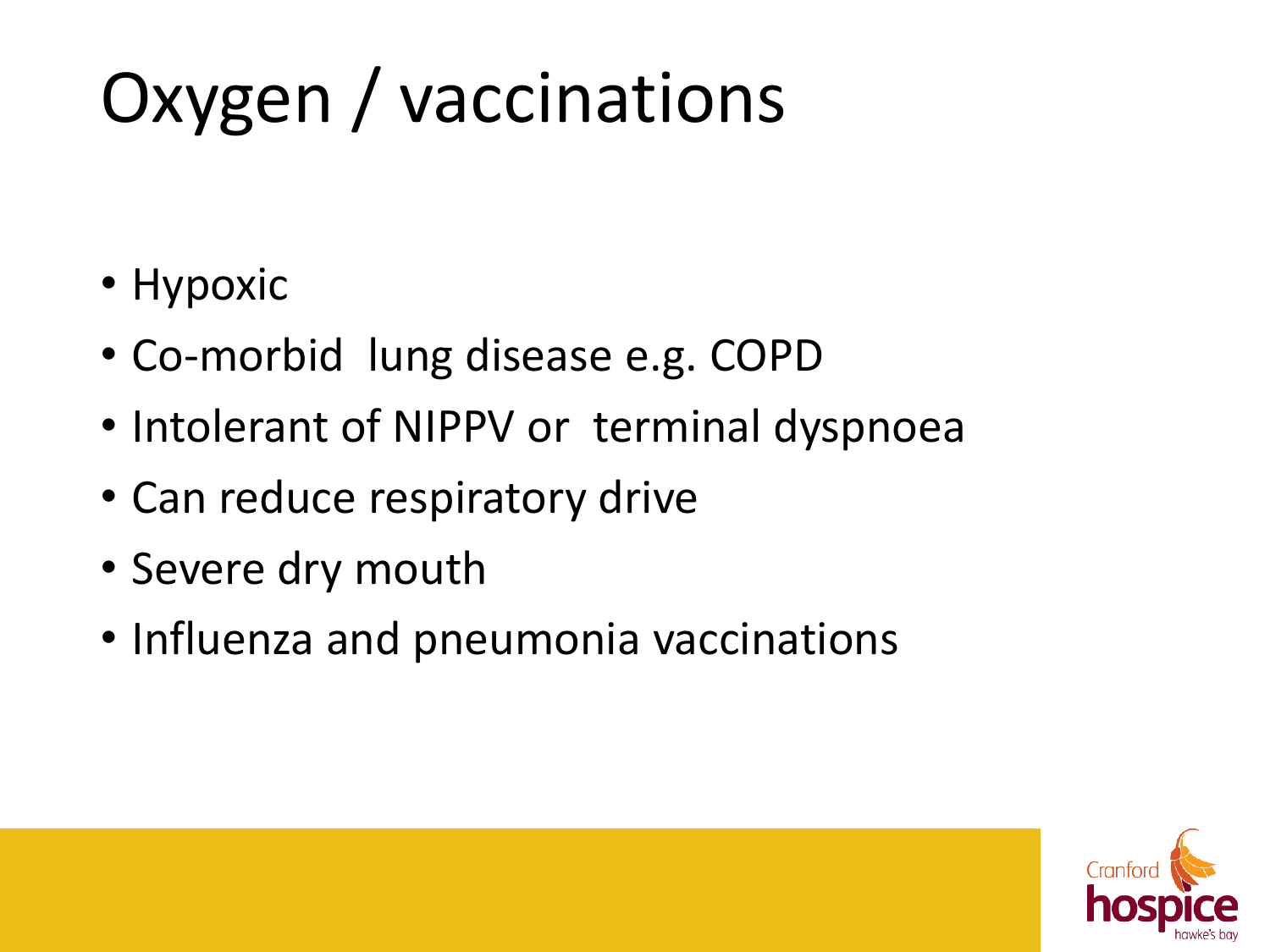### Medical management

- Semi-recumbent
- Airflow
- Morphine
	- does not worsen respiratory failure
	- reduces tachypnoea
- Benzodiazepines

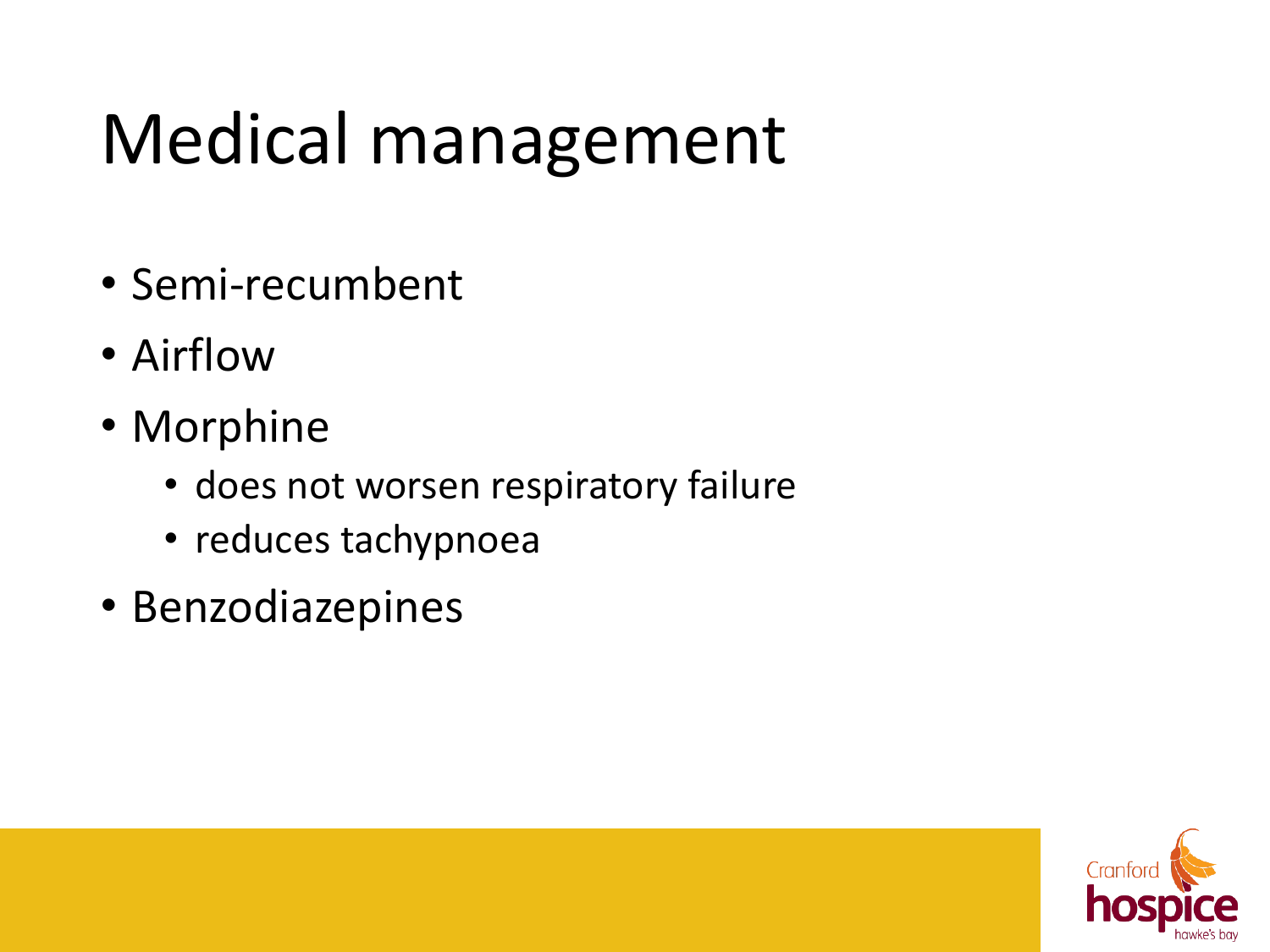### Diaphragmatic pacing for chronic resp failure

- QOL and survival benefit
- Electrodes condition and strengthen diaphragm
- Delays need for mechanical ventilation
- Improves survival

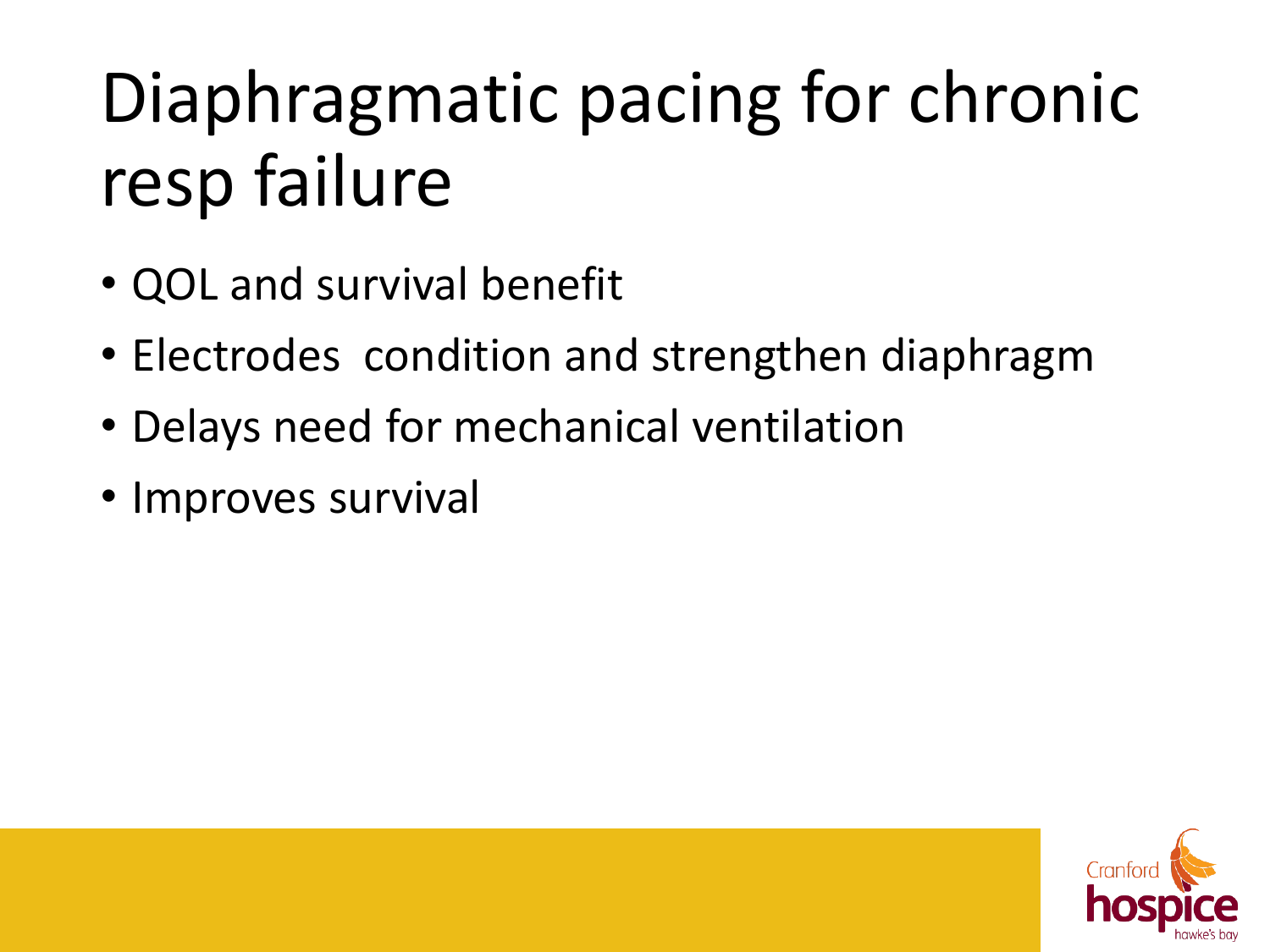# Dysphagia

Choking Drooling Aspiration Malnutrition (16-55%) Dehydration LOW Reduced function Increasing disability

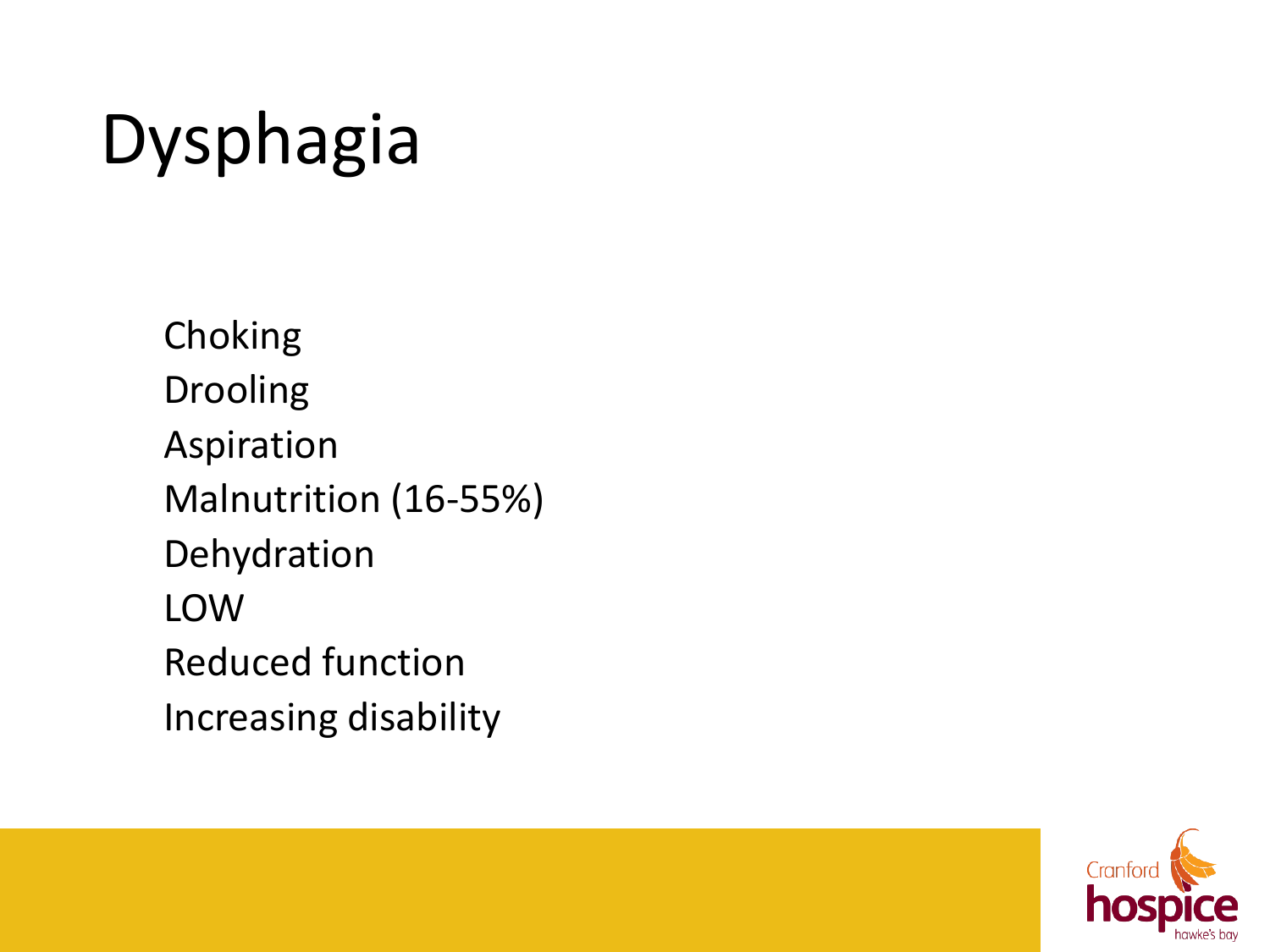### Early dysphagia – adaptive strategies

- Positioning upright
- Postural changes of head
- Dietary modifications
- Safety strategies
- Fatigue several small meals

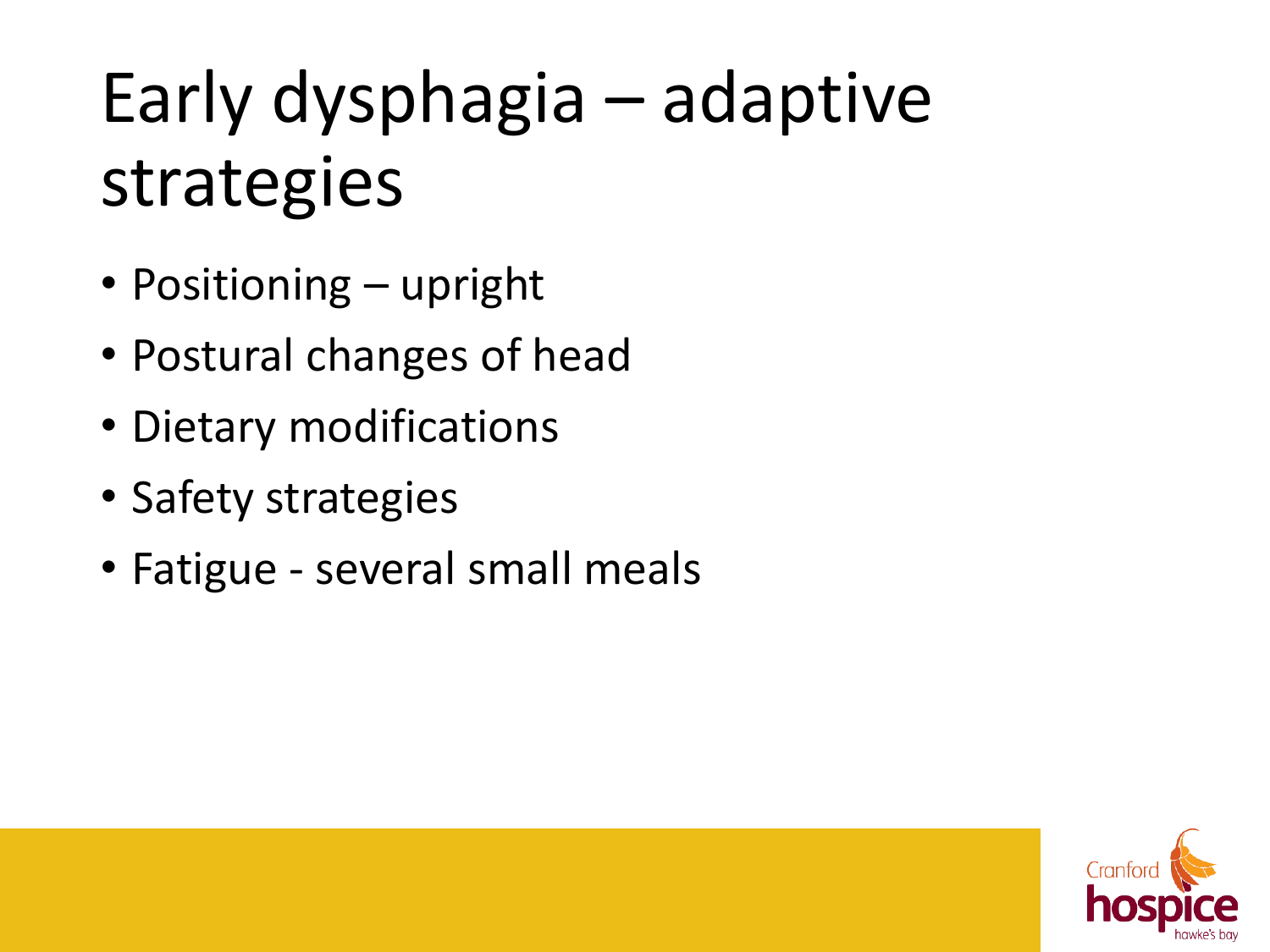### Advanced dysphagia – augmented feeding techniques

- NGT
- Gastrostomy/jejunostomy
- PEG
- RIG
- Jejunostomy
- Palliative surgery rare

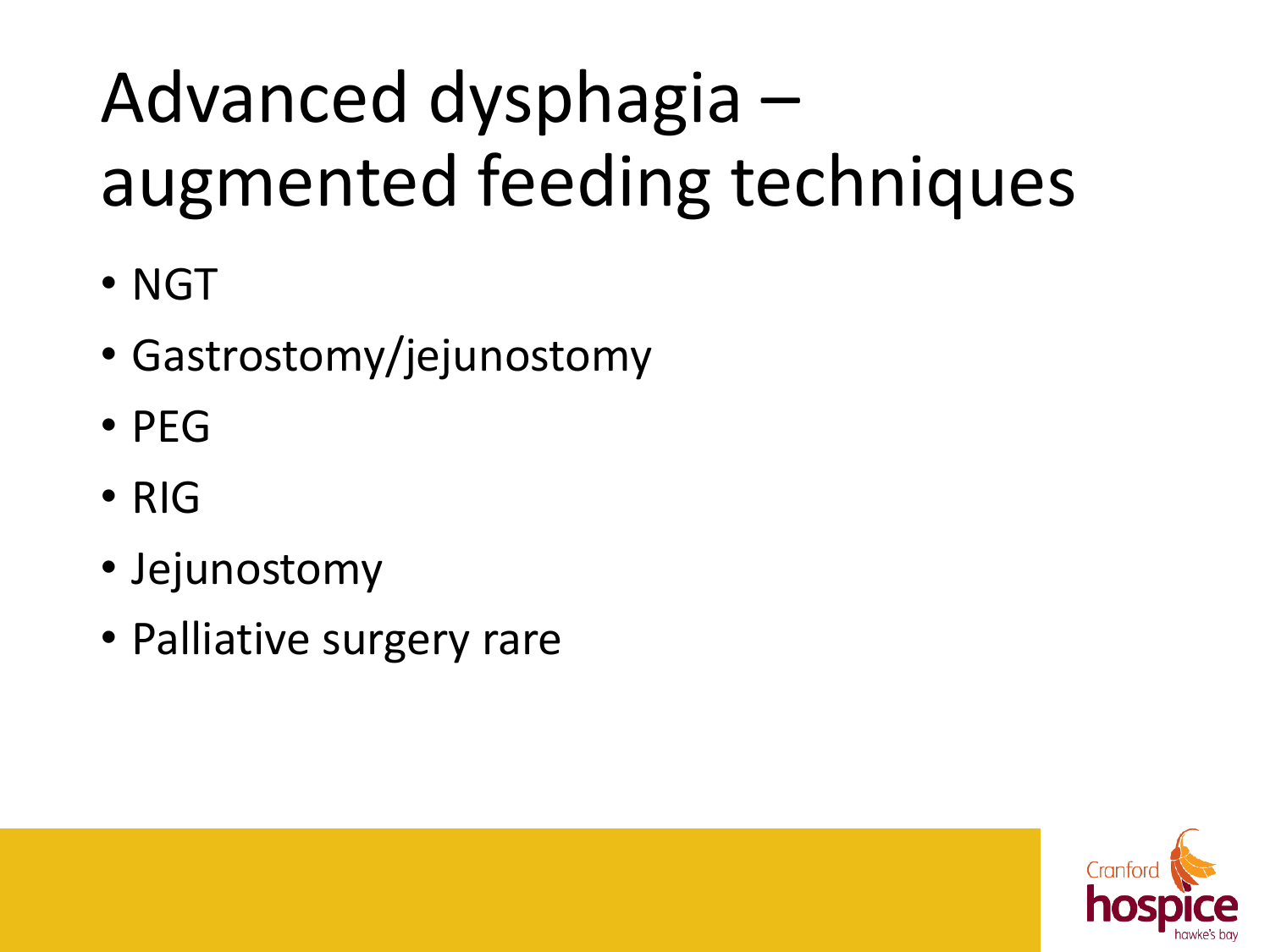- 41% Hypermetabolism
- + reduced intake >> LOW
- Food presentation important
- Exercises
- EVOO ??

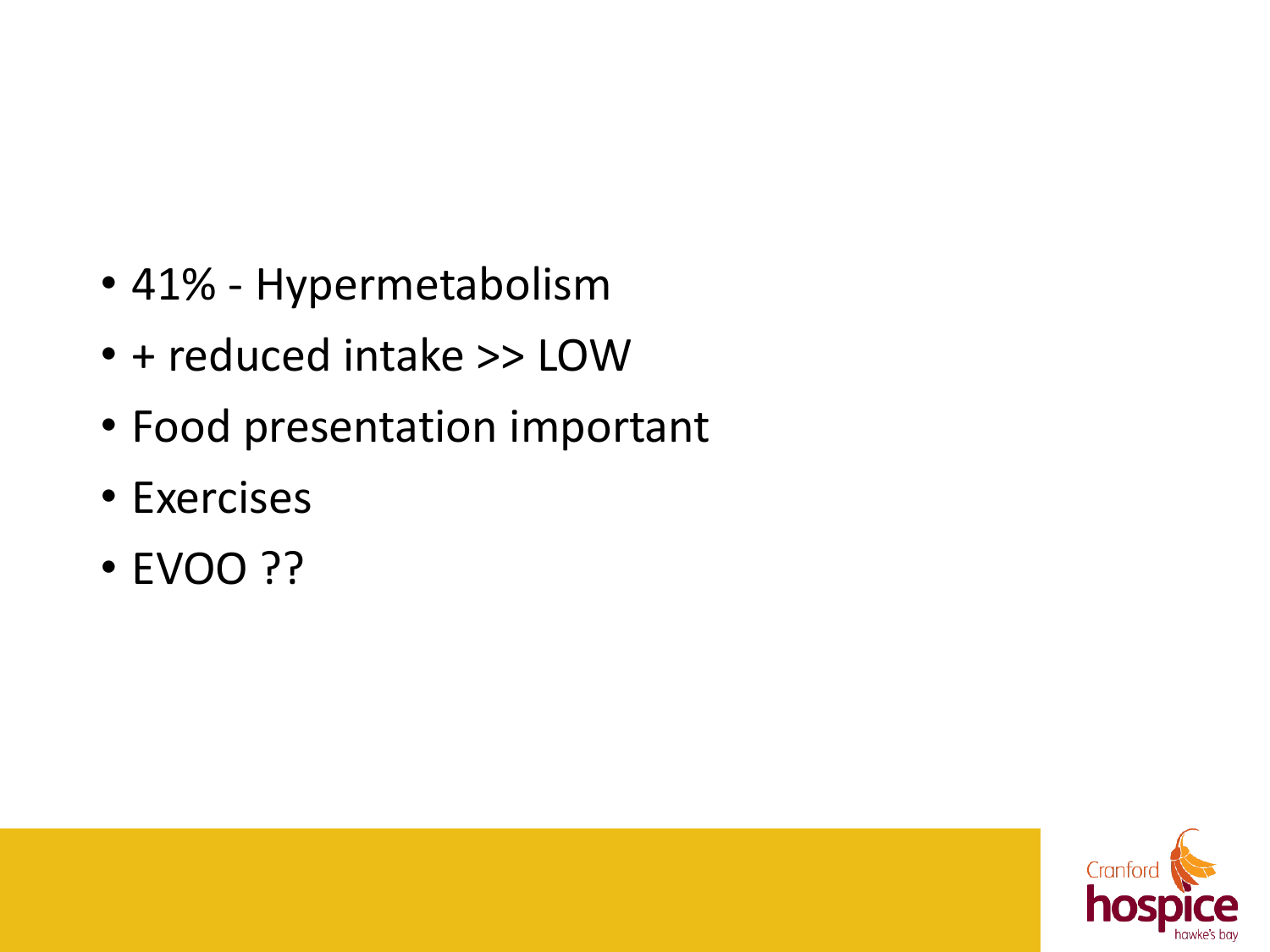### Choking

- Poor swallow, weak cough, muscle spasm
- Reduced tongue force
- Delayed triggering of swallowing reflex
- Weakness of laryngeal adduction
- Food spills towards larynx aspiration vs penetration
- Thin liquids, dry crumbly foods
- Breath stacking/assisted cough/medication
- Death rare

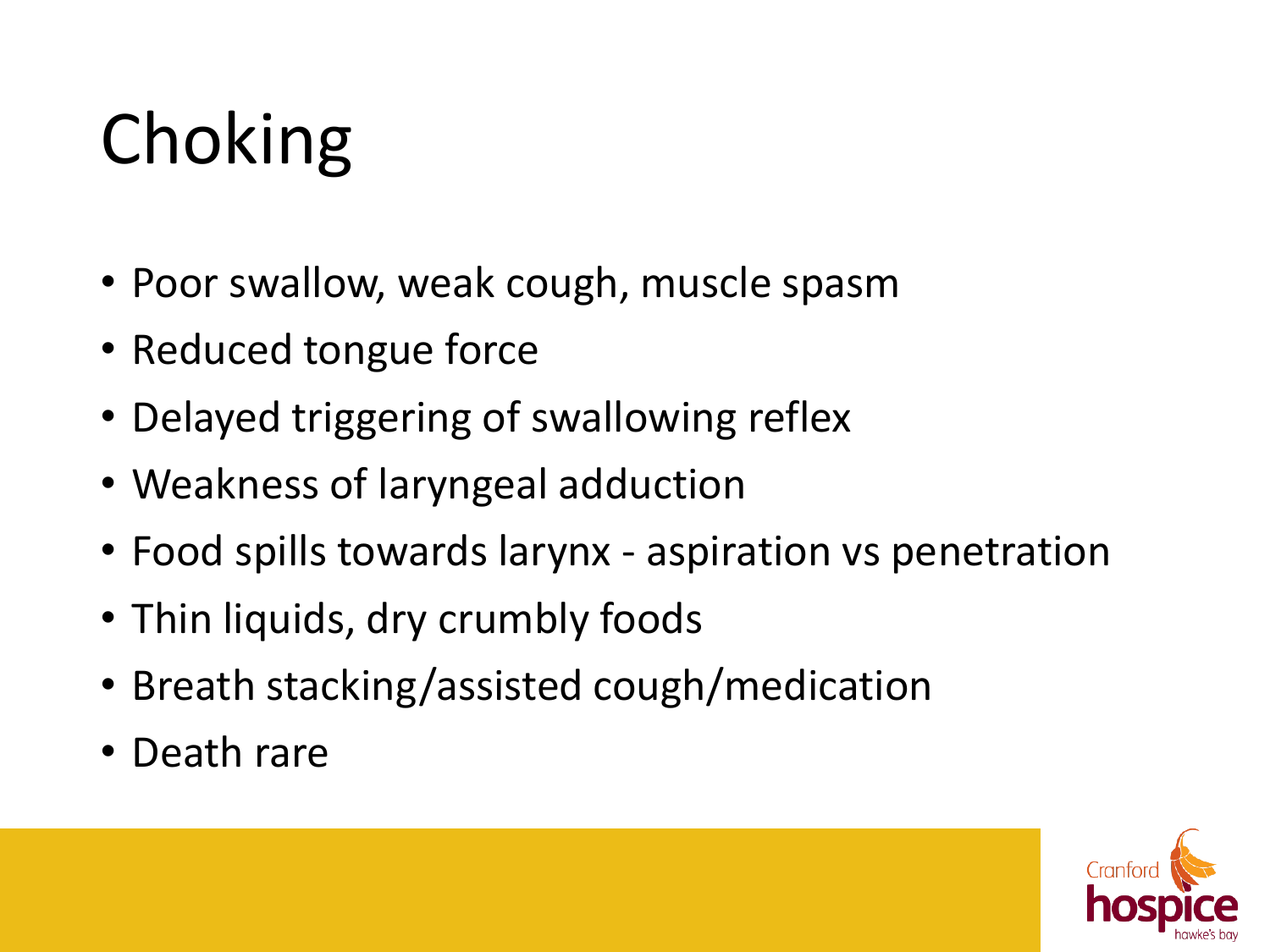### Dry mouth

- Dry mouth on waking; drooling later in day
- Sip water
- oral lubricants
- Toothpaste and mouth wash alcohol and SLS free
- Grapeseed oil/peppermint oil
- Bicarb/salt in water

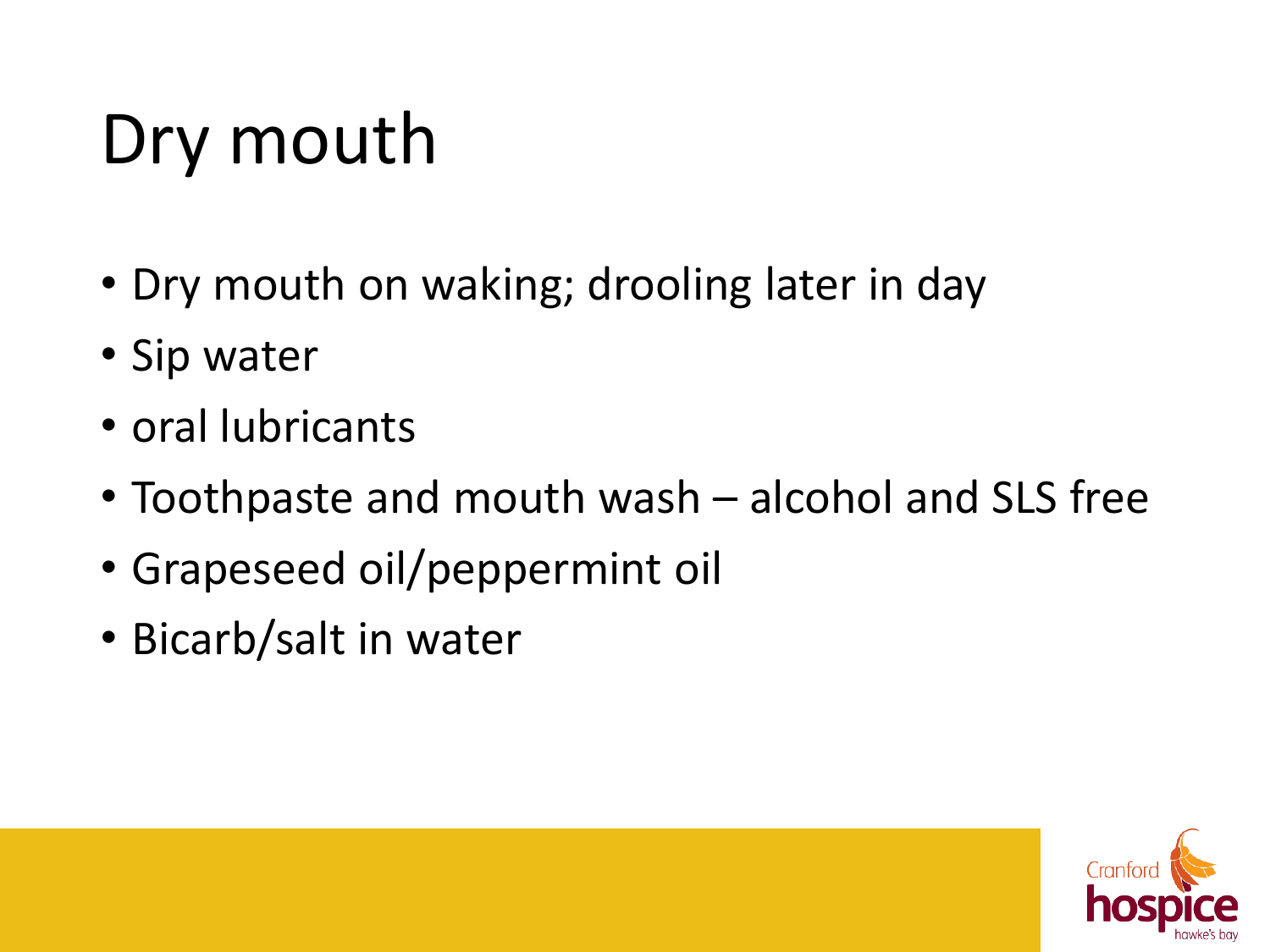# Sialorrhoea (drooling)

- 50%
- Social isolation
- Not hypersalivation
- Weak facial muscle/reduced swallowing
- Lip closure

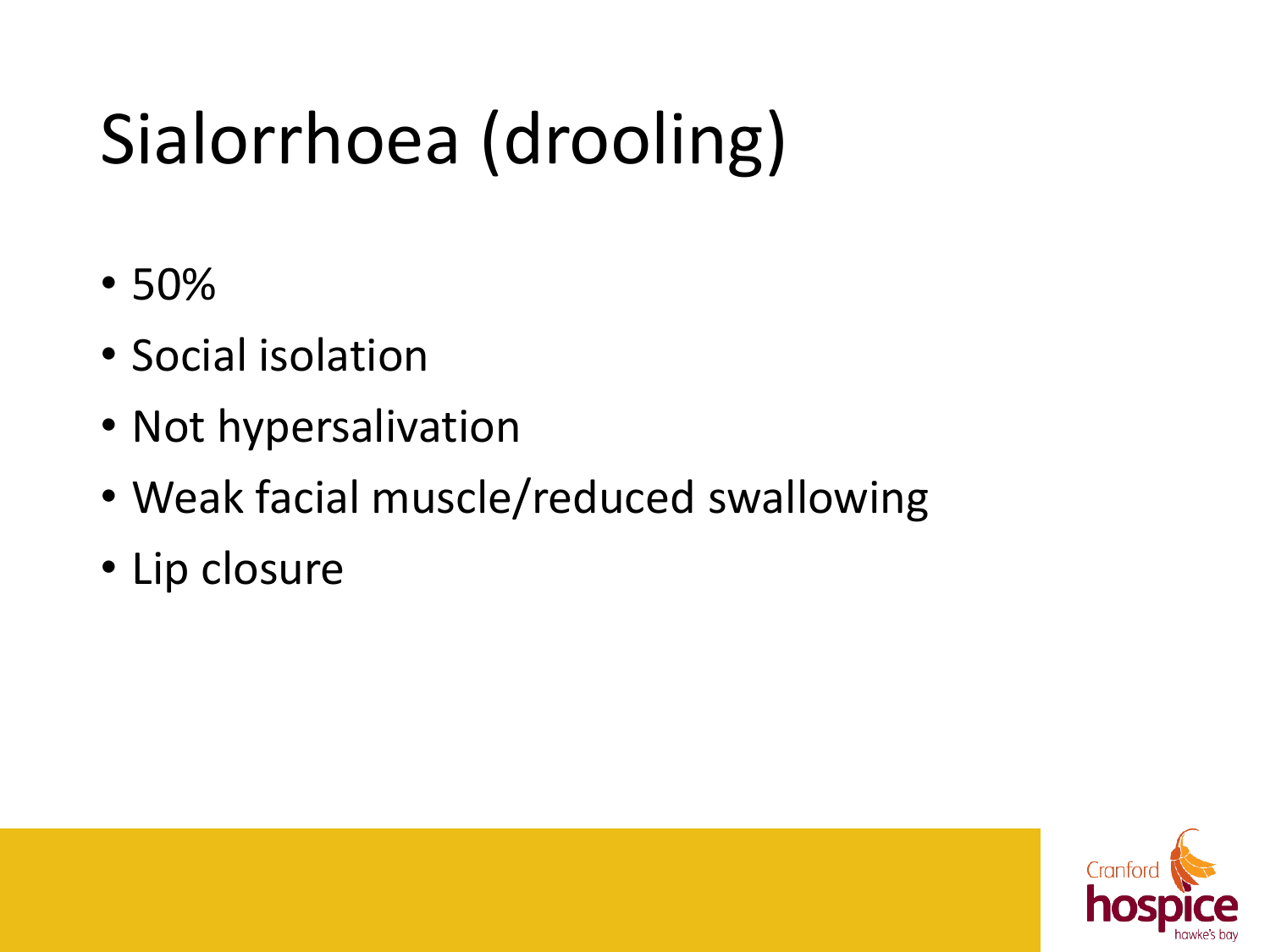### Sialorrhoea

- Glycopyrrolate or buscopan
- Scopaderm patch
- Amitriptyline
- Atropine
- Botilinum toxin type B --\*\*EBT
- Radiotherapy to salivary glands
- Surgery to sever nerve to parotid gland

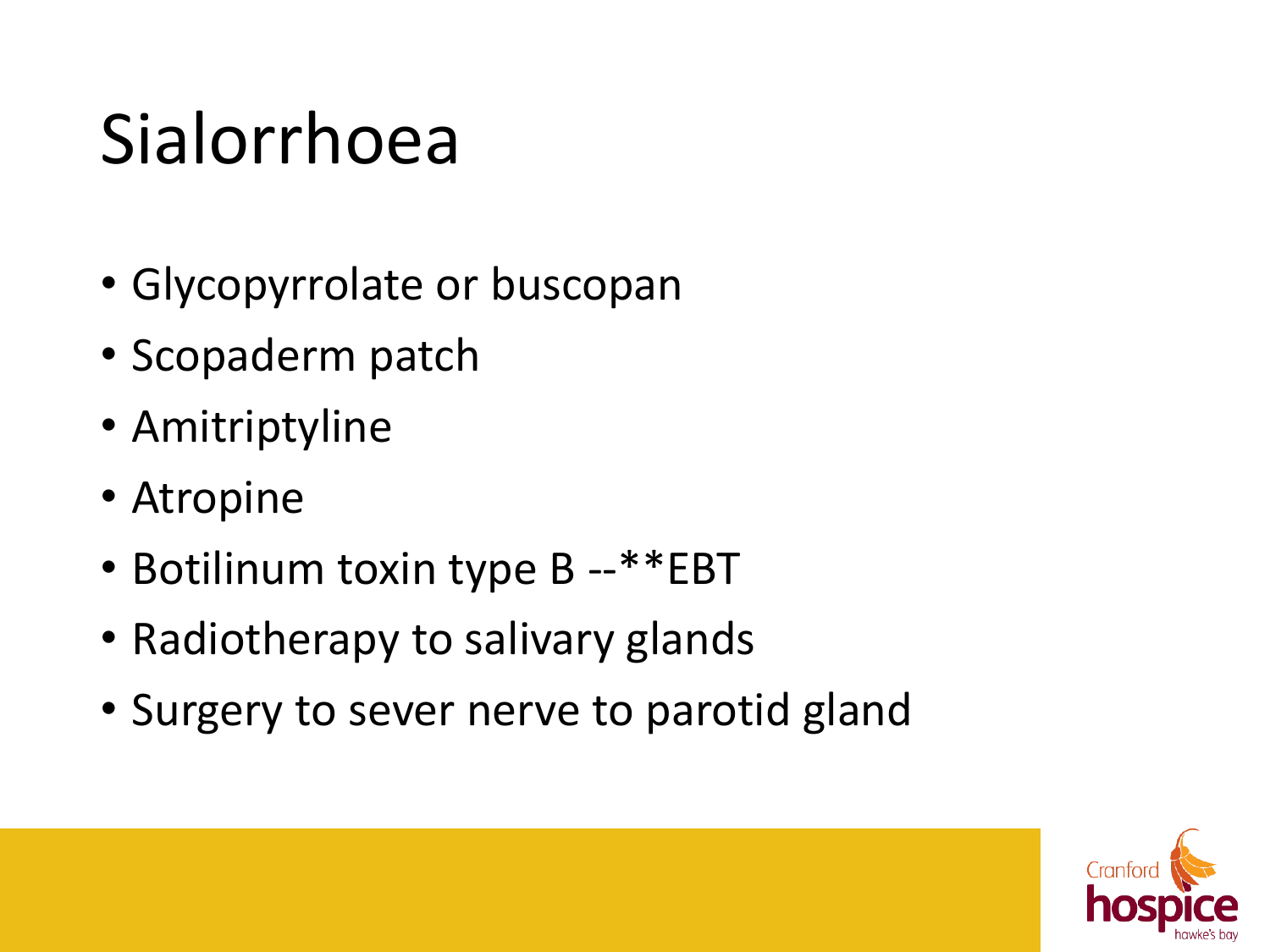#### GORD

- Weak diaphragm affects LOS
- PEG overfeeding
- Positioning avoid meals 2-3 hrs before lying down
- PPI
- Prokinetics

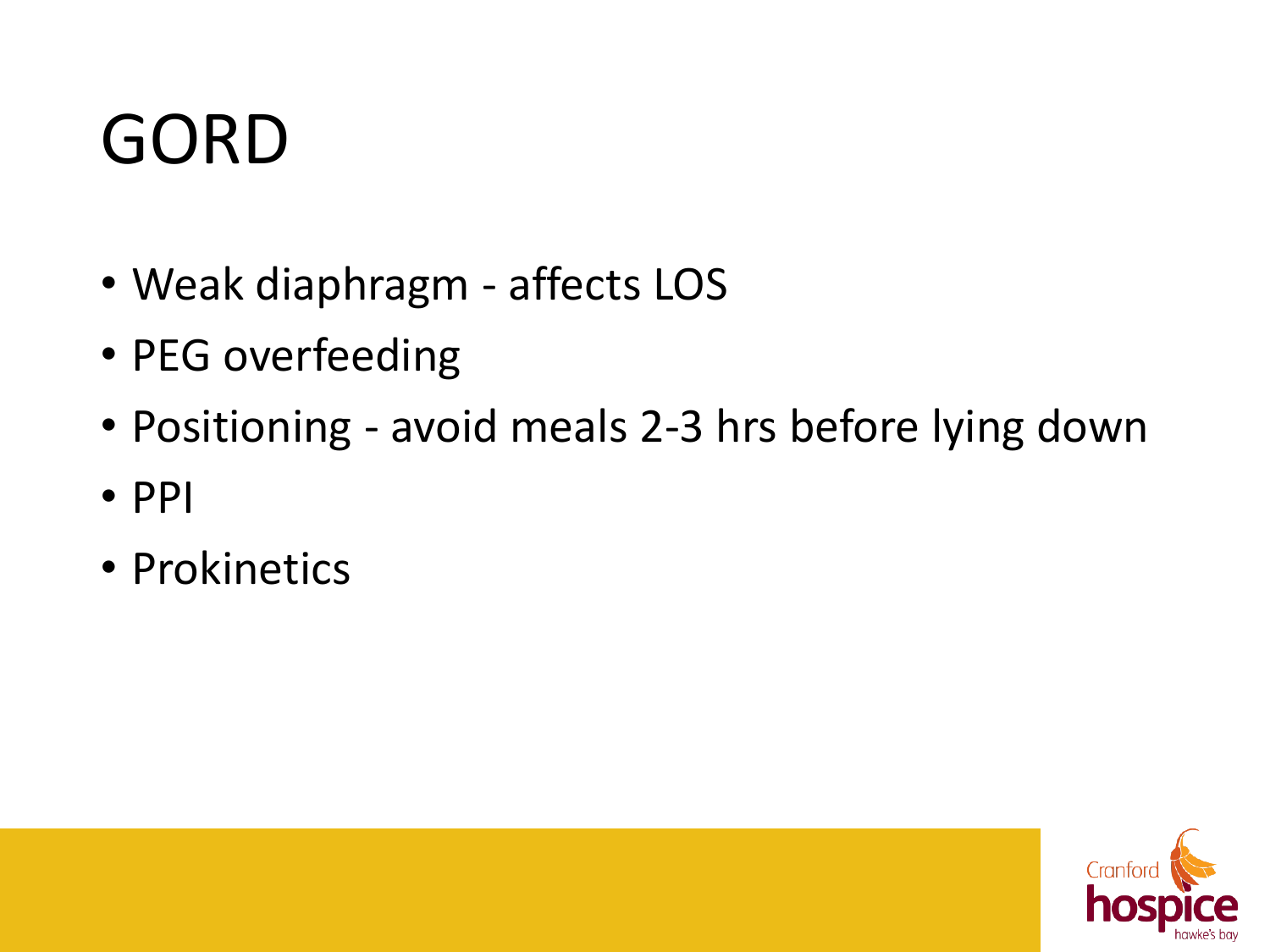### Pain management – MDT

- Flaccid limbs
	- Careful positioning and support
	- Splints, braces, physiotherapy
- Painful joints
	- Regular passive exercises ROM
	- Intra-articular injection of LA/steroids
- Paracetamol
- NSAIDS ibuprofen, naproxen
- Opioids

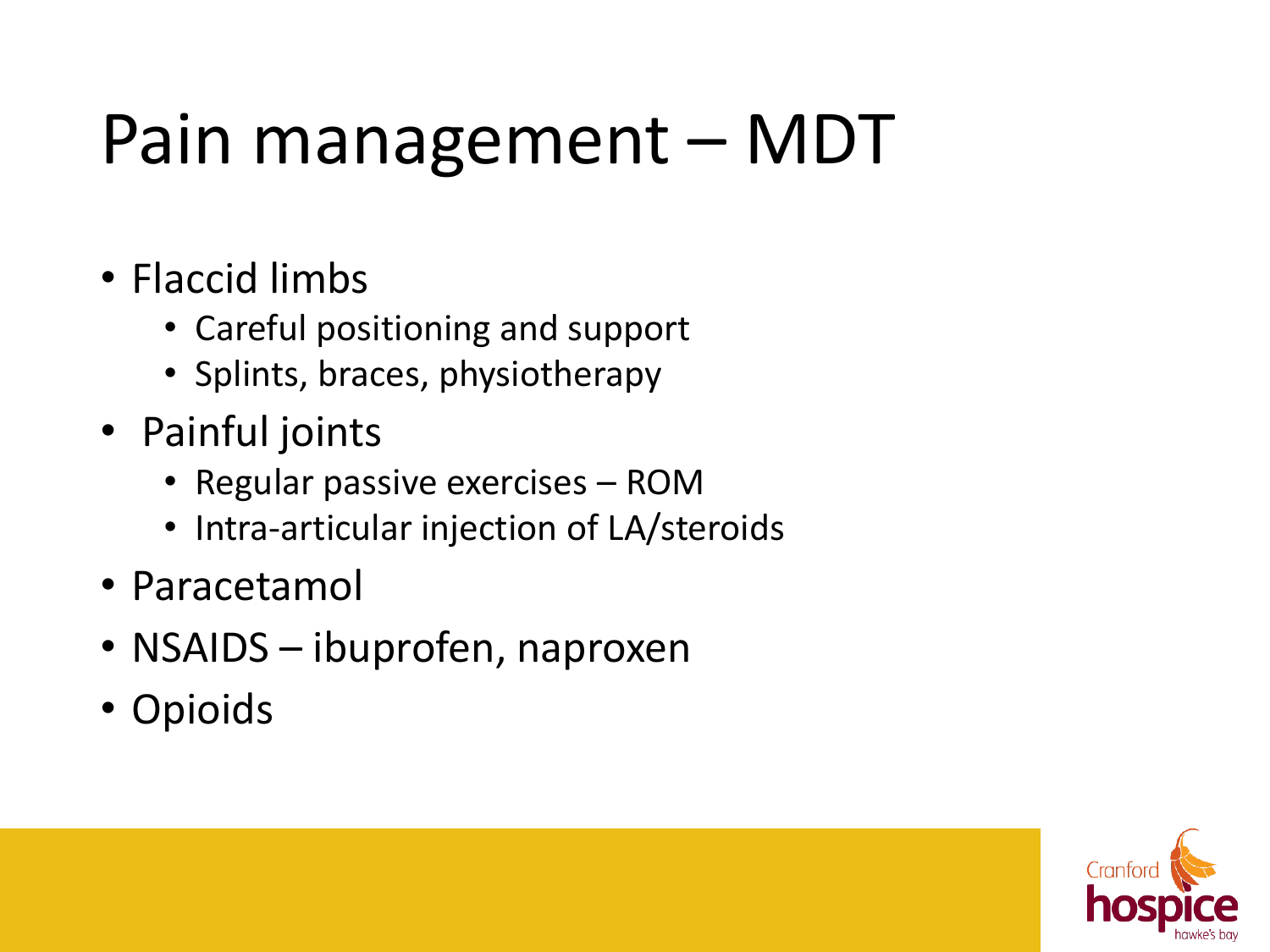#### Fasciculations

- Fasciculation
- Visible to eye
- Can precede weakness
- Rarely need treatment
- Anecdotally baclofen, gabapentin helpful

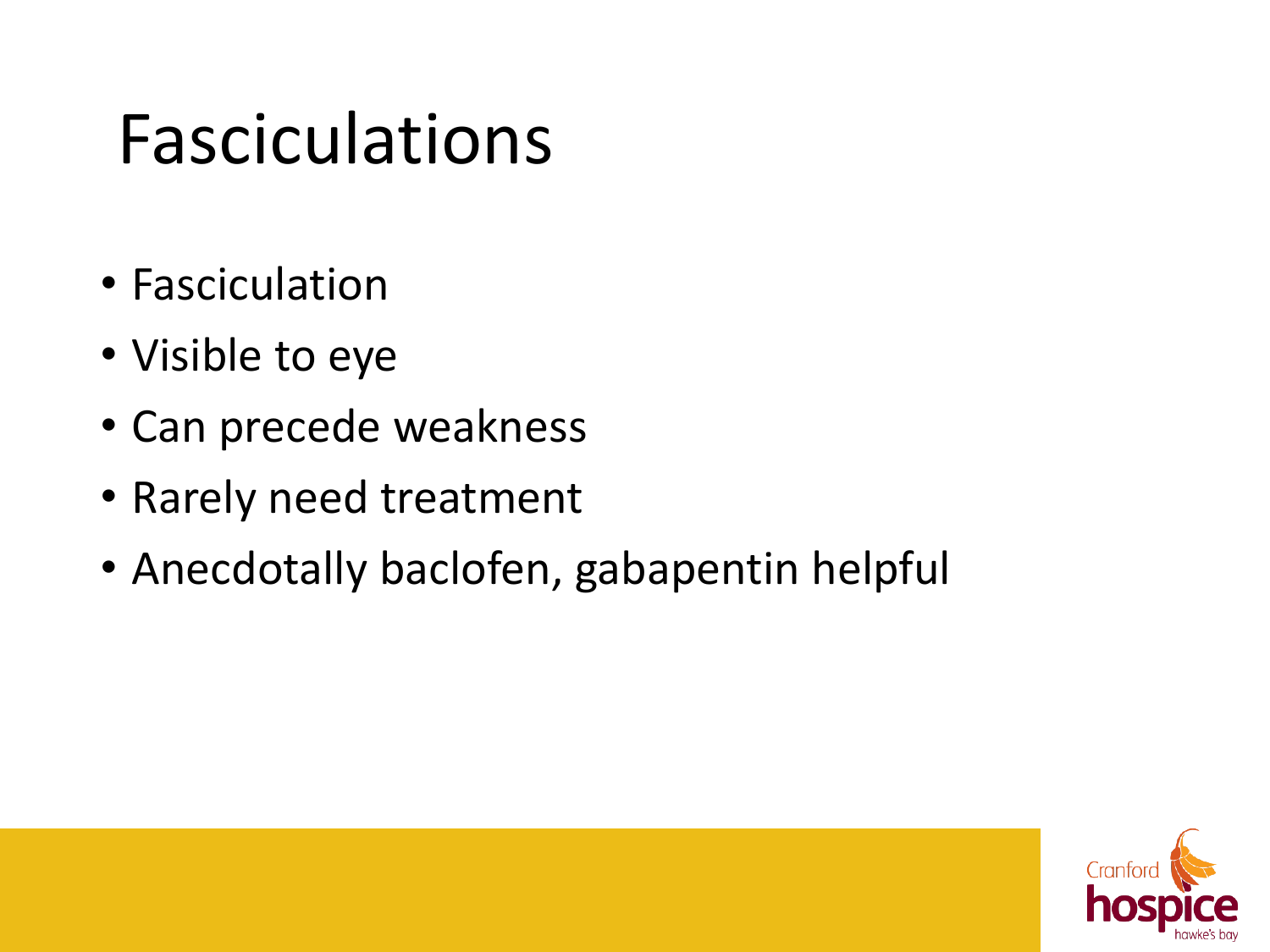#### Cramps

- Fasciculations can lead to painful muscle cramps
- Abdominal and paraspinal muscles
- Levitiracetam
- Quinine Europe not USFDA
- Magnesium
- Baclofen
- Diazepam
- Cochrane review Gabapentin, Vit E and riluzole no benefit

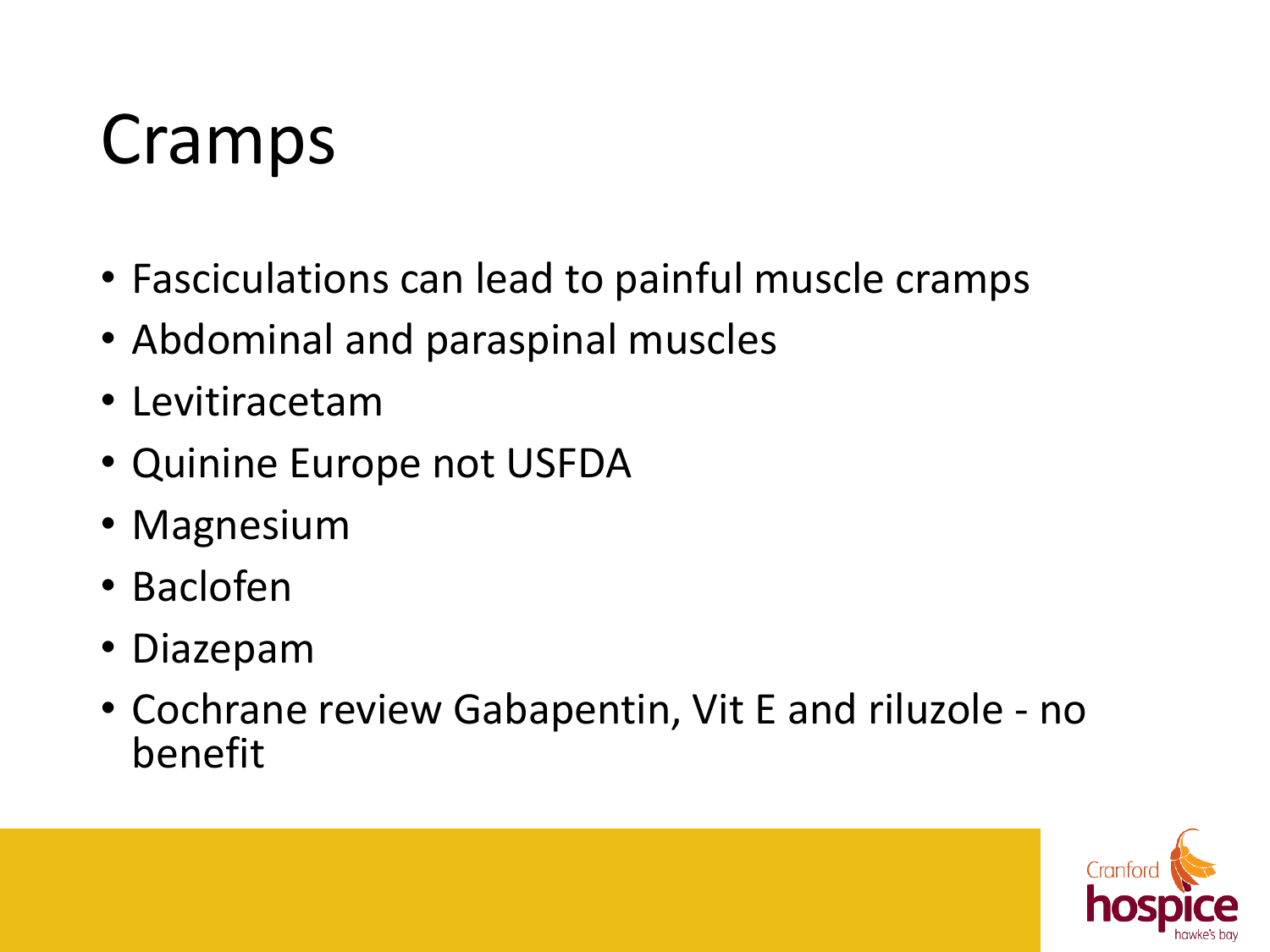### **Spasticity**

- Assists mobility
- Cochrane review 2017. no benefit -baclofen, gabapentin, BZD, Vit E, riluzole
- Commonly used: baclofen, BZD, dantrolene, gabapentin
- Sativex (THC/cannabidiol) > spasticity in MS. Nabilone
- Physiotherapy passive movements. RCT x 1; moderate exercise improved outcome at 3 mths
- Severe refractory spasticity: intrathecal baclofen; IM botulinum toxin; IV dantrolene

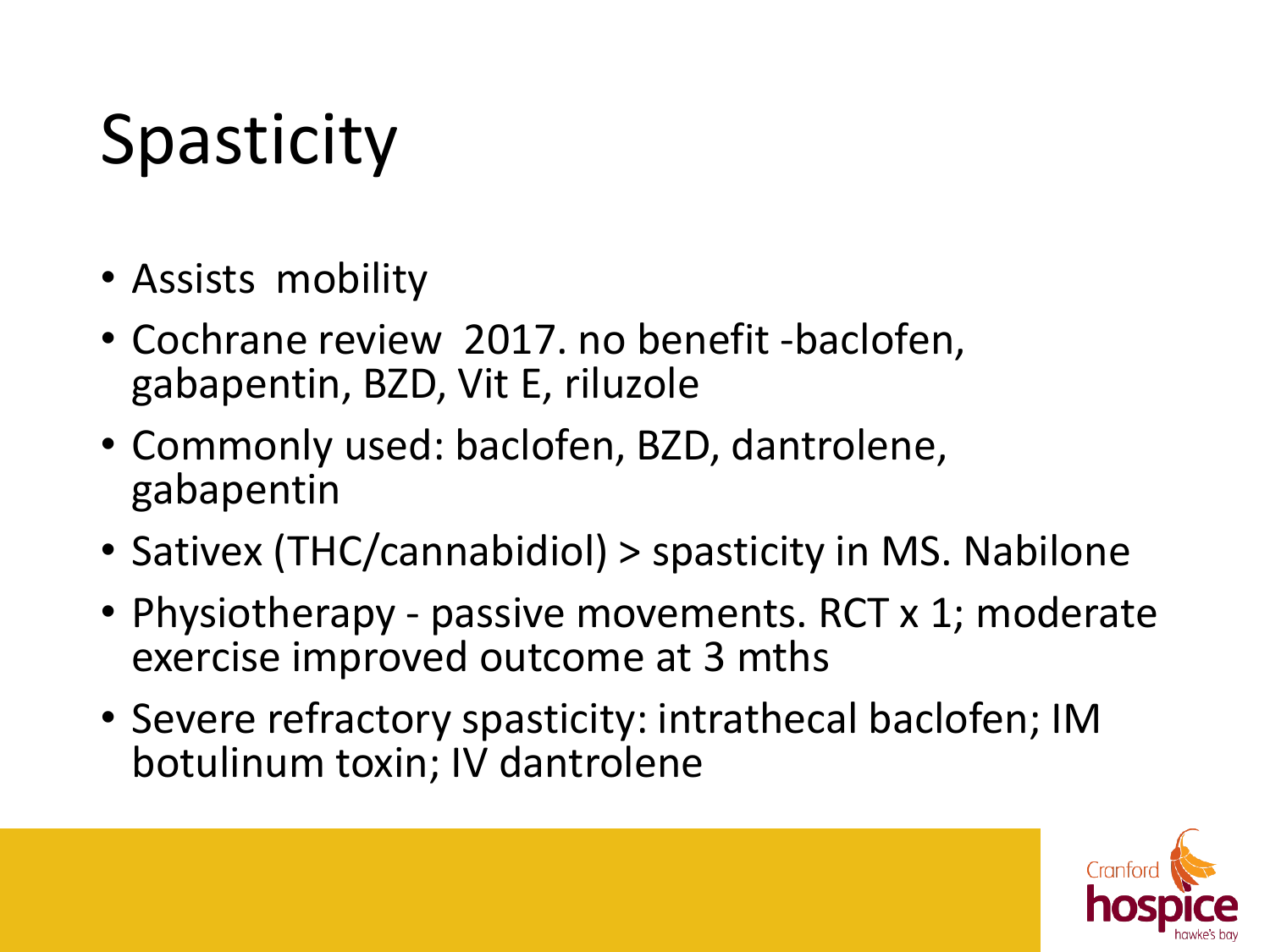### Weakness > poor mobility

- Cardinal symptom poor mobility
- Neck weakness/head drop
- Provision of equipment, home adaptation, aids, assistive technology – symbolism
- Physiotherapy
- Limited pharmacological mgt
	- acetylcholinesterase inhibitors (pyridostigmine)
	- Creatine monohydrate

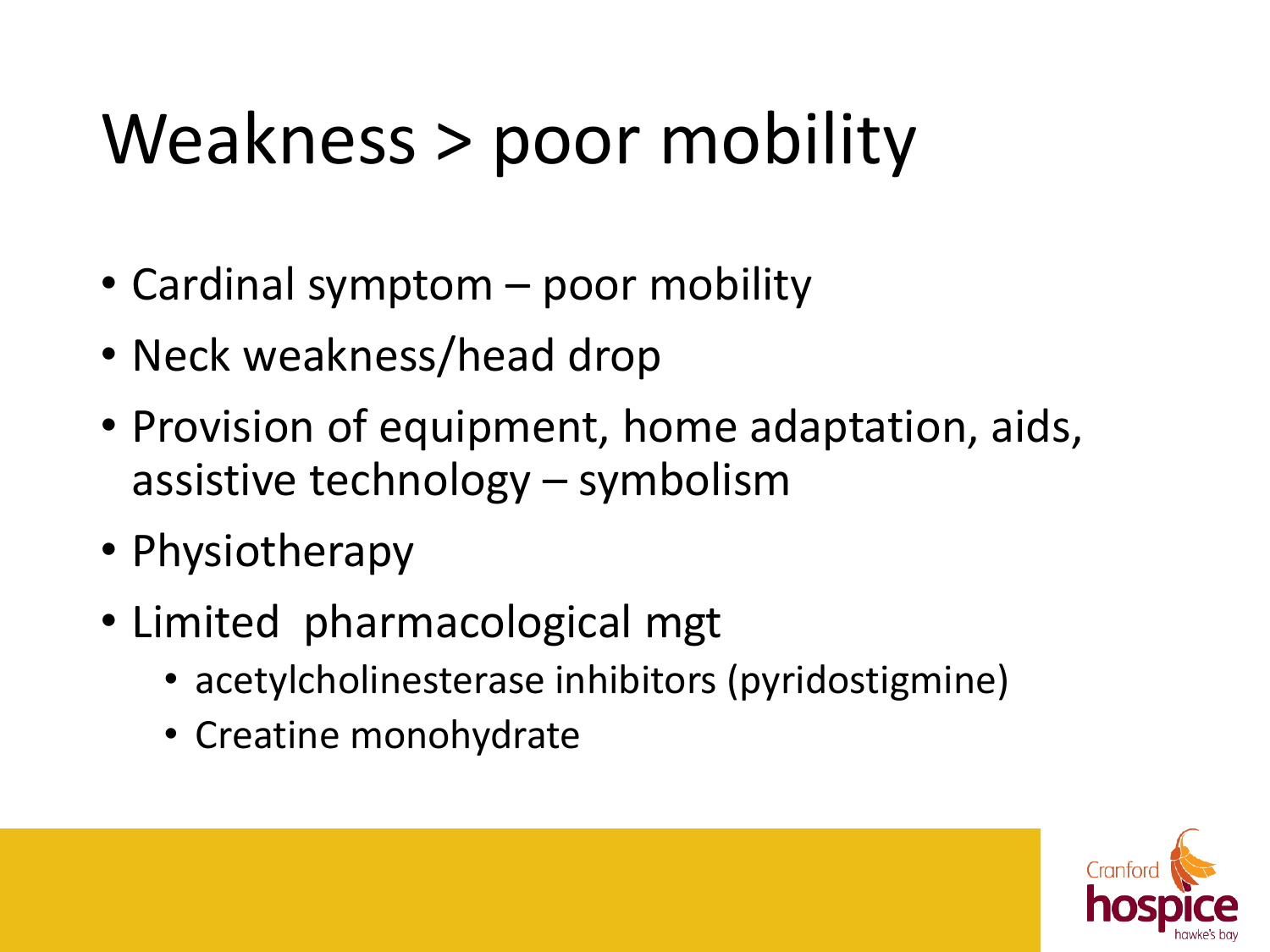#### Nasal congestion

- Due to weakness of nasopharyngeal muscles
- Use nasal tape to elevate nasal bridge at night
- Use nasal decongestants
- MND can exacerbate chronic/seasonal rhinitis

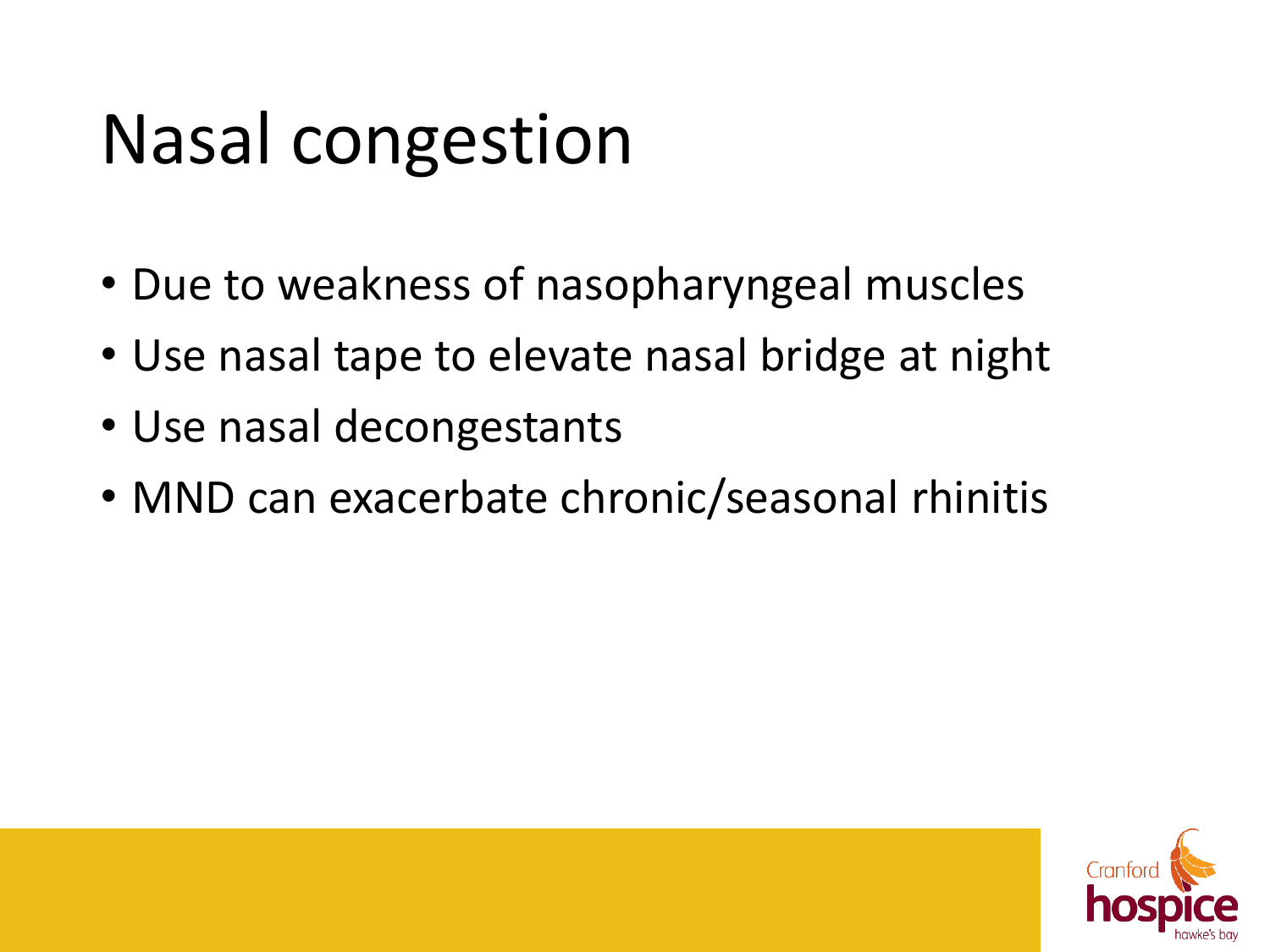#### Laryngospasm

- Sudden reflexive closure of vocal cords
- Sensation of choking
- Provoked by diff stimuli
- Self-resolves in seconds. Repeated swallowing while breathing through the nose helps to resolve it
- Trismus, jaw spasm, clenching precipitated by cold, anxiety, pain
- Benzodiazepines

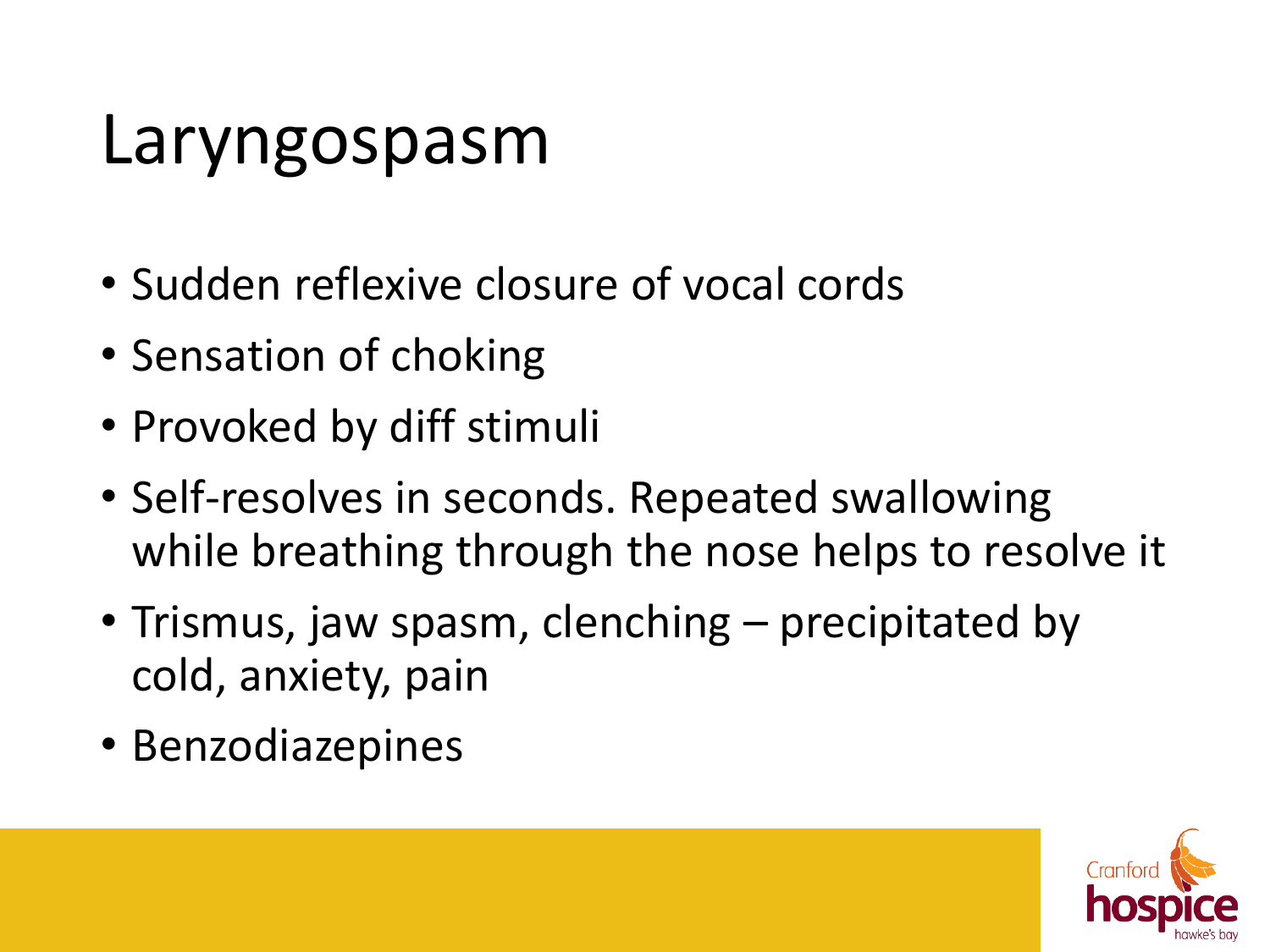#### 法法国通信 FELICITY<br>JONES **EDDIE** REDMANNE  $\begin{array}{c} \begin{array}{c} \text{The} \\ \hline \text{T}\text{H}\text{E}\text{O}\text{R}\text{Y} \end{array} \end{array}$  E V E R Y T H I N

The incredible story of Jane and Stephen Hawking

His Mind Changed Our World. Her Love Changed His. **FOCUS SEATURE** R LIZACHANN DAVID KONZE († 17. VEZ)<br>1900 - TOM REVAN ERIC HILINER LISA BRUCE **NOVEMBER** 

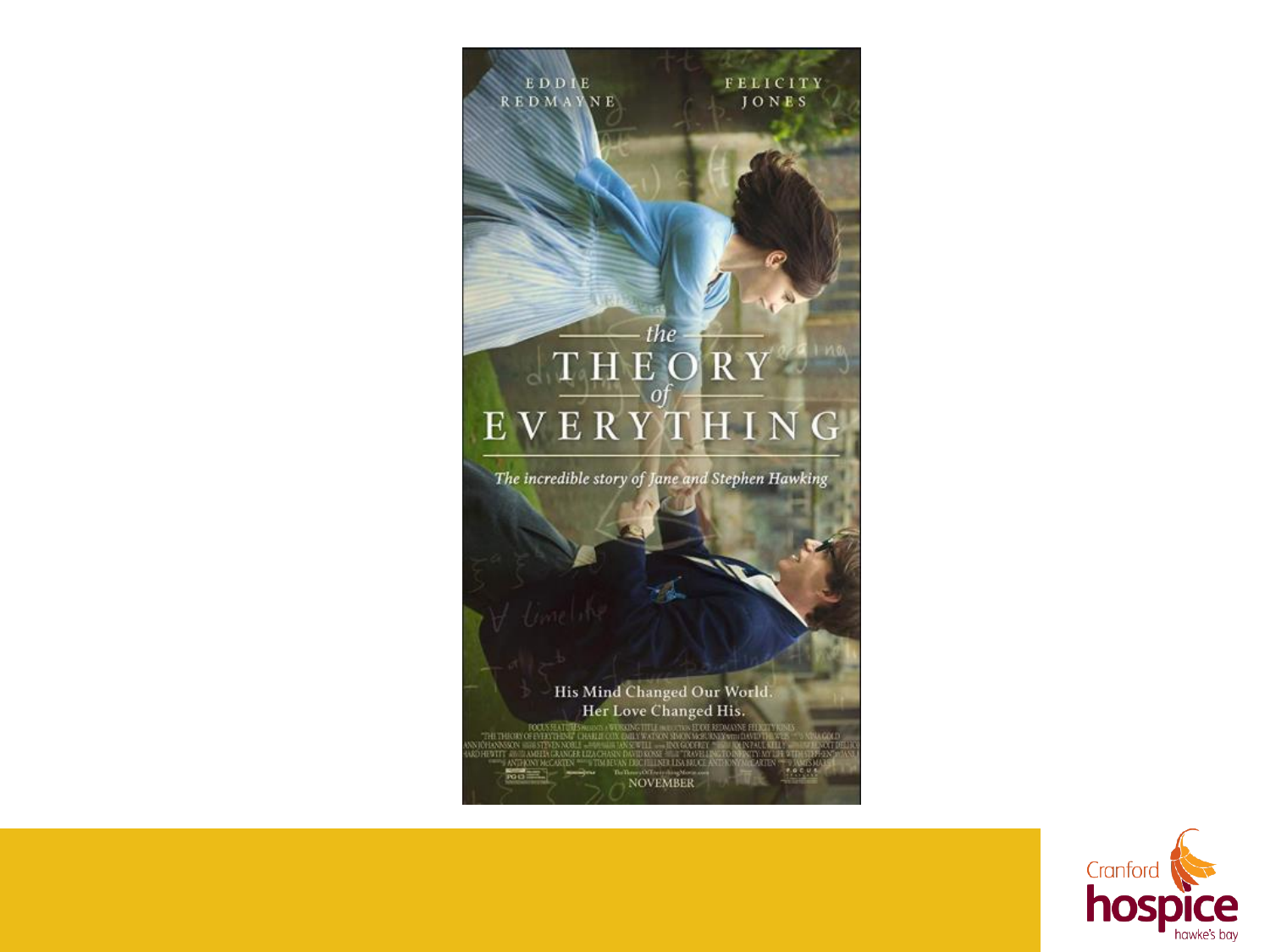#### Sexual bowel bladder function

- Sexuality is affected NOT sexual function
- Bladder control weakness of perineal muscles
- Spasticity of bladder urgency & frequency oxybutynin, amitriptyline
- Sphincters spared
- Constipation: Power pudding, hydration, laxatives, rotate to fentanyl

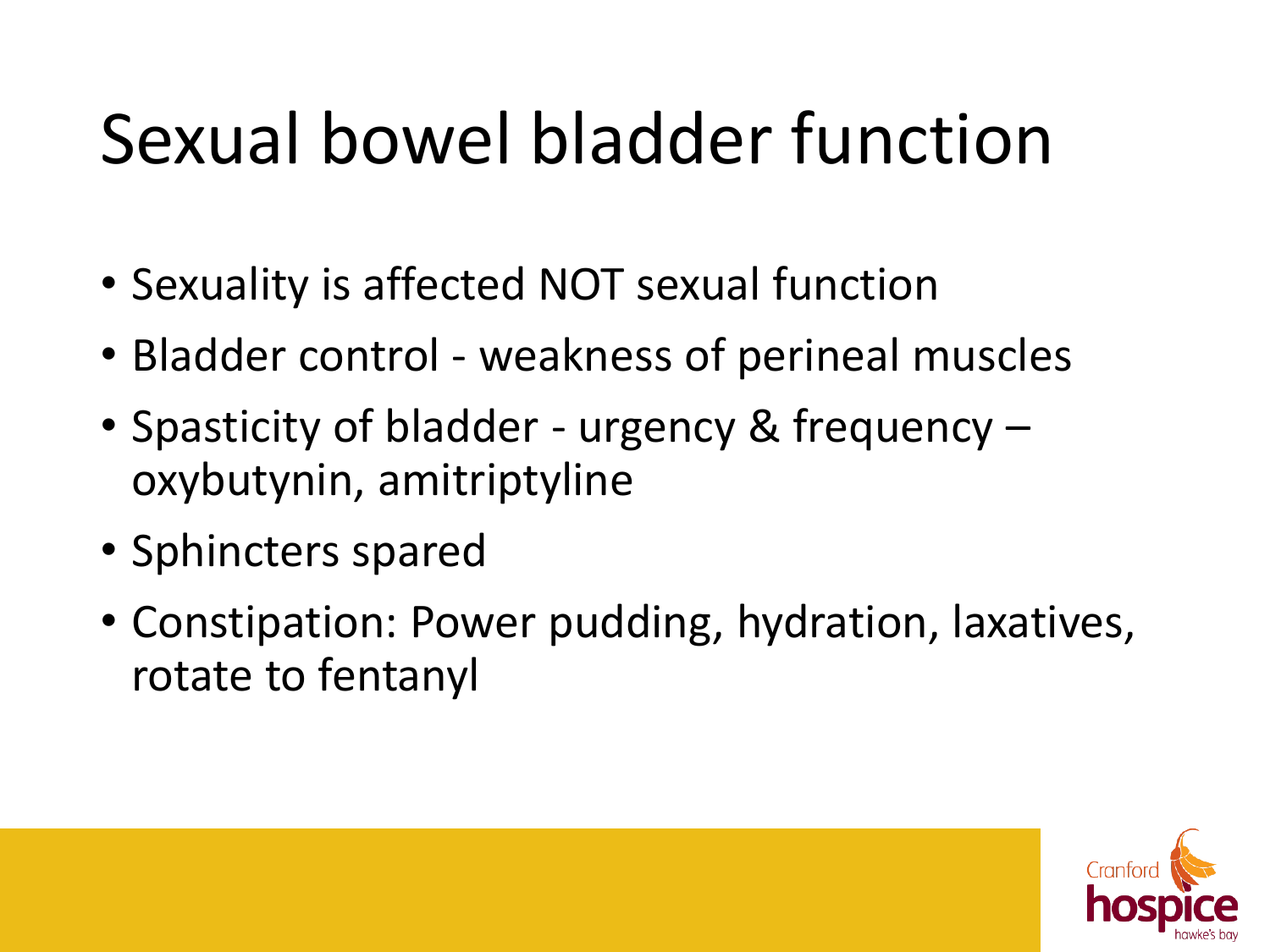#### Mood affect

- Reactive depression after diagnosis
- High risk of suicide in 1st year after diagnosis
- Stress and depression in caregiver
- Anxiety
- Denial/anger
- Hopelessness
- Counselling, SSRI, Amitriptyline

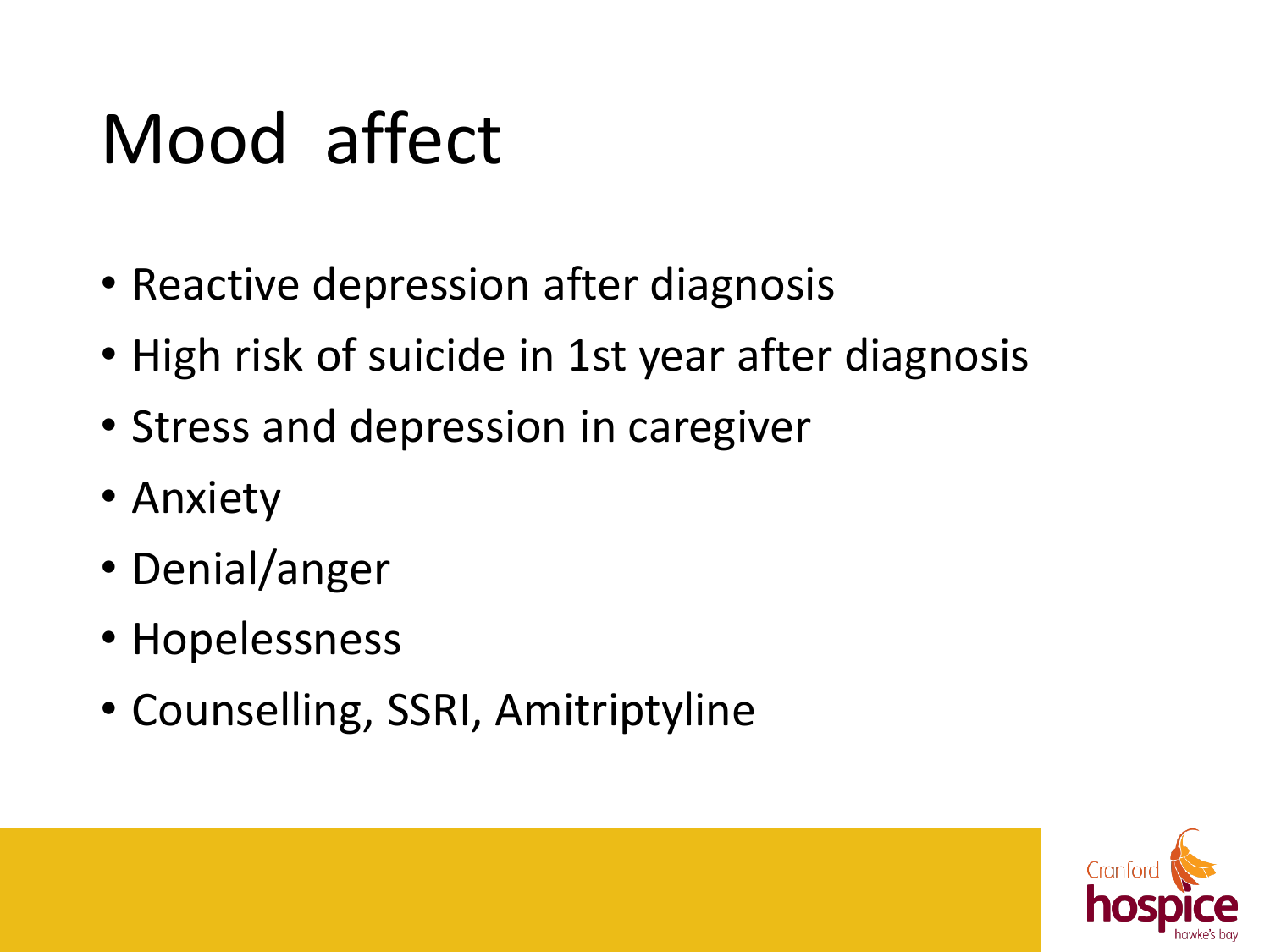

- Inability to change position, mood, cramps, fasciculations, dyspnoea, dysphagia, aspiration
- Sedatives impair muscle strength. Use with cautionzopiclone, mirtazapine
- Sleep hygiene

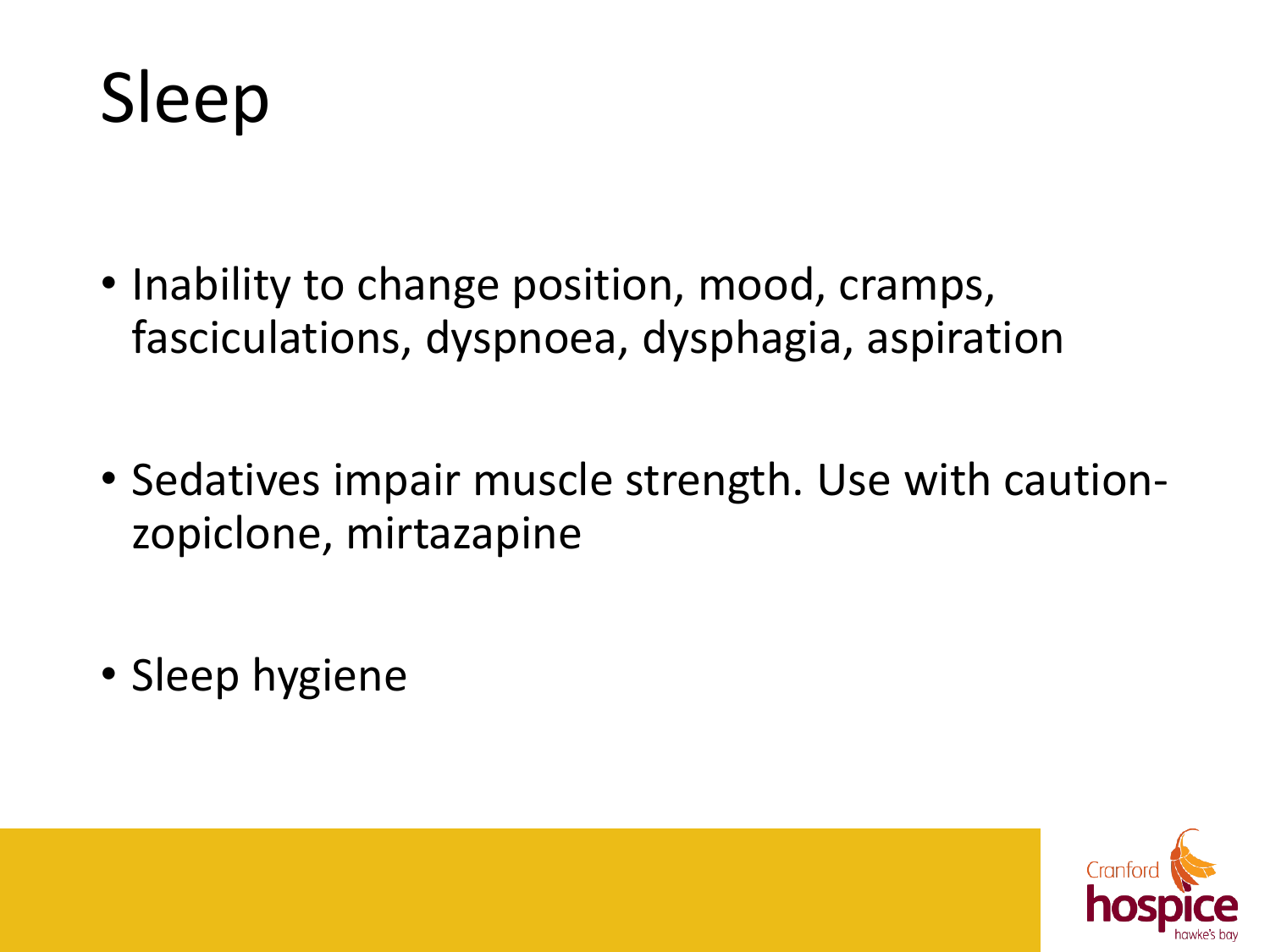#### Pseudobulbar affect – DARWIN

- Involuntary emotional expression disorder
- Abnormal display of affect Uncontrollable laughter & crying
- NOT a mood or psychiatric disorder
- 50% of patients socially disturbing
- Found in other CNS diseases
- Amitriptyline; SSRI
- RCT x 2: 30mg dextromethorphan/30mg quinidine BD - approved in US and Europe

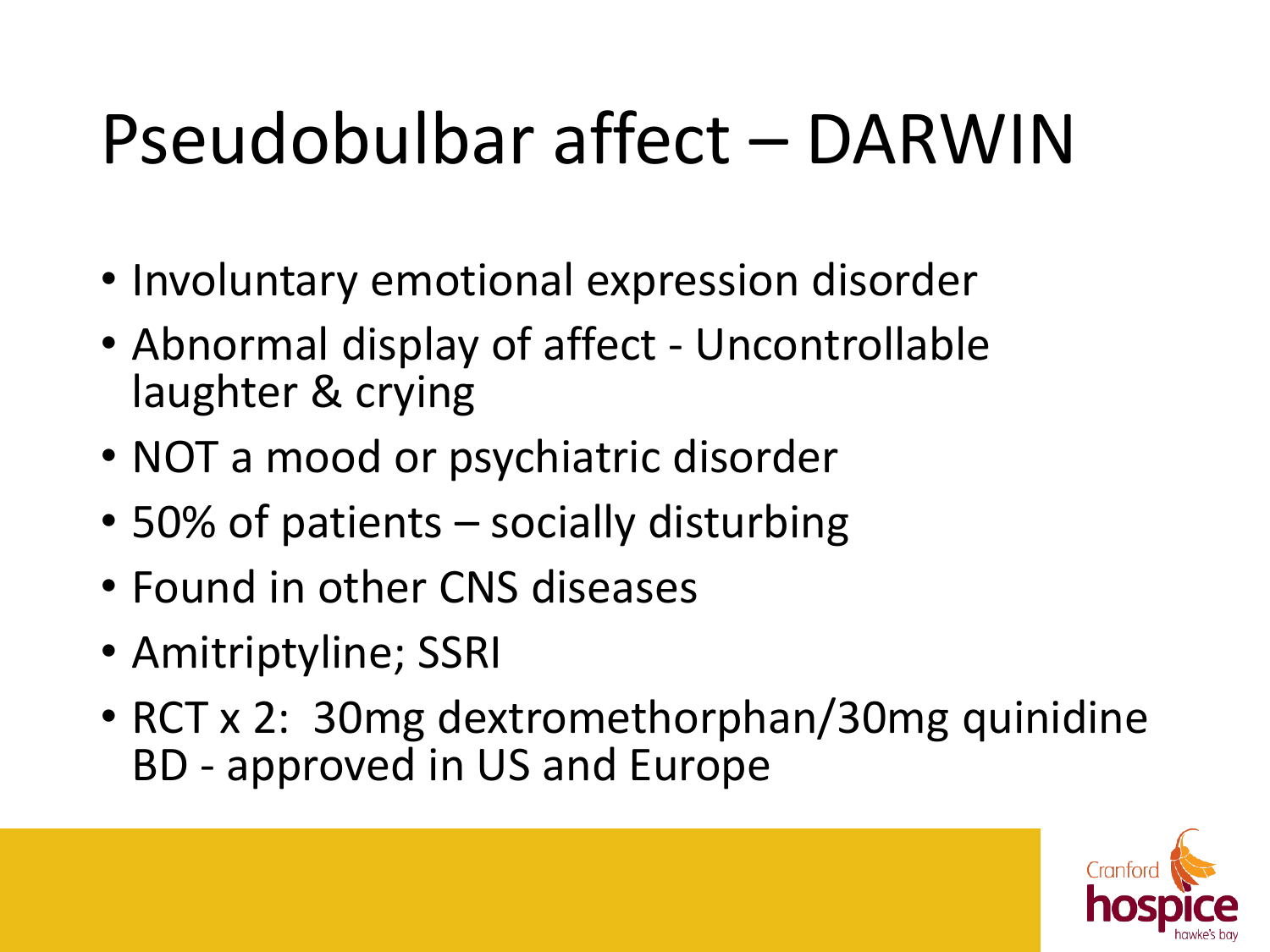#### Fatigue

- Fatigue of remaining nerves and muscles
- Reduced intake, LOW
- Reduced ventilation
- Depression
- Modafinil 300mg daily

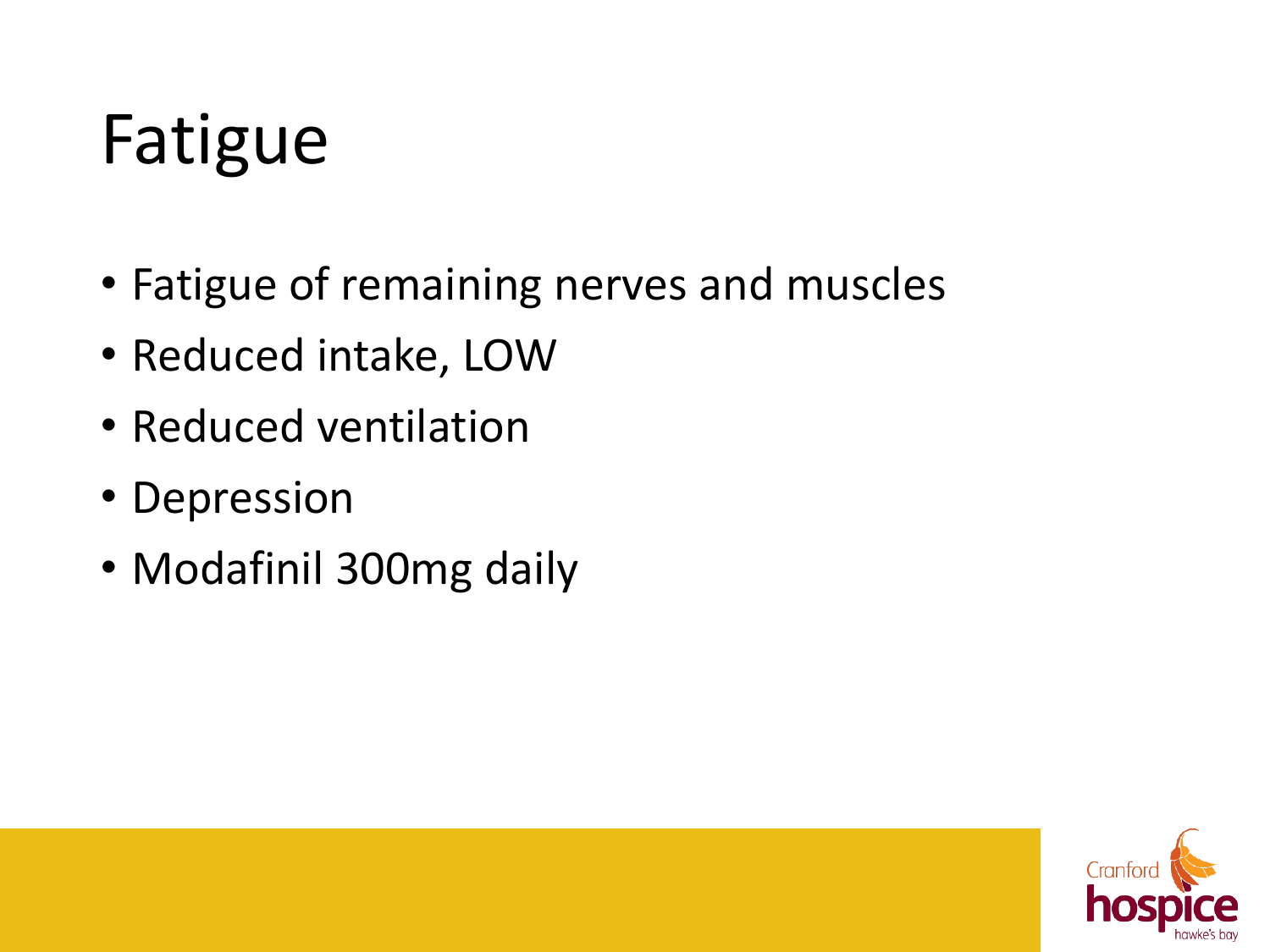### Ulcers, oedema ,clots

- Pressure ulcers
- Dependent oedema
	- reduced muscle pump activity
	- Elevation
	- physiotherapy
	- compression hose
	- diuretics
- DVT: higher risk. Untreated high risk for PE

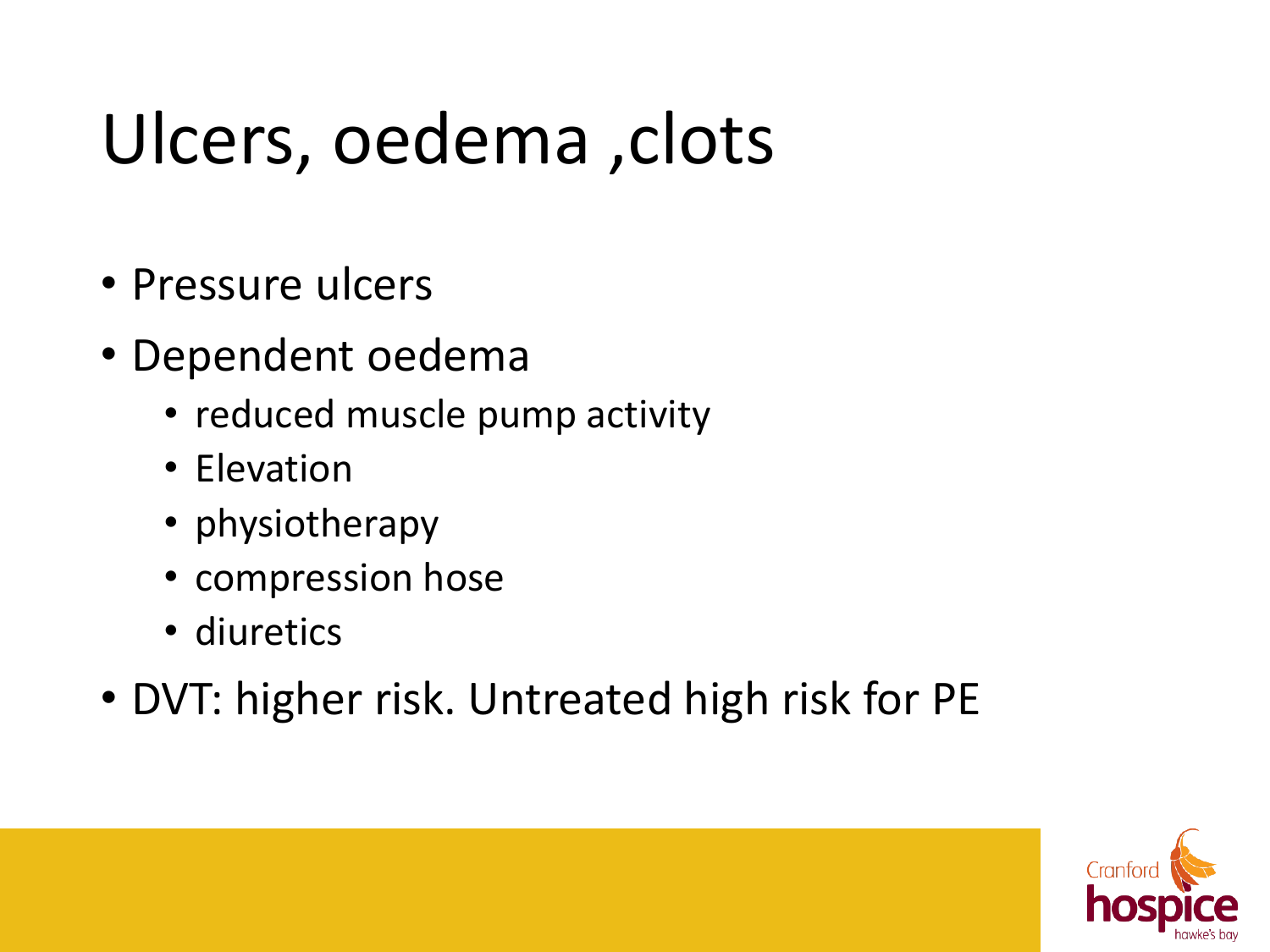### Cognitive and behavioural dysfunction

- Non-compliance and shortened survival
- Range of phenotypes
	- ALSci cognitive impairment
	- ALSbi behavioural impairment
	- ALS-FTD frontotemporal dementia- 15%
- All can precede physical signs

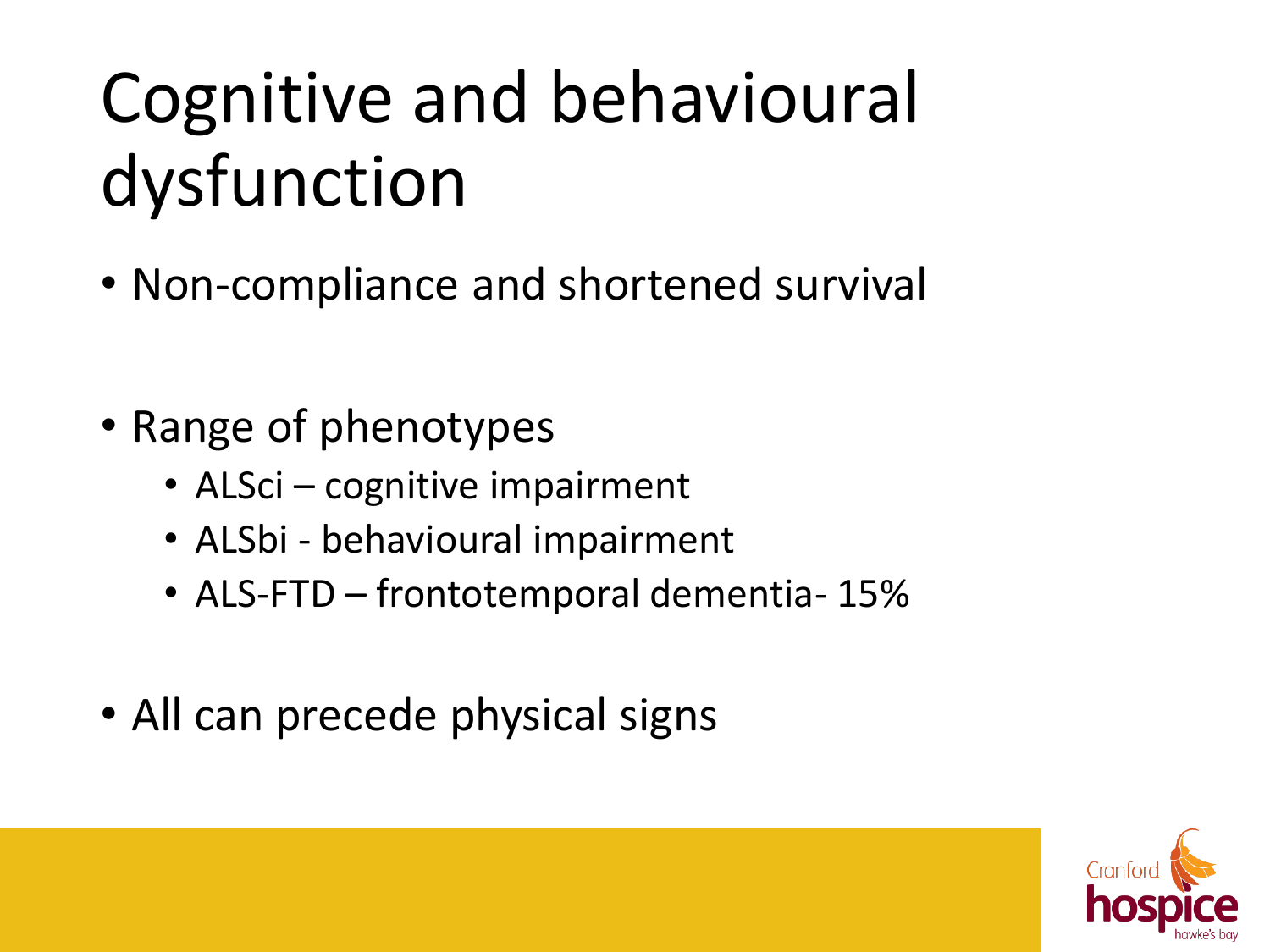### Cognitive deficits in MND

- Word-thought generation
- Executive function
- Cognitive flexibility
- Inattention
- Impulsivity
- Memory
- Language difficulties
- Social cognition

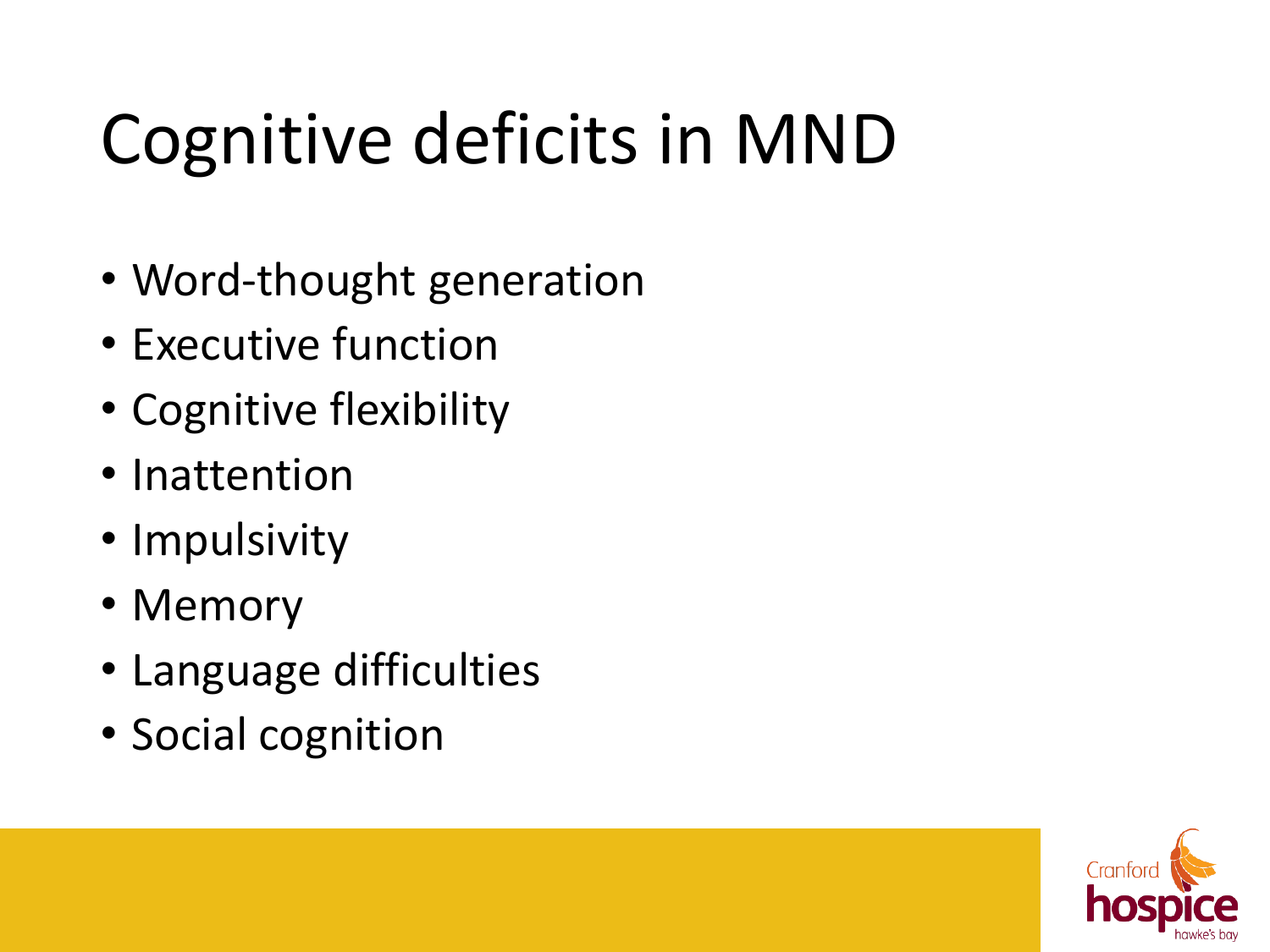### Behavioural changes

- Self-centered
- Apathy, blunted emotions
- Disinhibition/lack of embarrassment
- Irritability, aggression
- Repetitive behaviours, rituals, compulsions
- Lack of interest in hygiene
- Altered sensory behaviour to heat/cold/pain

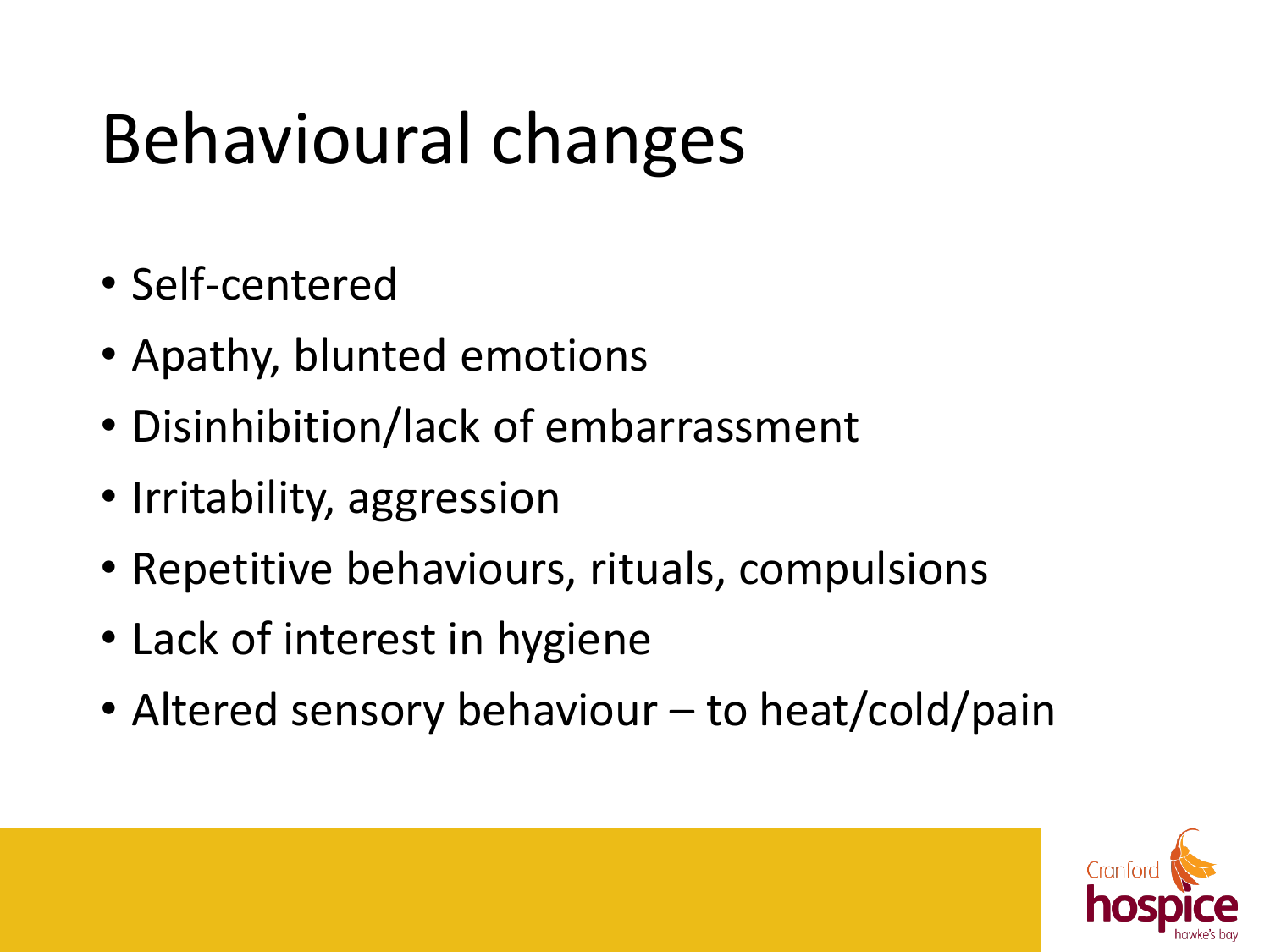### Cognitive dysfunction

- Bulbar vs limb onset: no diff in prevalence
- Bulbar show greater deterioration over time
- CD often improves after NIPPV
- Exclude depression
- Psychotrophic medication BZD, TCA, riluzole
- CD does not occur in tandem with motor decline

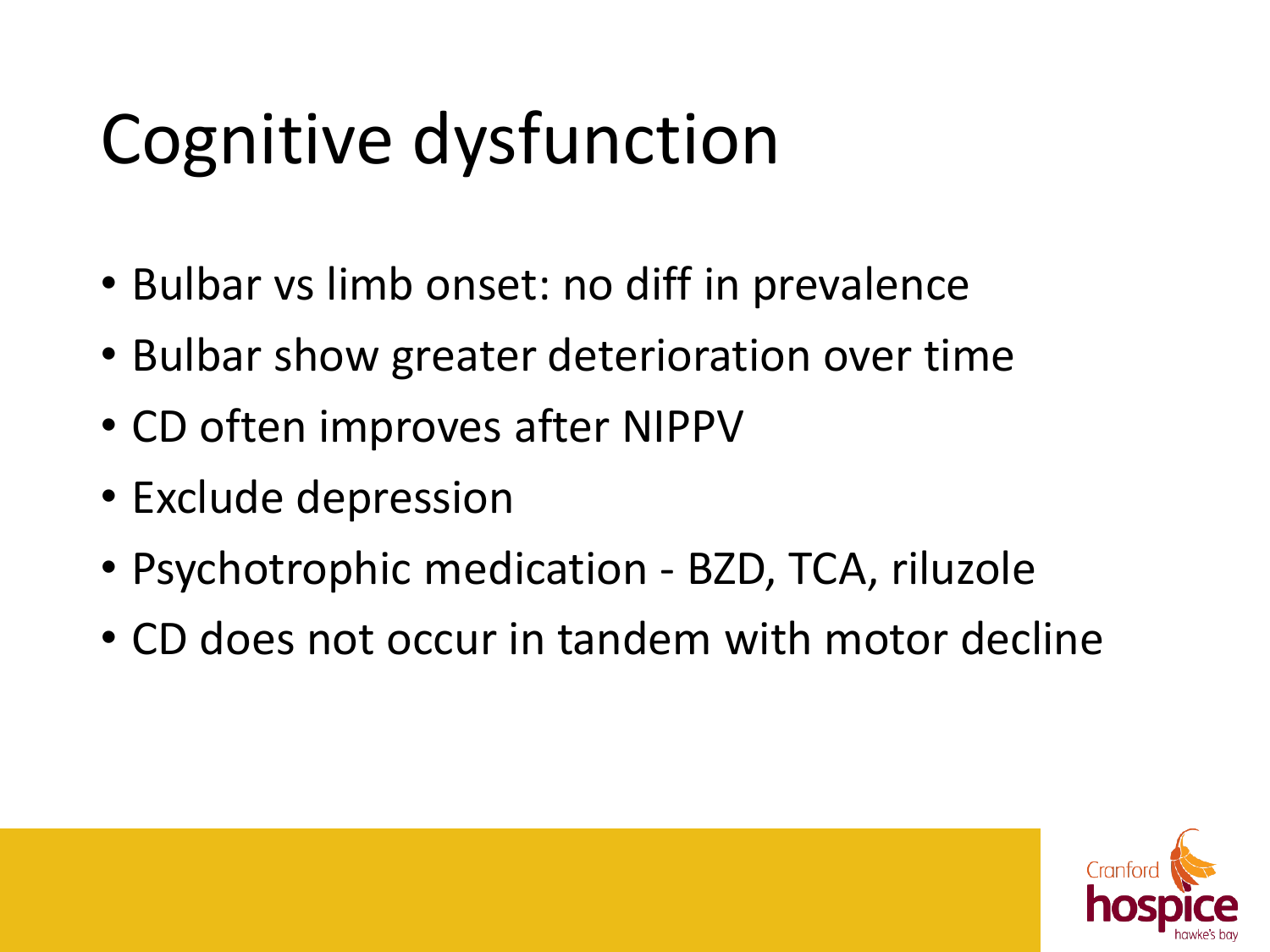### Interventions for cognitive dysfunction

- Simplify environment and communication
	- Short phrases
	- Stop/think
	- Reduce distractions
	- Memos
- Educate caregivers
	- biological basis for behavioural change
	- Frontal lobe pathology > aggression, impulsivity , irritability
	- Certain behaviours not amenable to change e.g. change in affection

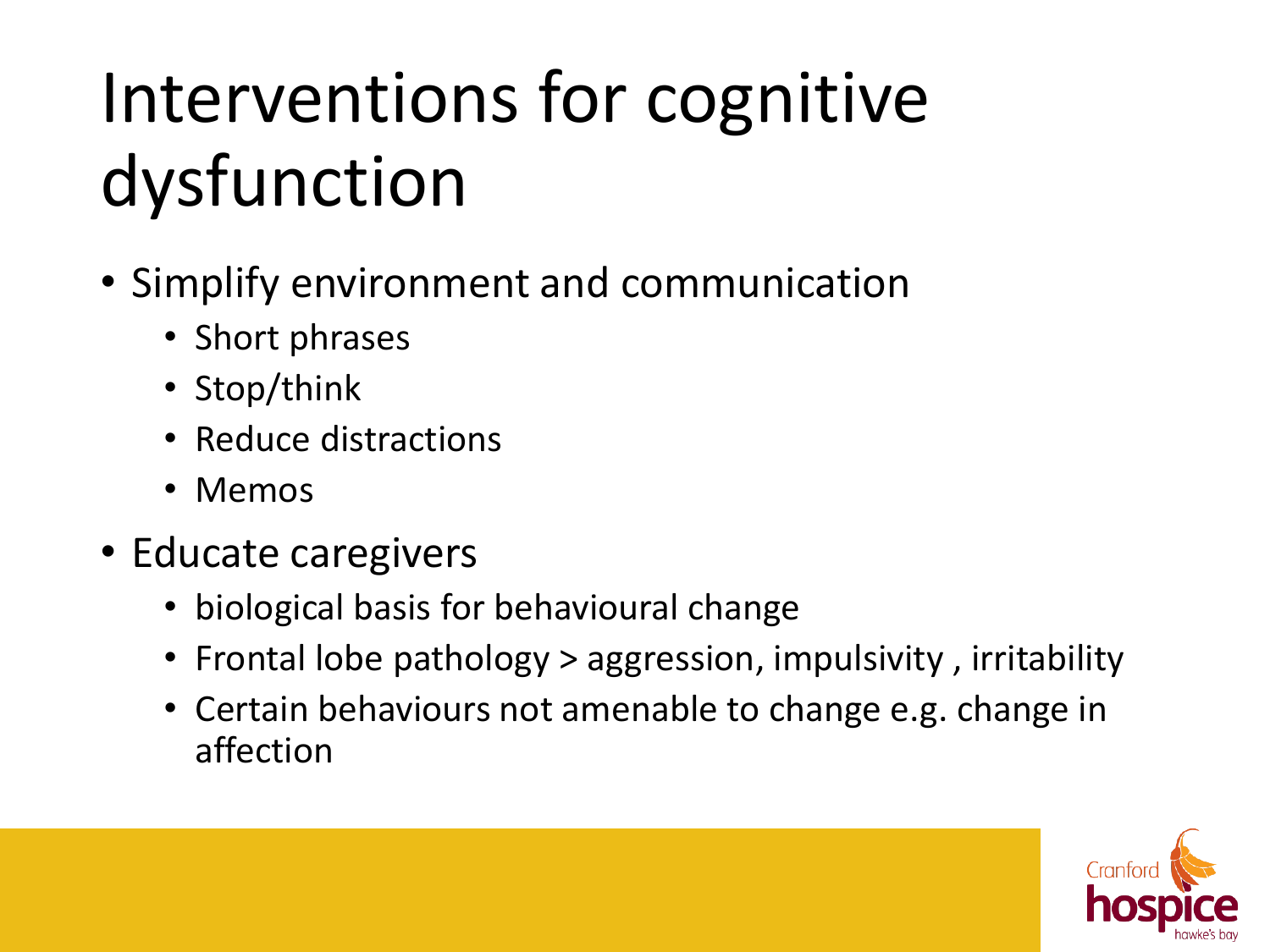#### Interventions for CD

- No medication to improve cognitive outcome
- Disruptive behaviours
	- Anti-psychotics
	- behavioural intervention
		- Distraction
		- Diversion

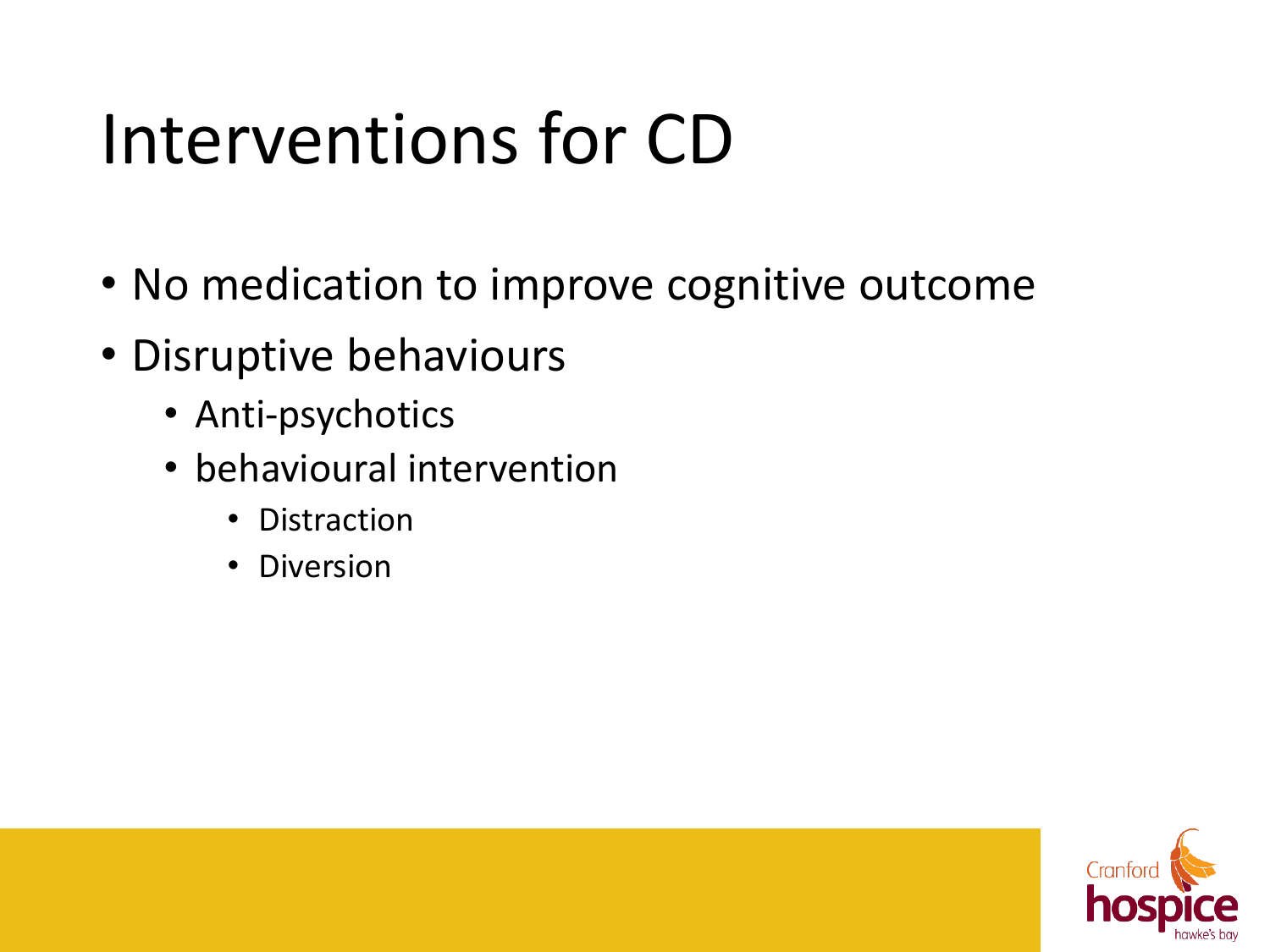#### ALS-FRS

#### **ALS Functional Rating Scale Revised (ALS-FRS-R)**

#### 

#### **Item 1: SPEECH**

- 4 Normal speech process
- 3 Detectable speech disturbance
- $2 \Box$  Intelligible with repeating
- 1 5 Speech combined with non-vocal communication
- 0<sup>1</sup> Loss of useful speech

#### **Item 2: SALIVATION**

- $A \Box$  Normal
- $2<sub>1</sub>$ Slight but definite excess of saliva in mouth; may have nighttime drooling
- 2 Moderately excessive saliva; may have minimal drooling (during the day)
- $1 \Box$  Marked excess of saliva with some drooling
- 0 D Marked drooling; requires constant tissue or handkerchief

#### Item 3: SWALLOWING

- 4 Normal eating habits
	- 3 D Early eating problems occasional choking
	- 2 Dietary consistency changes
	- Needs supplement tube feeding  $1 \Box$
	- 0 D NPO (exclusively parenteral or enteral feeding)

#### **Item 4: HANDWRITING**

- 4 Normal
- 3 Slow or sloppy: all words are legible
- 2 Not all words are legible
- 1 Able to grip pen, but unable to write
- 0 Unable to grip pen

#### Item 5a: CUTTING FOOD AND HANDLING UTENSILS

#### Patients without gastrostomy  $\Rightarrow$  Use 5b if >50% is through g-tube

- Normal  $4\square$
- 3 Somewhat slow and clumsy, but no help needed
- 2 D Can cut most foods (>50%), although slow and clumsy; some help needed
- 1 Food must be cut by someone, but can still feed slowly
- 0 Needs to be fed

#### Item 5b: CUTTING FOOD AND HANDLING UTENSILS

#### Patients with gastrostomy > Sb option is used if the patient has a gastrostomy and only if it is the primary method (more than 50%) of eating.

- $4 \Box$  Normal
- 3 D Clumsy, but able to perform all manipulations independently
- 2 Some help needed with closures and fasteners
- 1 Provides minimal assistance to caregiver
- Unable to perform any aspect of task  $0<sup>1</sup>$

#### Item 6: DRESSING AND HYGIENE

- **4 | Normal function**
- 3 D Independent and complete self-care with effort or decreased efficiency
- 2 Intermittent assistance or substitute methods
- Needs attendant for self-care 1.01
- 0 Total dependence

#### Item 7: TURNING IN BED AND ADJUSTING BED CLOTHES

- 4 Normal function
- 3 Somewhat slow and clumsy, but no help needed
- 2 Can turn alone, or adjust sheets, but with great difficulty
- 1 Can initiate, but not turn or adjust sheets alone
- 0<sup>D</sup> Helpless

#### **Ham 8- WALKING**

- 4 Normal
- 3 Early ambulation difficulties
- $2\square$ Walks with assistance
- 1 Non-ambulatory functional movement
- 0 No purposeful leg movement

#### Item 9: CLIMBING STAIRS

- 4 Normal
- **SILL** Close
- $2<sub>1</sub>$ Mild unsteadiness or fatigue
- 1 Needs assistance
- 0 Cannot do

#### Item 10: DYSPNEA

- 4 None  $3<sub>1</sub>$ **Occurs when walking**
- $2 \Box$  Occurs with one or more of the following: eating, bathing, dressing (ADL)
- 1 D Occurs at rest: difficulty breathing when either sitting or lying
- 0 Significant difficulty: considering using mechanical respiratory support
- Item 11: ORTHOPNEA
- 4 None
	- 3 D Some difficulty sleeping at night due to shortness of breath, does not routinely use more than two pillows
	- $2<sub>1</sub>$ Needs extra pillows in order to sleep (more than two)
	- Can only sleep sitting up  $1 \Box$
	- 0 Unable to sleep without mechanical assistance

#### Item 12: RESPIRATORY INSUFFICIENCY

- 4 None
- 3 Intermittent use of BiPAP
- $2\square$ Continuous use of BiPAP during the night
- 1 Continuous use of BiPAP during day & night
- 0 D Invasive mechanical ventilation by intubation or tracheostomy

Interviewer's name...

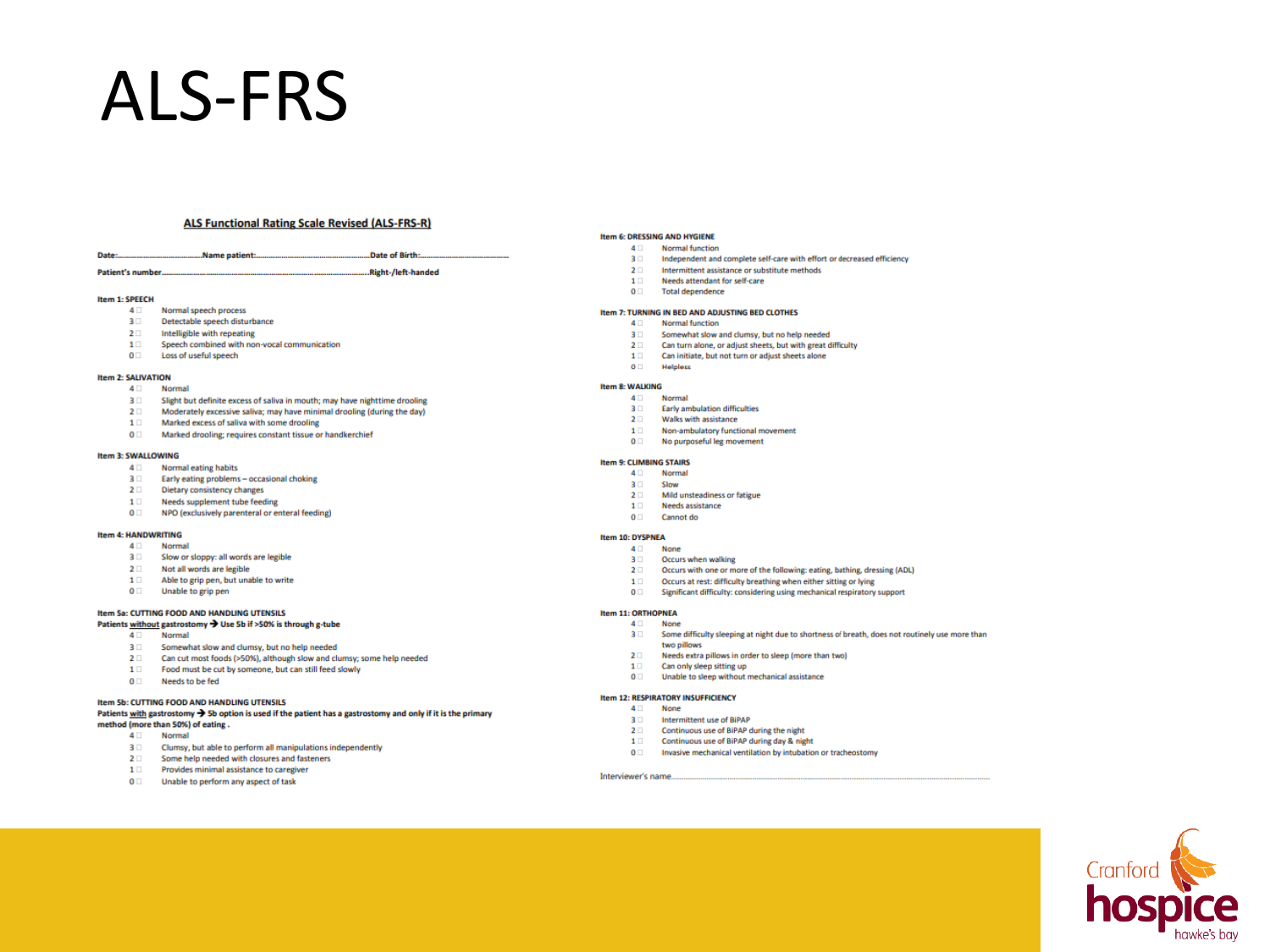#### Poor prognostic factors

- Bulbar presentation speech/swallowing problems
- Weight loss
- Poor respiratory function
- Older age
- Lower ALSFRS score
- Shorter time from first symptom to time of diagnosis

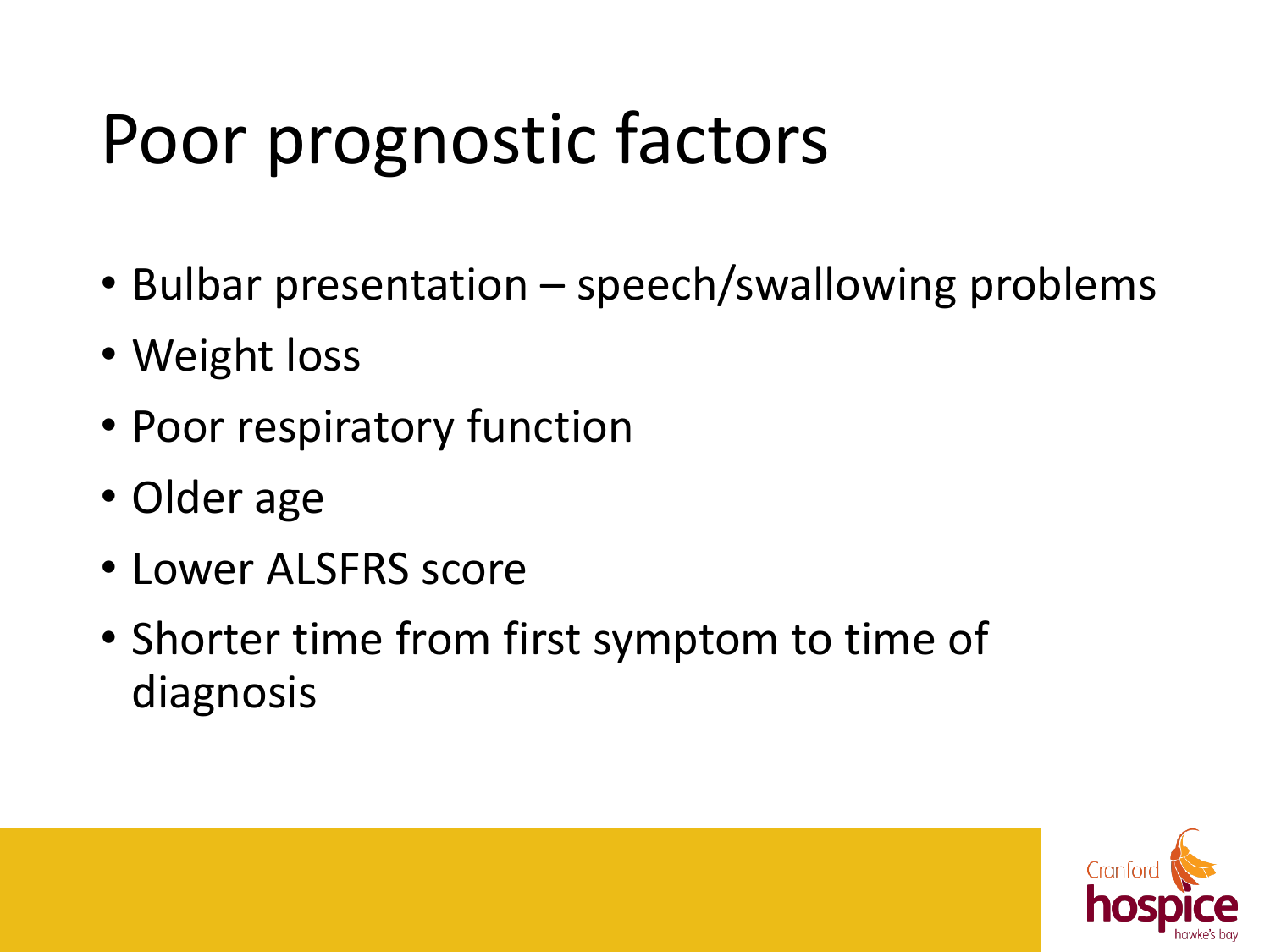### End of life

- Difficult to recognize
- Individual variation
- Gradual insidious
- Specific triggers for MND
	- Respiratory failure
	- Declining mobility
	- Dysphagia
	- Repeated aspiration pneumonia
	- Weight loss
	- Marked general decline

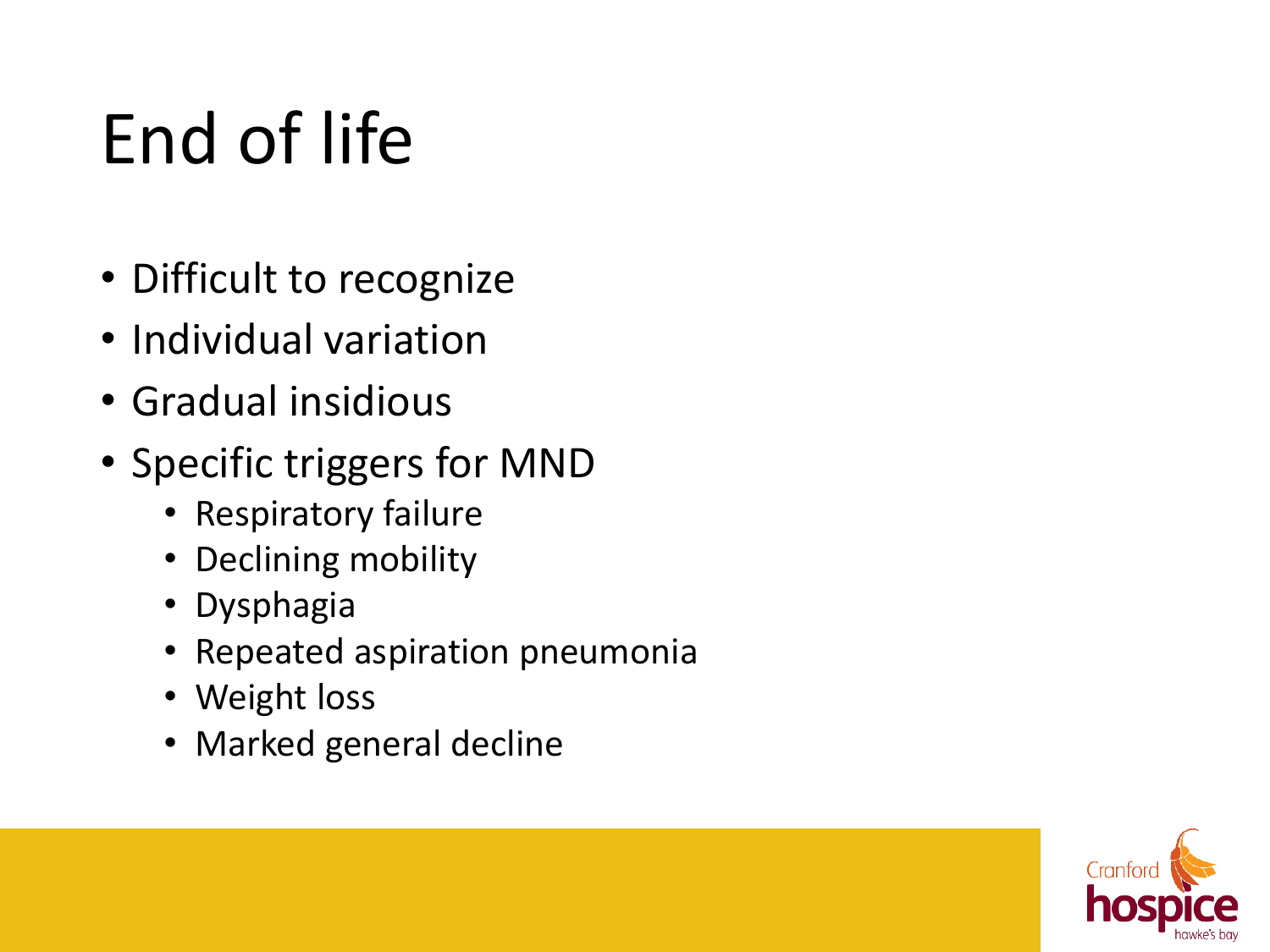#### EOL medications

- Subcutaneous infusion
- Opioids for pain/sob
- Midazolam for stiffness/agitation
- Anticholinergics for secretions i.e. buscopan
- Haloperidol for agitation/nausea

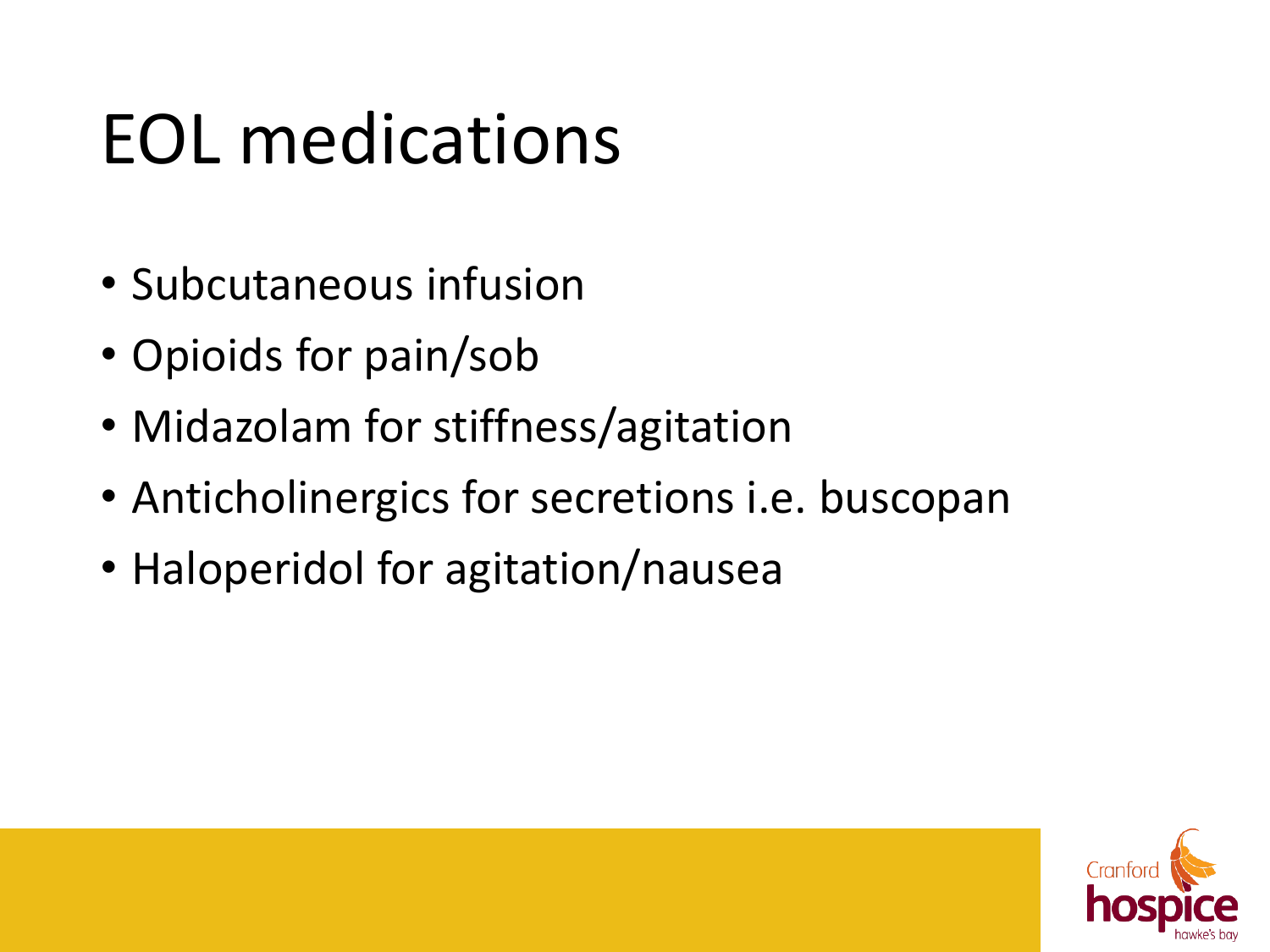"I don't have much positive to say about motor neuron disease, but it taught me not to pity myself because others were worse off, and to get on with what I still could do. I'm happier now than before I developed the condition."

"My advice to other disabled people would be, concentrate on things your disability doesn't prevent you doing well, and don't regret the things it interferes with. Don't be disabled in spirit as well as physically."

Stephen Hawking

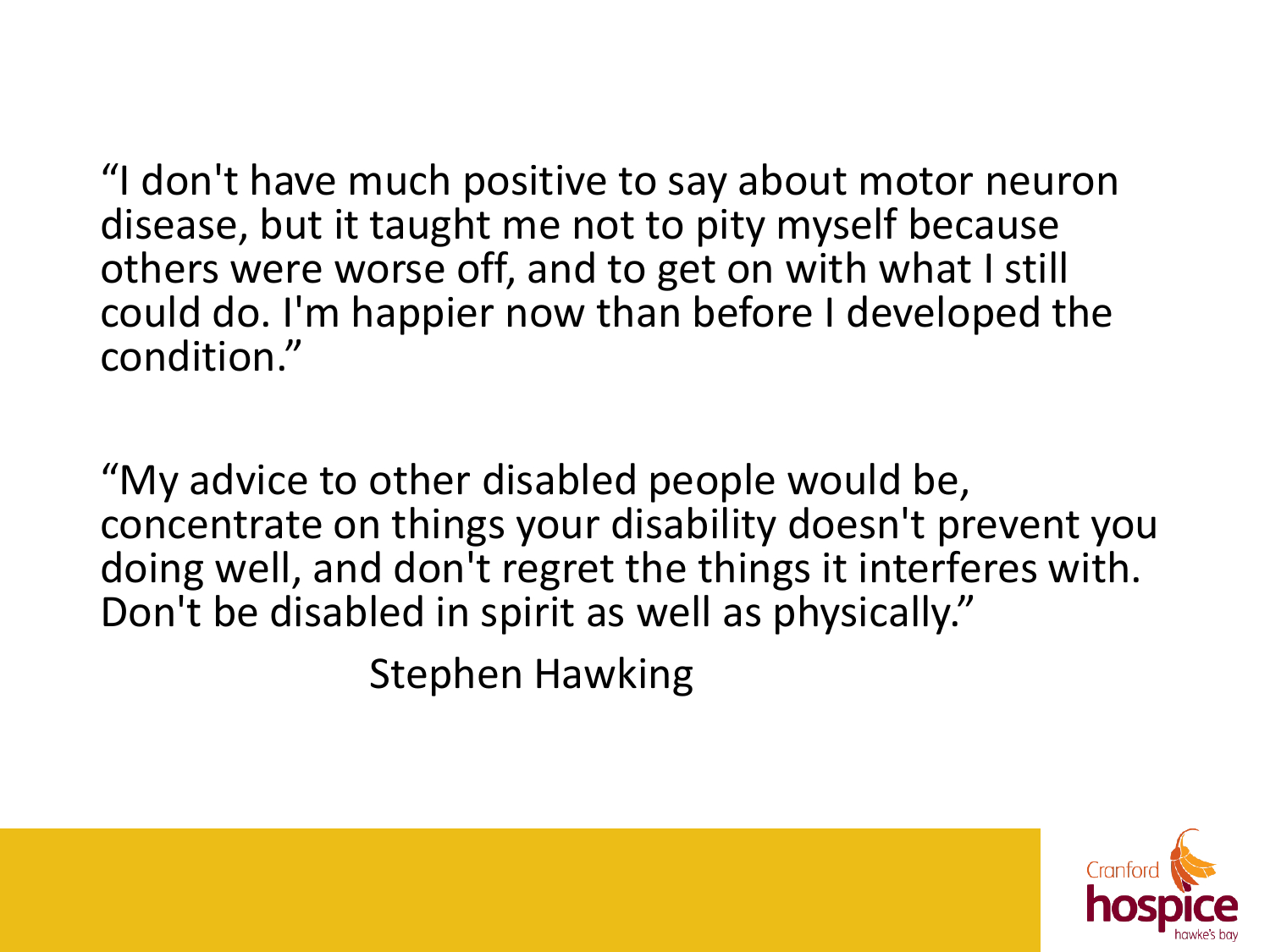#### REFERENCES

- Cochrane systematic review: symptomatic treatments for ALS/MND, January 2017
- Oliver D, Borasio G.D., Johnston W. ( 2014) Palliative Care in Amyotrophic Lateral Sclerosis .3rd edition, Oxford Press
- UpToDate
- Care of the patient with ALS: multidisciplinary care, symptom management, and cognitive /behavioural impairment (an evidence-based review) – report of the Quality Standards subcommittee of the American Academy of Neurology –11th January 2020